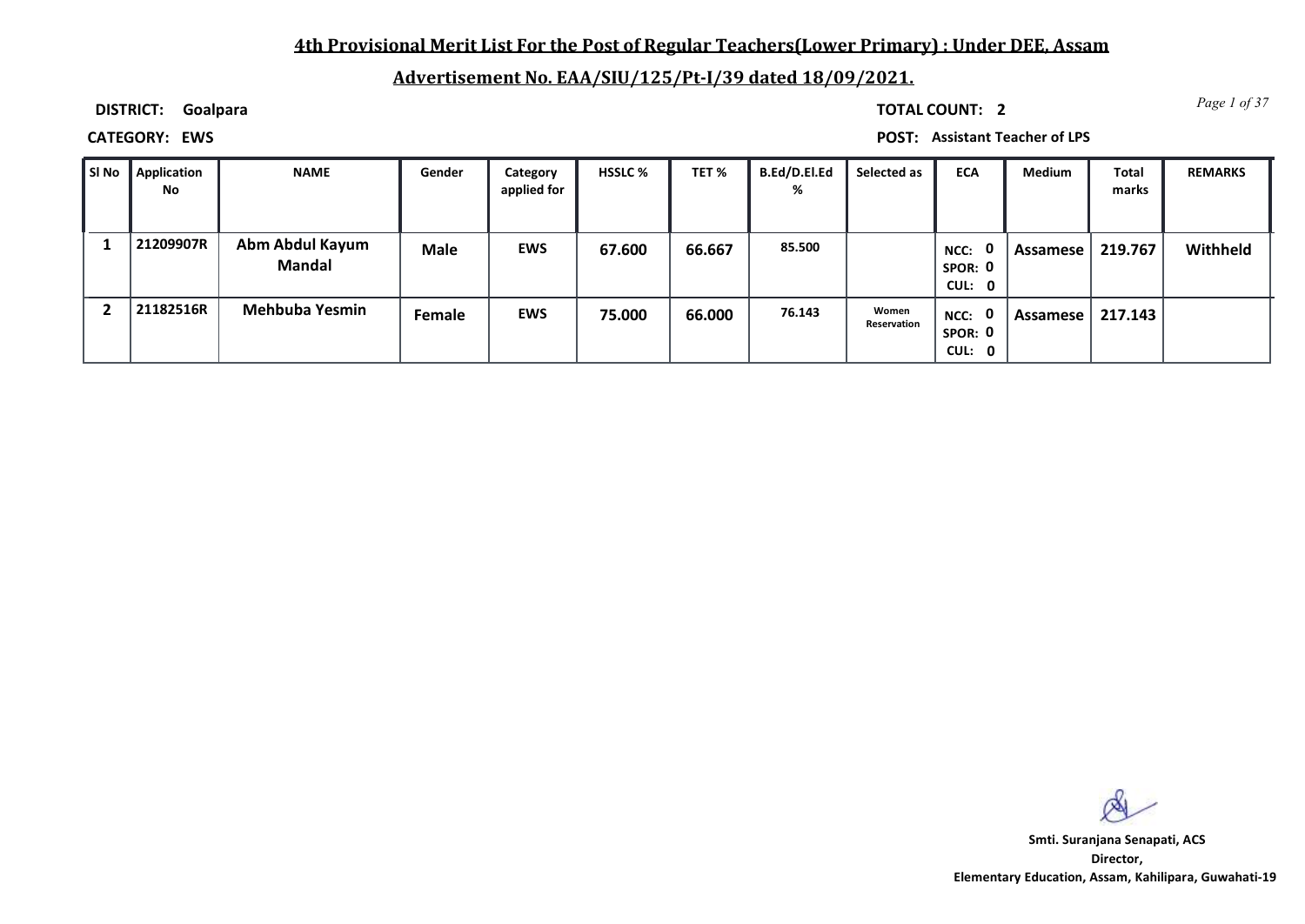| <b>DISTRICT:</b> | Goalpara |
|------------------|----------|
|------------------|----------|

### **CATEGORY: OBC/MOBC POST: Assistant Teacher of LPS**

*Page 2 of 37* **TOTAL COUNT: 130**

| SI <sub>No</sub>        | <b>Application</b><br>No | <b>NAME</b>              | Gender      | Category<br>applied for | <b>HSSLC %</b> | TET %  | B.Ed/D.El.Ed<br>% | Selected as          | <b>ECA</b>                  | <b>Medium</b>   | <b>Total</b><br>marks | <b>REMARKS</b> |
|-------------------------|--------------------------|--------------------------|-------------|-------------------------|----------------|--------|-------------------|----------------------|-----------------------------|-----------------|-----------------------|----------------|
| $\mathbf{1}$            | 21210785R                | <b>Girish Deka</b>       | <b>Male</b> | OBC/MOBC                | 70.000         | 62.000 | 85.556            |                      | NCC: 0<br>SPOR: 0<br>CUL: 0 | Assamese        | 217.556               |                |
| $\overline{2}$          | 21171548R                | <b>Karna Saud</b>        | <b>Male</b> | OBC/MOBC                | 78.000         | 66.667 | 72.214            |                      | NCC: 0<br>SPOR: 0<br>CUL: 0 | Assamese        | 216.881               |                |
| $\overline{\mathbf{3}}$ | 21193777R                | Madhabi Barman           | Female      | OBC/MOBC                | 71.000         | 66.000 | 79.800            | Women<br>Reservation | NCC: 0<br>SPOR: 0<br>CUL: 0 | <b>Assamese</b> | 216.800               |                |
| 4                       | 21168798R                | <b>Bhanita Das</b>       | Female      | OBC/MOBC                | 78.400         | 60.667 | 77.300            | Women<br>Reservation | NCC: 0<br>SPOR: 0<br>CUL: 0 | Assamese        | 216.367               |                |
| 5                       | 21165342R                | Mrityunjoy<br>Rajbongshi | <b>Male</b> | OBC/MOBC                | 71.200         | 65.333 | 78.450            |                      | NCC: 0<br>SPOR: 0<br>CUL: 0 | Assamese        | 214.983               |                |
| 6                       | 21182600R                | <b>Bikimoni Saikia</b>   | <b>Male</b> | OBC/MOBC                | 71.200         | 64.000 | 79.571            |                      | NCC: 0<br>SPOR: 0<br>CUL: 0 | <b>Assamese</b> | 214.771               |                |
| $\overline{\mathbf{z}}$ | 21199529R                | <b>Birina Nath</b>       | Female      | OBC/MOBC                | 76.200         | 60.667 | 77.571            | Women<br>Reservation | NCC: 0<br>SPOR: 0<br>CUL: 0 | Assamese        | 214.438               |                |
| 8                       | 21179454R                | Shilpeeshikha Roy        | Female      | OBC/MOBC                | 72.600         | 64.000 | 77.143            | Women<br>Reservation | NCC: 0<br>SPOR: 0<br>CUL: 0 | Assamese        | 213.743               |                |
| 9                       | 21187385R                | <b>Bikash Ray</b>        | <b>Male</b> | OBC/MOBC                | 72.800         | 59.333 | 81.450            |                      | NCC: 0<br>SPOR: 0<br>CUL: 0 | Assamese        | 213.583               |                |

**Director, Smti. Suranjana Senapati, ACS**

**Elementary Education, Assam, Kahilipara, Guwahati-19**

 $\infty$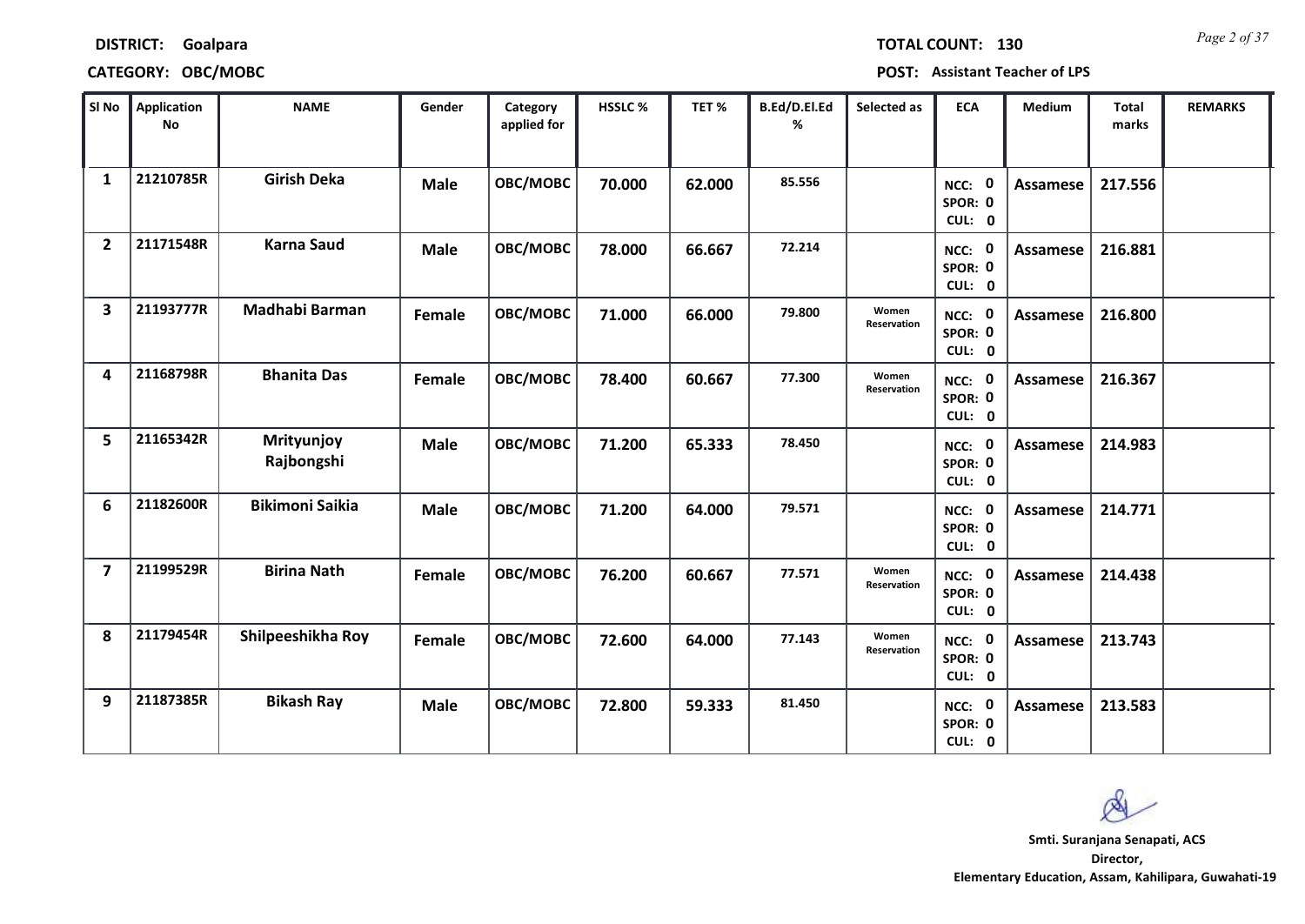*Page 3 of 37* **TOTAL COUNT: 130**

**CATEGORY: OBC/MOBC POST: Assistant Teacher of LPS**

| SI No | Application<br><b>No</b> | <b>NAME</b>         | Gender      | Category<br>applied for | HSSLC% | TET %  | B.Ed/D.El.Ed<br>% | Selected as                 | <b>ECA</b>                  | <b>Medium</b>   | <b>Total</b><br>marks | <b>REMARKS</b> |
|-------|--------------------------|---------------------|-------------|-------------------------|--------|--------|-------------------|-----------------------------|-----------------------------|-----------------|-----------------------|----------------|
| 10    | 21166996R                | <b>Kaberi Roy</b>   | Female      | OBC/MOBC                | 80.000 | 55.333 | 78.150            | Women<br>Reservation        | NCC: 0<br>SPOR: 0<br>CUL: 0 | <b>Assamese</b> | 213.483               |                |
| 11    | 21102631                 | Nilakhi Nath        | Female      | OBC/MOBC                | 73.200 | 59.333 | 80.450            | Women<br>Reservation        | NCC: 0<br>SPOR: 0<br>CUL: 0 | Assamese        | 212.983               |                |
| 12    | 21173434R                | Priyanka Bala Koch  | Female      | OBC/MOBC                | 63.800 | 69.333 | 79.722            | Women<br>Reservation        | NCC: 0<br>SPOR: 0<br>CUL: 0 | Assamese        | 212.856               |                |
| 13    | 21173194R                | Arup Jyoti Nath     | <b>Male</b> | OBC/MOBC                | 75.000 | 64.000 | 73.800            |                             | NCC: 0<br>SPOR: 0<br>CUL: 0 | <b>Assamese</b> | 212.800               |                |
| 14    | 21172996R                | <b>Pinki Basak</b>  | Female      | OBC/MOBC                | 69.800 | 68.667 | 74.250            | Women<br><b>Reservation</b> | NCC: 0<br>SPOR: 0<br>CUL: 0 | Assamese        | 212.717               |                |
| 15    | 21177045R                | Nayan Jyoti Nath    | <b>Male</b> | OBC/MOBC                | 74.400 | 63.333 | 74.400            |                             | NCC: 0<br>SPOR: 0<br>CUL: 0 | <b>Assamese</b> | 212.133               |                |
| 16    | 21167684R                | Dipjyoti Das        | <b>Male</b> | OBC/MOBC                | 71.400 | 68.000 | 72.650            |                             | NCC: 0<br>SPOR: 0<br>CUL: 0 | <b>Assamese</b> | 212.050               |                |
| 17    | 21179975R                | <b>Khiru Phukon</b> | Female      | OBC/MOBC                | 80.800 | 58.667 | 72.400            | Women<br>Reservation        | NCC: 0<br>SPOR: 0<br>CUL: 0 | <b>Assamese</b> | 211.867               |                |
| 18    | 21193375R                | Sofiqul Islam       | <b>Male</b> | OBC/MOBC                | 81.400 | 57.333 | 72.450            |                             | NCC: 0<br>SPOR: 0<br>CUL: 0 | <b>Assamese</b> | 211.183               |                |

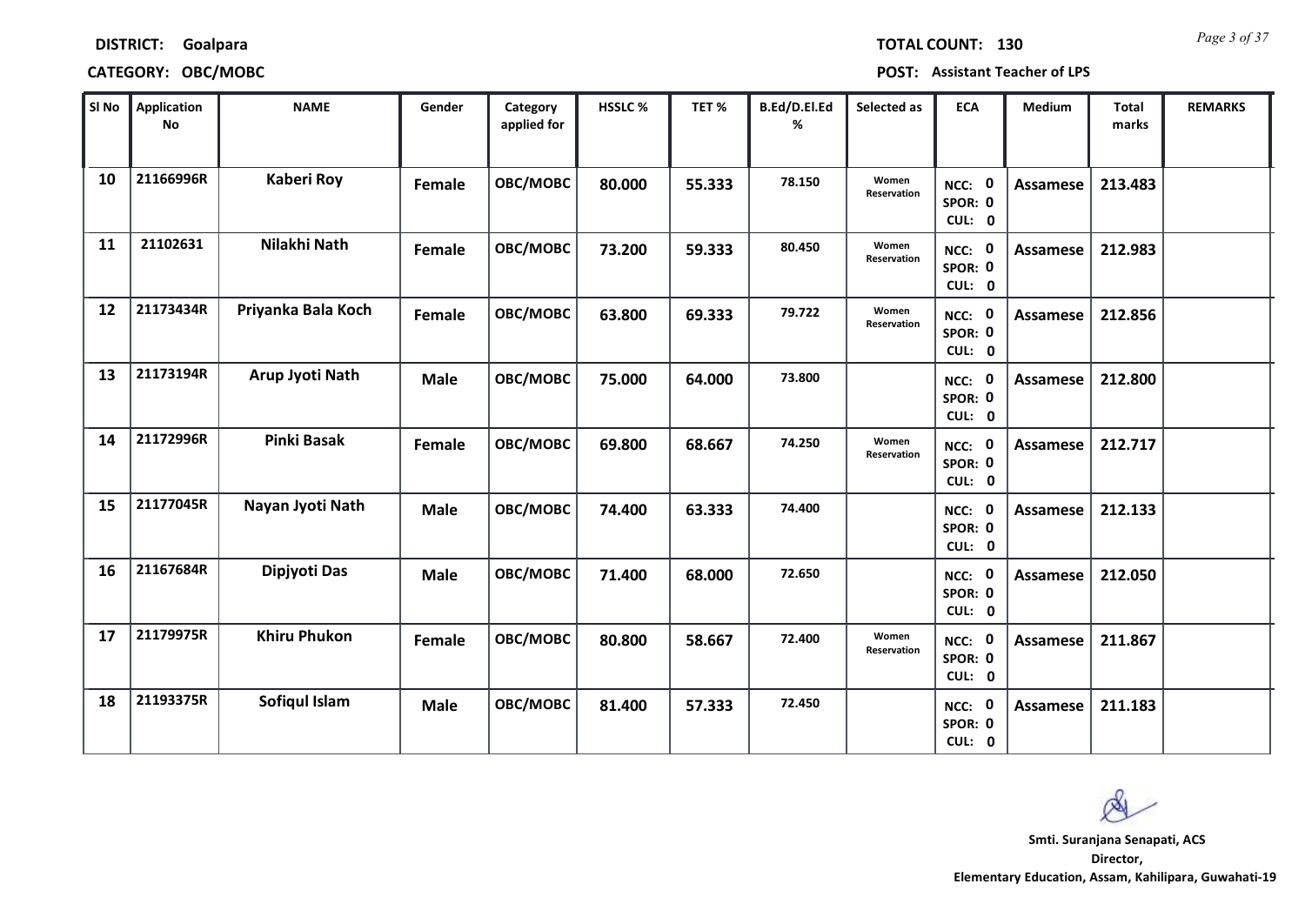| <b>DISTRICT:</b> | Goalpara |
|------------------|----------|
|------------------|----------|

### **CATEGORY: OBC/MOBC POST: Assistant Teacher of LPS**

*Page 4 of 37* **TOTAL COUNT: 130**

| SI No | <b>Application</b><br><b>No</b> | <b>NAME</b>              | Gender      | Category<br>applied for | HSSLC % | TET %  | B.Ed/D.El.Ed<br>% | Selected as          | <b>ECA</b>                  | <b>Medium</b>   | <b>Total</b><br>marks | <b>REMARKS</b> |
|-------|---------------------------------|--------------------------|-------------|-------------------------|---------|--------|-------------------|----------------------|-----------------------------|-----------------|-----------------------|----------------|
| 19    | 21194235R                       | Deepjyoti Ghosh          | <b>Male</b> | OBC/MOBC                | 60.400  | 69.333 | 80.200            |                      | NCC: 0<br>SPOR: 0<br>CUL: 0 | Assamese        | 209.933               |                |
| 20    | 21201655R                       | <b>Jonali Das</b>        | Female      | OBC/MOBC                | 68.600  | 72.000 | 68.857            | Women<br>Reservation | NCC: 0<br>SPOR: 0<br>CUL: 0 | Assamese        | 209.457               |                |
| 21    | 21184512R                       | Kritanjali Nath          | Female      | OBC/MOBC                | 73.200  | 64.000 | 72.250            | Women<br>Reservation | NCC: 0<br>SPOR: 0<br>CUL: 0 | <b>Assamese</b> | 209.450               |                |
| 22    | 21188290R                       | <b>Brahmajyoti Sarma</b> | <b>Male</b> | OBC/MOBC                | 73.400  | 59.333 | 76.357            |                      | NCC: 0<br>SPOR: 0<br>CUL: 0 | Assamese        | 209.090               |                |
| 23    | 21166044R                       | Susmita Saha             | Female      | OBC/MOBC                | 80.200  | 55.333 | 73.357            | Women<br>Reservation | NCC: 0<br>SPOR: 0<br>CUL: 0 | <b>Assamese</b> | 208.890               |                |
| 24    | 21182302R                       | Priyanka Devi            | Female      | OBC/MOBC                | 77.800  | 57.333 | 73.550            | Women<br>Reservation | NCC: 0<br>SPOR: 0<br>CUL: 0 | Assamese        | 208.683               |                |
| 25    | 21185007R                       | <b>Bhanita Nath</b>      | Female      | OBC/MOBC                | 78.000  | 58.000 | 72.600            | Women<br>Reservation | NCC: 0<br>SPOR: 0<br>CUL: 0 | Assamese        | 208.600               |                |
| 26    | 21181085R                       | Dipshikha Khanikor       | Female      | OBC/MOBC                | 78.400  | 55.333 | 74.600            | Women<br>Reservation | NCC: 0<br>SPOR: 0<br>CUL: 0 | <b>Assamese</b> | 208.333               |                |
| 27    | 21192157R                       | <b>Bonita Barman</b>     | Female      | OBC/MOBC                | 75.400  | 61.333 | 71.550            | Women<br>Reservation | NCC: 0<br>SPOR: 0<br>CUL: 0 | <b>Assamese</b> | 208.283               |                |

 $\infty$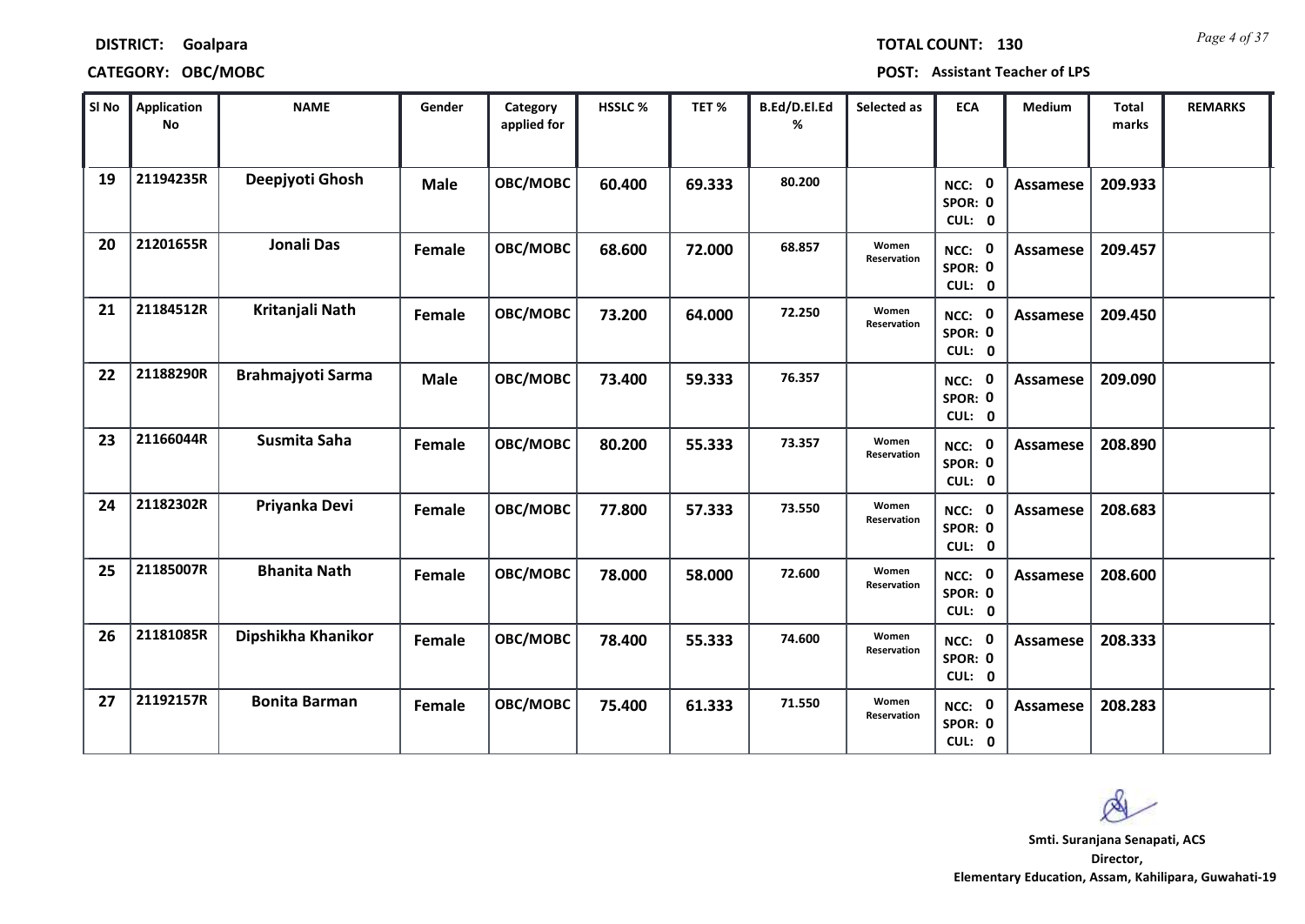# **DISTRICT: Goalpara CATEGORY: OBC/MOBC POST: Assistant Teacher of LPS**

*Page 5 of 37* **TOTAL COUNT: 130**

| SI No | Application<br><b>No</b> | <b>NAME</b>              | Gender      | Category<br>applied for | HSSLC% | TET %  | B.Ed/D.El.Ed<br>% | Selected as          | <b>ECA</b>                  | <b>Medium</b>   | <b>Total</b><br>marks | <b>REMARKS</b> |
|-------|--------------------------|--------------------------|-------------|-------------------------|--------|--------|-------------------|----------------------|-----------------------------|-----------------|-----------------------|----------------|
| 28    | 21192285R                | Karishma Borah           | Female      | OBC/MOBC                | 73.000 | 58.000 | 77.150            | Women<br>Reservation | NCC: 0<br>SPOR: 0<br>CUL: 0 | <b>Assamese</b> | 208.150               |                |
| 29    | 21188068R                | Lakhyajyoti Gogoi        | Female      | OBC/MOBC                | 71.000 | 55.333 | 81.550            | Women<br>Reservation | NCC: 0<br>SPOR: 0<br>CUL: 0 | Assamese        | 207.883               |                |
| 30    | 21204345R                | Salma Aftar              | Female      | OBC/MOBC                | 67.000 | 65.333 | 75.429            | Women<br>Reservation | NCC: 0<br>SPOR: 0<br>CUL: 0 | Assamese        | 207.762               |                |
| 31    | 21167486R                | Bhaskarjyoti Ray         | <b>Male</b> | OBC/MOBC                | 71.600 | 57.333 | 78.350            |                      | NCC: 0<br>SPOR: 0<br>CUL: 0 | Assamese        | 207.283               |                |
| 32    | 21186140R                | Gayatri Gogoi            | Female      | OBC/MOBC                | 75.600 | 59.333 | 72.286            | Women<br>Reservation | NCC: 0<br>SPOR: 0<br>CUL: 0 | Assamese        | 207.219               |                |
| 33    | 21110930                 | <b>Banashri Medhi</b>    | Female      | OBC/MOBC                | 70.600 | 56.667 | 79.850            | Women<br>Reservation | NCC: 0<br>SPOR: 0<br>CUL: 0 | <b>Assamese</b> | 207.117               |                |
| 34    | 21181927R                | <b>Gayatri Choudhury</b> | Female      | OBC/MOBC                | 73.000 | 59.333 | 74.750            | Women<br>Reservation | NCC: 0<br>SPOR: 0<br>CUL: 0 | <b>Assamese</b> | 207.083               |                |
| 35    | 21180675R                | <b>Monika Thapa</b>      | Female      | OBC/MOBC                | 67.000 | 65.333 | 74.750            | Women<br>Reservation | NCC: 0<br>SPOR: 0<br>CUL: 0 | <b>Assamese</b> | 207.083               |                |
| 36    | 21188242R                | <b>Kunal Choudhury</b>   | <b>Male</b> | OBC/MOBC                | 81.600 | 63.333 | 62.143            |                      | NCC: 0<br>SPOR: 0<br>CUL: 0 | <b>Assamese</b> | 207.076               |                |

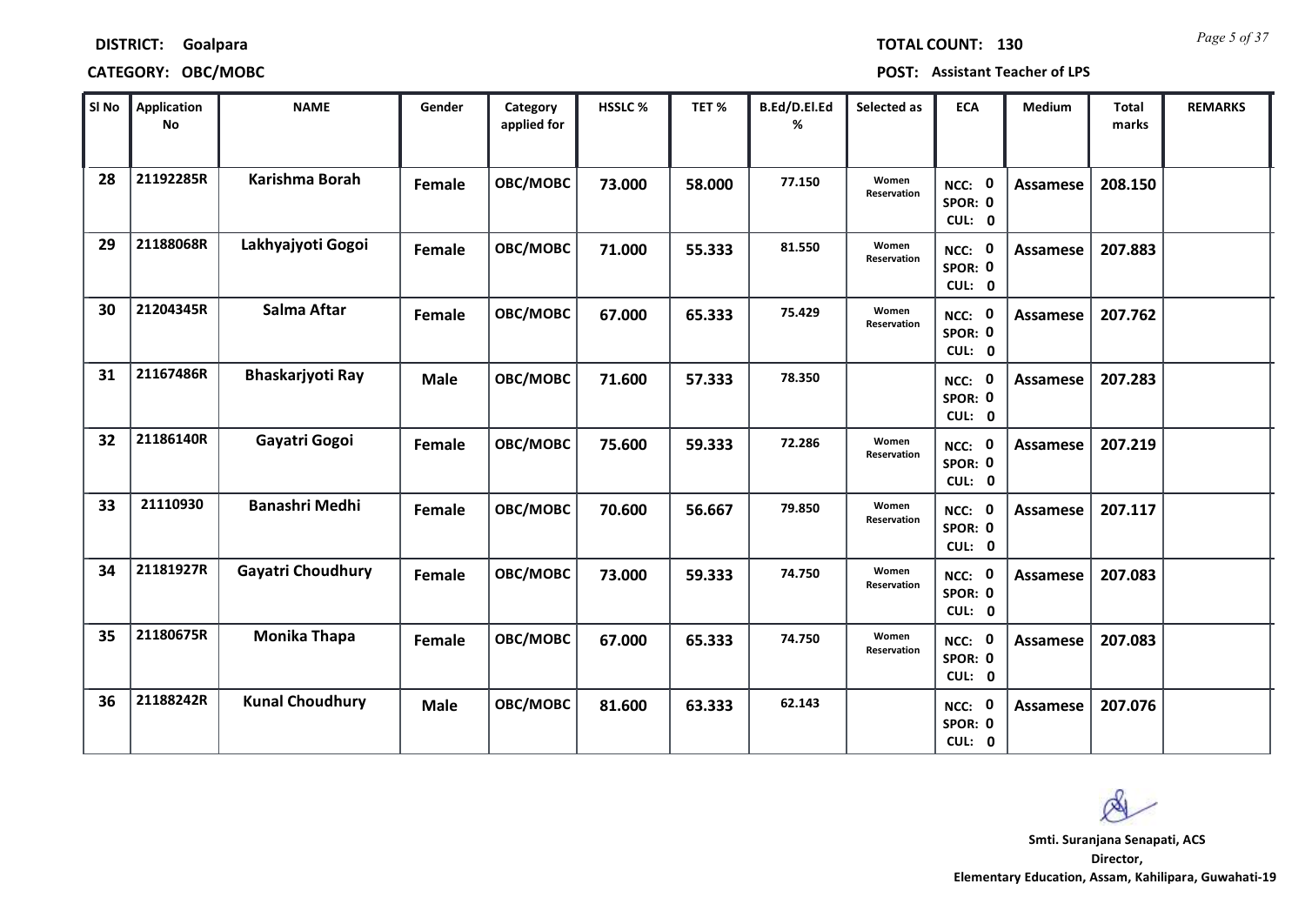# **DISTRICT: Goalpara CATEGORY: OBC/MOBC POST: Assistant Teacher of LPS**

*Page 6 of 37* **TOTAL COUNT: 130**

| $\mathbf{r}$<br>SPOR: 0<br>CUL: 0 | AJJUILLJU LUV.UUJ  |  |  |
|-----------------------------------|--------------------|--|--|
| NCC:                              | Assamese   206.838 |  |  |

| SI No | <b>Application</b><br>No | <b>NAME</b>             | Gender      | Category<br>applied for | HSSLC% | TET%   | B.Ed/D.El.Ed<br>% | Selected as                 | <b>ECA</b>                  | Medium          | <b>Total</b><br>marks | <b>REMARKS</b> |
|-------|--------------------------|-------------------------|-------------|-------------------------|--------|--------|-------------------|-----------------------------|-----------------------------|-----------------|-----------------------|----------------|
| 37    | 21170602R                | Anuradha Devi           | Female      | OBC/MOBC                | 75.200 | 60.667 | 71.200            | Women<br><b>Reservation</b> | NCC: 0<br>SPOR: 0<br>CUL: 0 | Assamese        | 207.067               |                |
| 38    | 21176327R                | Trishna Rani Deka       | Female      | OBC/MOBC                | 73.600 | 56.000 | 77.400            | Women<br><b>Reservation</b> | NCC: 0<br>SPOR: 0<br>CUL: 0 | Assamese        | 207.000               |                |
| 39    | 21194398R                | <b>Kusum Deka</b>       | Female      | OBC/MOBC                | 76.400 | 55.333 | 75.250            | Women<br>Reservation        | NCC: 0<br>SPOR: 0<br>CUL: 0 | <b>Assamese</b> | 206.983               |                |
| 40    | 21177529R                | Hirakjyoti Kumar        | <b>Male</b> | OBC/MOBC                | 71.000 | 61.333 | 74.643            |                             | NCC: 0<br>SPOR: 0<br>CUL: 0 | Assamese        | 206.976               |                |
| 41    | 21180445R                | <b>Parag Konch</b>      | <b>Male</b> | OBC/MOBC                | 71.200 | 58.000 | 77.750            |                             | NCC: 0<br>SPOR: 0<br>CUL: 0 | Assamese        | 206.950               |                |
| 42    | 21176320R                | <b>Shantana Debnath</b> | Female      | OBC/MOBC                | 76.000 | 55.333 | 75.600            | Women<br>Reservation        | NCC: 0<br>SPOR: 0<br>CUL: 0 | Assamese        | 206.933               |                |
| 43    | 21171310R                | Dwipjyoti Nath          | <b>Male</b> | OBC/MOBC                | 73.400 | 60.667 | 72.850            |                             | NCC: 0<br>SPOR: 0<br>CUL: 0 | Assamese        | 206.917               |                |
| 44    | 21192462R                | <b>Himadri Devi</b>     | Female      | OBC/MOBC                | 81.600 | 55.333 | 69.950            | Women<br>Reservation        | NCC: 0<br>SPOR: 0<br>CUL: 0 | <b>Assamese</b> | 206.883               |                |
| 45    | 21178438R                | <b>Abhijit Saha</b>     | <b>Male</b> | OBC/MOBC                | 60.600 | 68.667 | 77.571            |                             | NCC: 0<br>SPOR: 0<br>CUL: 0 | Assamese        | 206.838               |                |

**Director, Elementary Education, Assam, Kahilipara, Guwahati-19 Smti. Suranjana Senapati, ACS**

Ø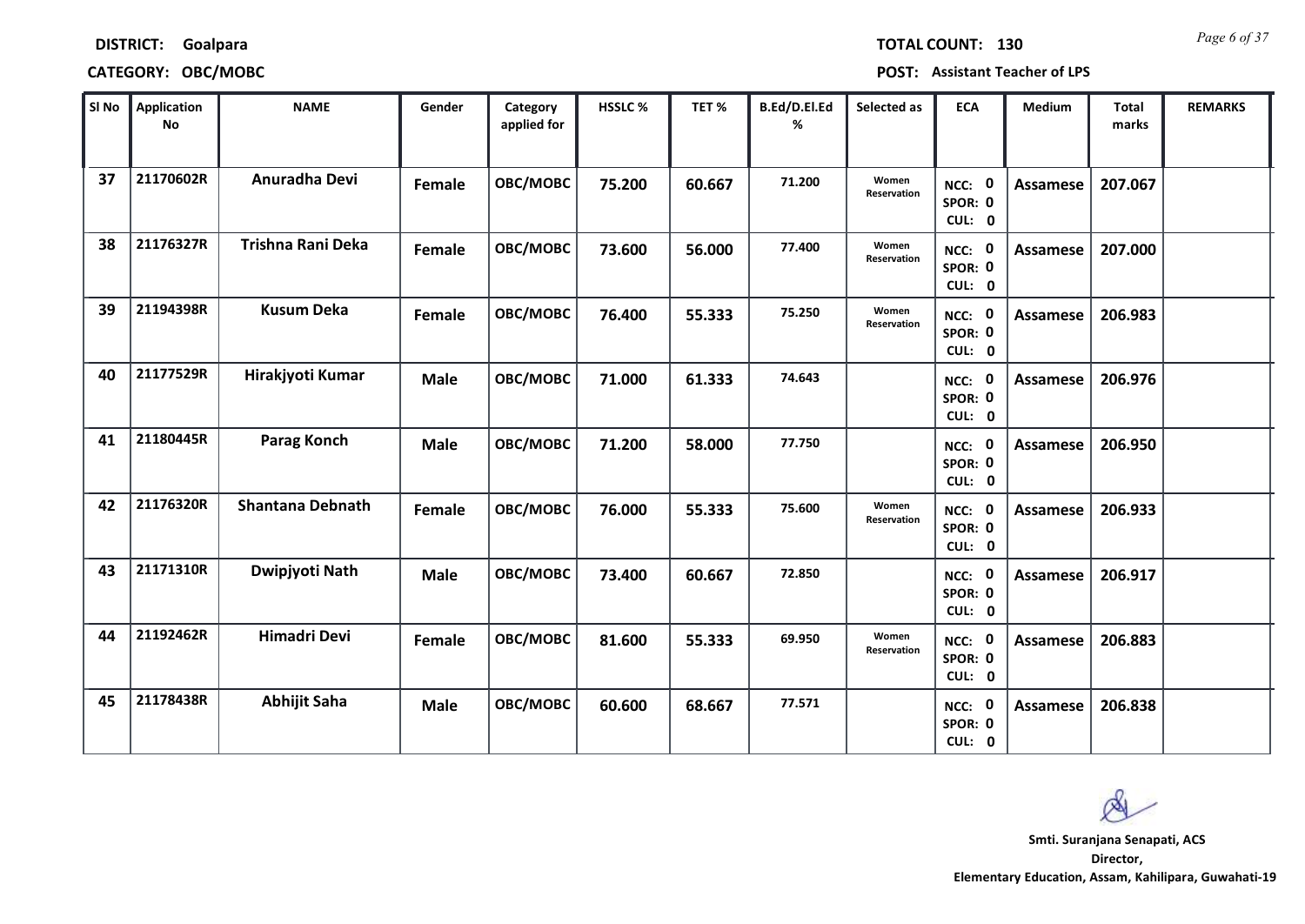| <b>DISTRICT:</b> | Goalpara |
|------------------|----------|
|------------------|----------|

*Page 7 of 37* **TOTAL COUNT: 130**

**CATEGORY: OBC/MOBC POST: Assistant Teacher of LPS**

| SI No | Application<br><b>No</b> | <b>NAME</b>                 | Gender      | Category<br>applied for | HSSLC% | TET %  | B.Ed/D.El.Ed<br>% | Selected as                 | <b>ECA</b>                          | <b>Medium</b>   | <b>Total</b><br>marks | <b>REMARKS</b> |
|-------|--------------------------|-----------------------------|-------------|-------------------------|--------|--------|-------------------|-----------------------------|-------------------------------------|-----------------|-----------------------|----------------|
| 46    | 21189862R                | <b>Bornali Roy</b>          | Female      | OBC/MOBC                | 75.000 | 56.000 | 75.778            | Women<br><b>Reservation</b> | NCC: 0<br>SPOR: 0<br>CUL: 0         | Assamese        | 206.778               |                |
| 47    | 21181517R                | Sabitri Devi                | Female      | OBC/MOBC                | 72.400 | 58.667 | 75.700            | Women<br>Reservation        | NCC: 0<br>SPOR: 0<br>CUL: 0         | Assamese        | 206.767               |                |
| 48    | 21114806                 | <b>Manash Pratim Laskar</b> | <b>Male</b> | OBC/MOBC                | 70.600 | 58.000 | 78.056            |                             | NCC: 0<br>SPOR: 0<br>CUL: 0         | Assamese        | 206.656               |                |
| 49    | 21195790R                | <b>Parimal Roy</b>          | <b>Male</b> | OBC/MOBC                | 72.200 | 62.000 | 72.429            |                             | NCC: 0<br>SPOR: 0<br>CUL: 0         | Assamese        | 206.629               |                |
| 50    | 21113870                 | Sangita Bora                | Female      | OBC/MOBC                | 78.000 | 56.000 | 72.600            | Women<br><b>Reservation</b> | NCC: 0<br>SPOR: 0<br>CUL: 0         | Assamese        | 206.600               |                |
| 51    | 21184500R                | <b>Nirotpal Nath</b>        | <b>Male</b> | OBC/MOBC                | 63.400 | 70.000 | 73.200            |                             | NCC: 0<br>SPOR: 0<br>CUL: 0         | <b>Assamese</b> | 206.600               |                |
| 52    | 21208600R                | <b>Mousumi Bora</b>         | Female      | OBC/MOBC                | 62.200 | 59.333 | 75.056            | Women<br>Reservation        | NCC: 0<br>SPOR: 0<br><b>CUL: 10</b> | <b>Assamese</b> | 206.589               |                |
| 53    | 21166006R                | Raja Rafsan                 | <b>Male</b> | OBC/MOBC                | 80.600 | 62.667 | 63.300            |                             | NCC: 0<br>SPOR: 0<br>CUL: 0         | <b>Assamese</b> | 206.567               |                |
| 54    | 21187421R                | <b>Mousumi Das</b>          | Female      | OBC/MOBC                | 66.800 | 63.333 | 76.429            | Women<br>Reservation        | NCC: 0<br>SPOR: 0<br>CUL: 0         | Assamese        | 206.562               |                |

 $\infty$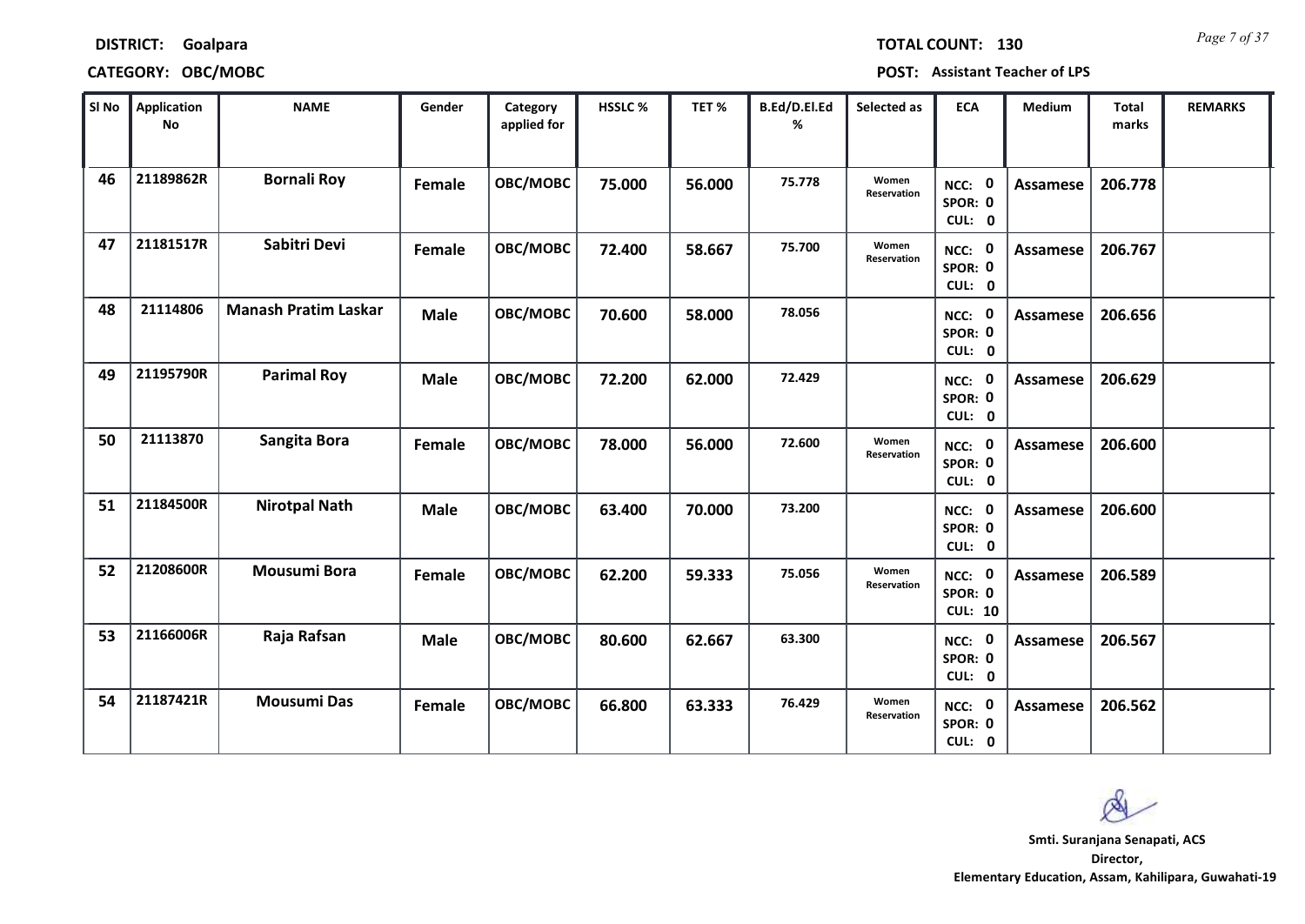| <b>DISTRICT:</b> | Goalpara |
|------------------|----------|
|------------------|----------|

### **CATEGORY: OBC/MOBC POST: Assistant Teacher of LPS**

*Page 8 of 37* **TOTAL COUNT: 130**

| SI <sub>No</sub> | <b>Application</b><br>No | <b>NAME</b>             | Gender      | Category<br>applied for | HSSLC % | TET %  | B.Ed/D.El.Ed<br>% | Selected as          | <b>ECA</b>                     | <b>Medium</b>   | <b>Total</b><br>marks | <b>REMARKS</b> |
|------------------|--------------------------|-------------------------|-------------|-------------------------|---------|--------|-------------------|----------------------|--------------------------------|-----------------|-----------------------|----------------|
| 55               | 21112274                 | Dibya Jyoti Dutta       | <b>Male</b> | OBC/MOBC                | 75.000  | 56.000 | 75.550            |                      | NCC: 0<br>SPOR: 0<br>CUL: 0    | <b>Assamese</b> | 206.550               |                |
| 56               | 21172522R                | Monmi Hazarika          | Female      | OBC/MOBC                | 72.800  | 55.333 | 78.357            | Women<br>Reservation | NCC: 0<br>SPOR: 0<br>CUL: 0    | Assamese        | 206.490               |                |
| 57               | 21204929R                | Raj Sahu                | <b>Male</b> | OBC/MOBC                | 71.200  | 63.333 | 71.950            |                      | NCC: 0<br>SPOR: 0<br>CUL: 0    | Assamese        | 206.483               |                |
| 58               | 21106419                 | <b>Gitul Kumar Nath</b> | <b>Male</b> | OBC/MOBC                | 73.800  | 59.333 | 73.350            |                      | 0<br>NCC:<br>SPOR: 0<br>CUL: 0 | Assamese        | 206.483               |                |
| 59               | 21190882R                | Manoj Kumar Deka        | <b>Male</b> | OBC/MOBC                | 70.400  | 61.333 | 74.714            |                      | NCC: 0<br>SPOR: 0<br>CUL: 0    | Assamese        | 206.448               |                |
| 60               | 21201367R                | <b>Tinamoni Borah</b>   | Female      | OBC/MOBC                | 75.800  | 57.333 | 73.300            | Women<br>Reservation | NCC: 0<br>SPOR: 0<br>CUL: 0    | Assamese        | 206.433               |                |
| 61               | 21169932R                | Simpi Deka              | Female      | OBC/MOBC                | 72.400  | 61.333 | 72.650            | Women<br>Reservation | NCC: 0<br>SPOR: 0<br>CUL: 0    | <b>Assamese</b> | 206.383               |                |
| 62               | 21171560R                | <b>Tribeni Das</b>      | Female      | OBC/MOBC                | 73.400  | 57.333 | 75.650            | Women<br>Reservation | NCC: 0<br>SPOR: 0<br>CUL: 0    | <b>Assamese</b> | 206.383               |                |
| 63               | 21179654R                | Nayanika Gogoi          | Female      | OBC/MOBC                | 70.800  | 56.667 | 78.900            | Women<br>Reservation | NCC: 0<br>SPOR: 0<br>CUL: 0    | Assamese        | 206.367               |                |

 $\infty$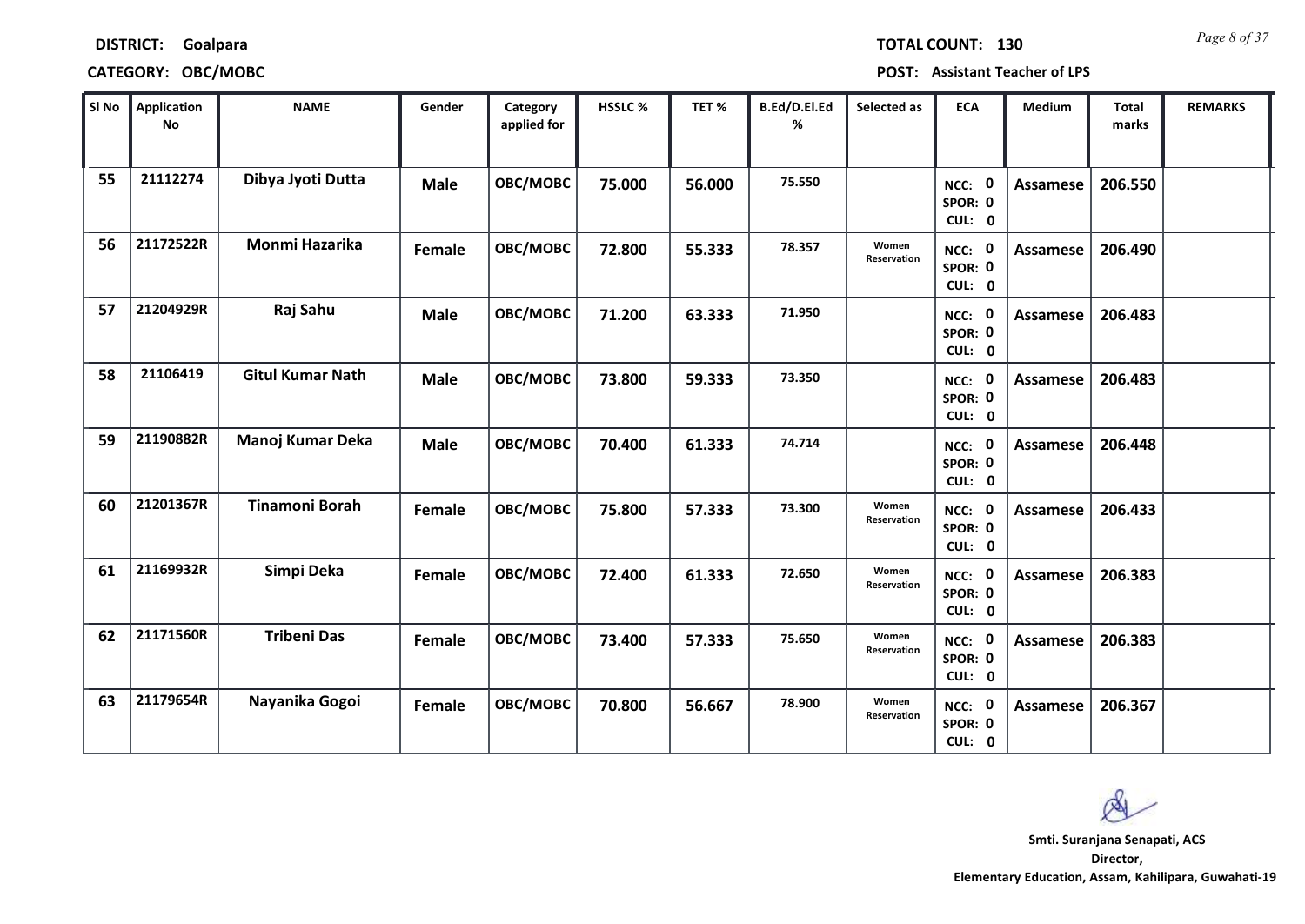| <b>DISTRICT:</b> | Goalpara |
|------------------|----------|
|------------------|----------|

### **CATEGORY: OBC/MOBC POST: Assistant Teacher of LPS**

*Page 9 of 37* **TOTAL COUNT: 130**

| SI <sub>No</sub> | <b>Application</b><br><b>No</b> | <b>NAME</b>                      | Gender      | Category<br>applied for | <b>HSSLC %</b> | TET %  | B.Ed/D.El.Ed<br>% | Selected as                 | <b>ECA</b>                  | Medium          | <b>Total</b><br>marks | <b>REMARKS</b> |
|------------------|---------------------------------|----------------------------------|-------------|-------------------------|----------------|--------|-------------------|-----------------------------|-----------------------------|-----------------|-----------------------|----------------|
| 64               | 21175498R                       | Dimpi Bhuyan                     | Female      | OBC/MOBC                | 70.600         | 56.667 | 79.100            | Women<br><b>Reservation</b> | NCC: 0<br>SPOR: 0<br>CUL: 0 | <b>Assamese</b> | 206.367               |                |
| 65               | 21186741R                       | <b>Pratima Devi</b>              | Female      | OBC/MOBC                | 67.000         | 59.333 | 80.000            |                             | NCC: 0<br>SPOR: 0<br>CUL: 0 | Assamese        | 206.333               |                |
| 66               | 21174967R                       | Karabi Thakuria                  | Female      | OBC/MOBC                | 74.400         | 59.333 | 72.600            |                             | NCC: 0<br>SPOR: 0<br>CUL: 0 | <b>Assamese</b> | 206.333               |                |
| 67               | 21198123R                       | Mrikshita Devi                   | Female      | OBC/MOBC                | 69.400         | 59.333 | 77.600            |                             | NCC: 0<br>SPOR: 0<br>CUL: 0 | <b>Assamese</b> | 206.333               |                |
| 68               | 21183270R                       | <b>Bedashree Nath</b>            | Female      | OBC/MOBC                | 66.200         | 59.333 | 80.786            |                             | NCC: 0<br>SPOR: 0<br>CUL: 0 | Assamese        | 206.319               |                |
| 69               | 21191638R                       | Sudakhina Saikia<br><b>Dutta</b> | Female      | OBC/MOBC                | 66.800         | 62.667 | 76.850            |                             | NCC: 0<br>SPOR: 0<br>CUL: 0 | <b>Assamese</b> | 206.317               |                |
| 70               | 21181679R                       | Pranjit Rajbanshi                | <b>Male</b> | OBC/MOBC                | 70.000         | 60.667 | 75.550            |                             | NCC: 0<br>SPOR: 0<br>CUL: 0 | <b>Assamese</b> | 206.217               |                |
| 71               | 21197115R                       | <b>Shivani Nath</b>              | Female      | OBC/MOBC                | 70.400         | 57.333 | 78.450            |                             | NCC: 0<br>SPOR: 0<br>CUL: 0 | Assamese        | 206.183               |                |
| 72               | 21187242R                       | <b>Sangita Das</b>               | Female      | OBC/MOBC                | 66.400         | 60.000 | 79.750            |                             | NCC: 0<br>SPOR: 0<br>CUL: 0 | Assamese        | 206.150               |                |

 $\infty$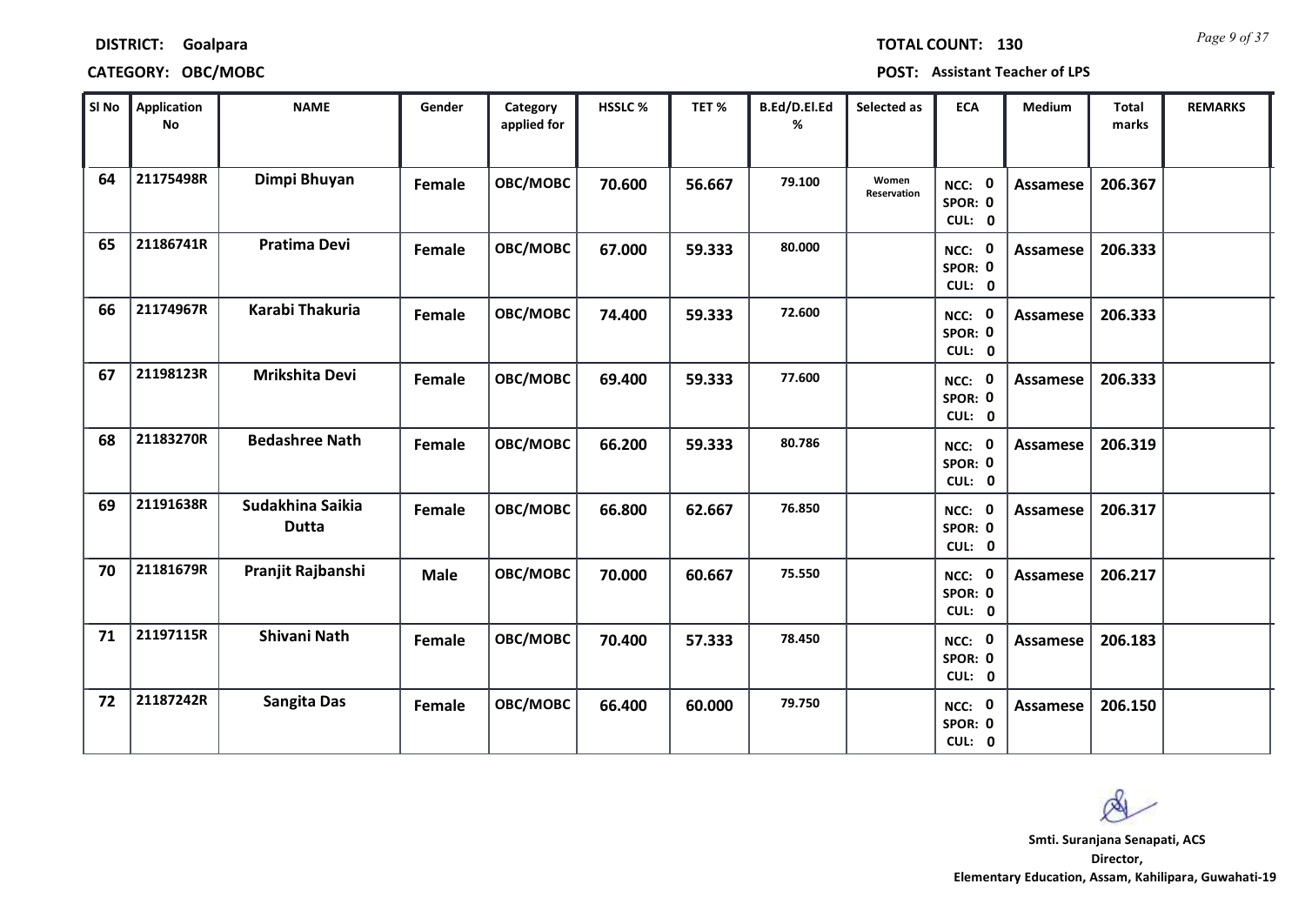| <b>TOTAL COUNT:</b> |  |  | 13 |
|---------------------|--|--|----|
|                     |  |  |    |

### **DISTRICT: Goalpara**

### **CATEGORY: OBC/MOBC POST: Assistant Teacher of LPS**

| SI No | <b>Application</b><br>No | <b>NAME</b>             | Gender      | Category<br>applied for | HSSLC % | TET %  | B.Ed/D.El.Ed<br>% | Selected as | <b>ECA</b>                  | <b>Medium</b>   | <b>Total</b><br>marks | <b>REMARKS</b> |
|-------|--------------------------|-------------------------|-------------|-------------------------|---------|--------|-------------------|-------------|-----------------------------|-----------------|-----------------------|----------------|
| 73    | 21106944                 | Suruj Jyoti Thakuria    | <b>Male</b> | OBC/MOBC                | 64.800  | 61.333 | 80.000            |             | NCC: 0<br>SPOR: 0<br>CUL: 0 | <b>Assamese</b> | 206.133               |                |
| 74    | 21180587R                | Santi Murah             | Female      | OBC/MOBC                | 72.600  | 58.667 | 74.850            |             | NCC: 0<br>SPOR: 0<br>CUL: 0 | <b>Assamese</b> | 206.117               |                |
| 75    | 21176620R                | <b>Gitashree Saikia</b> | Female      | OBC/MOBC                | 73.800  | 56.667 | 75.650            |             | NCC: 0<br>SPOR: 0<br>CUL: 0 | <b>Assamese</b> | 206.117               |                |
| 76    | 21168812R                | Rahul Ranjan Gogoi      | <b>Male</b> | OBC/MOBC                | 84.000  | 58.667 | 63.444            |             | NCC: 0<br>SPOR: 0<br>CUL: 0 | <b>Assamese</b> | 206.111               |                |
| 77    | 21169233R                | <b>Hiramoni Devi</b>    | Female      | OBC/MOBC                | 70.600  | 61.333 | 74.150            |             | NCC: 0<br>SPOR: 0<br>CUL: 0 | <b>Assamese</b> | 206.083               |                |
| 78    | 21176756R                | Nibha Bora              | Female      | OBC/MOBC                | 69.200  | 65.333 | 71.500            |             | NCC: 0<br>SPOR: 0<br>CUL: 0 | <b>Assamese</b> | 206.033               |                |
| 79    | 21179045R                | Pampa Adhikary          | Female      | OBC/MOBC                | 67.800  | 56.667 | 81.500            |             | NCC: 0<br>SPOR: 0<br>CUL: 0 | <b>Assamese</b> | 205.967               |                |
| 80    | 21180577R                | Rupanjali Deka          | Female      | OBC/MOBC                | 75.000  | 55.333 | 75.600            |             | NCC: 0<br>SPOR: 0<br>CUL: 0 | <b>Assamese</b> | 205.933               |                |
| 81    | 21182841R                | <b>Ridip Nath</b>       | <b>Male</b> | OBC/MOBC                | 69.600  | 64.667 | 71.667            |             | NCC: 0<br>SPOR: 0<br>CUL: 0 | Assamese        | 205.933               |                |

 $\infty$ 

*Page 10 of 37*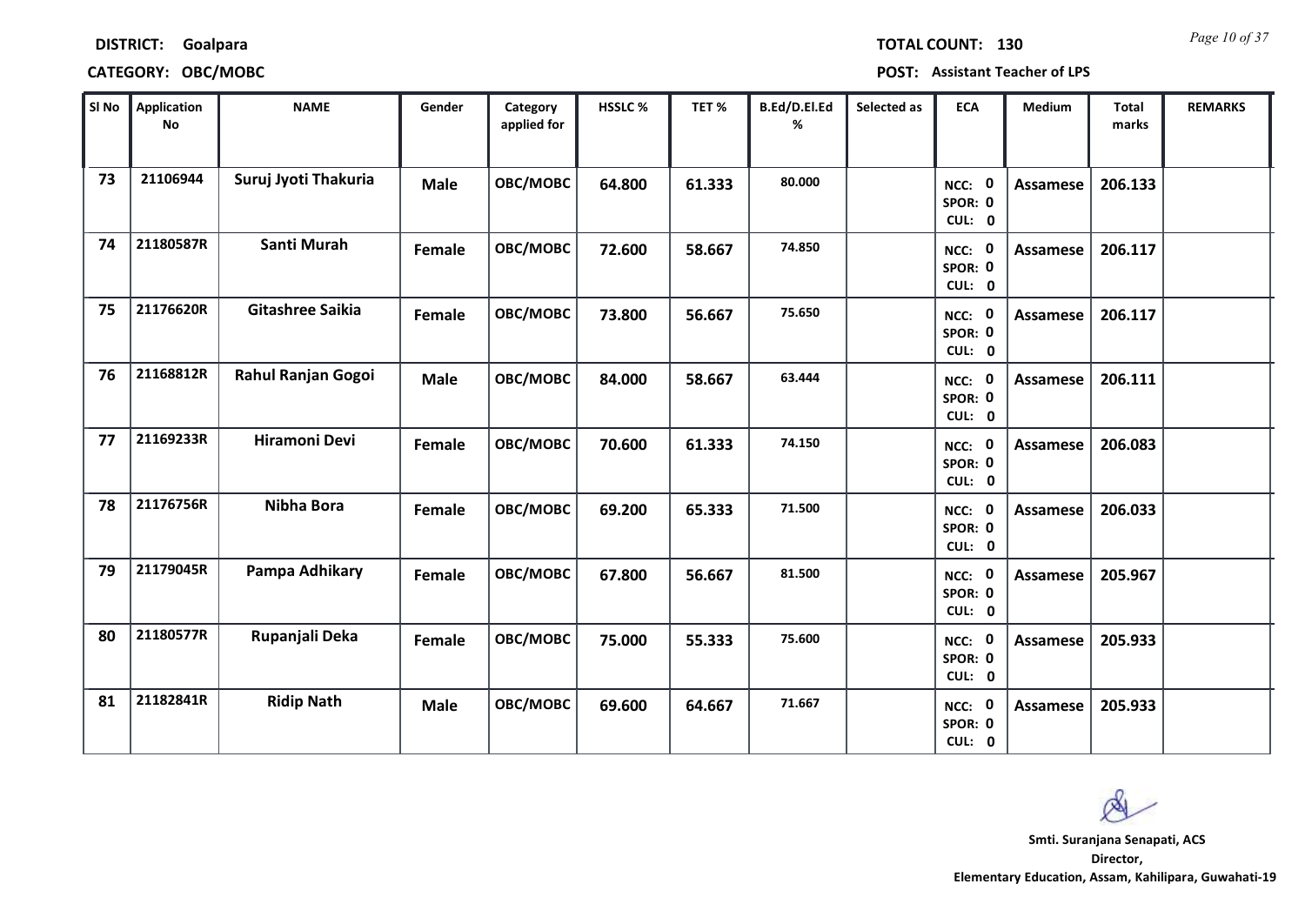| <b>DISTRICT:</b> | Goalpara |  |
|------------------|----------|--|
|                  |          |  |

### **CATEGORY: OBC/MOBC POST: Assistant Teacher of LPS**

*Page 11 of 37* **TOTAL COUNT: 130**

| SI No | <b>Application</b><br>No | <b>NAME</b>           | Gender      | Category<br>applied for | HSSLC % | TET %  | B.Ed/D.El.Ed<br>% | Selected as | <b>ECA</b>                  | <b>Medium</b>   | <b>Total</b><br>marks | <b>REMARKS</b> |
|-------|--------------------------|-----------------------|-------------|-------------------------|---------|--------|-------------------|-------------|-----------------------------|-----------------|-----------------------|----------------|
| 82    | 21187834R                | Hirakjyoti Das        | <b>Male</b> | OBC/MOBC                | 61.800  | 65.333 | 78.800            |             | NCC: 0<br>SPOR: 0<br>CUL: 0 | Assamese        | 205.933               |                |
| 83    | 21188678R                | <b>Bharati Phukan</b> | Female      | OBC/MOBC                | 77.600  | 55.333 | 72.950            |             | NCC: 0<br>SPOR: 0<br>CUL: 0 | Assamese        | 205.883               |                |
| 84    | 21107069                 | <b>Pallavi Das</b>    | Female      | OBC/MOBC                | 63.400  | 64.667 | 77.750            |             | NCC: 0<br>SPOR: 0<br>CUL: 0 | <b>Assamese</b> | 205.817               |                |
| 85    | 21106512                 | Dimpimoni Nath        | Female      | OBC/MOBC                | 71.000  | 58.000 | 76.800            |             | NCC: 0<br>SPOR: 0<br>CUL: 0 | Assamese        | 205.800               |                |
| 86    | 21186874R                | Karabi Singha         | Female      | OBC/MOBC                | 72.600  | 55.333 | 77.786            |             | NCC: 0<br>SPOR: 0<br>CUL: 0 | Assamese        | 205.719               |                |
| 87    | 21199399R                | Anjela Gohain         | Female      | OBC/MOBC                | 71.800  | 62.667 | 71.214            |             | NCC: 0<br>SPOR: 0<br>CUL: 0 | <b>Assamese</b> | 205.681               |                |
| 88    | 21166972R                | <b>Monjit Nath</b>    | <b>Male</b> | OBC/MOBC                | 70.000  | 69.333 | 66.300            |             | NCC: 0<br>SPOR: 0<br>CUL: 0 | <b>Assamese</b> | 205.633               |                |
| 89    | 21164334                 | Manashi Borah         | Female      | OBC/MOBC                | 63.800  | 59.333 | 82.500            |             | NCC: 0<br>SPOR: 0<br>CUL: 0 | <b>Assamese</b> | 205.633               |                |
| 90    | 21166053R                | Rajendra Newar        | <b>Male</b> | OBC/MOBC                | 73.200  | 56.000 | 76.400            |             | NCC: 0<br>SPOR: 0<br>CUL: 0 | <b>Assamese</b> | 205.600               |                |

Q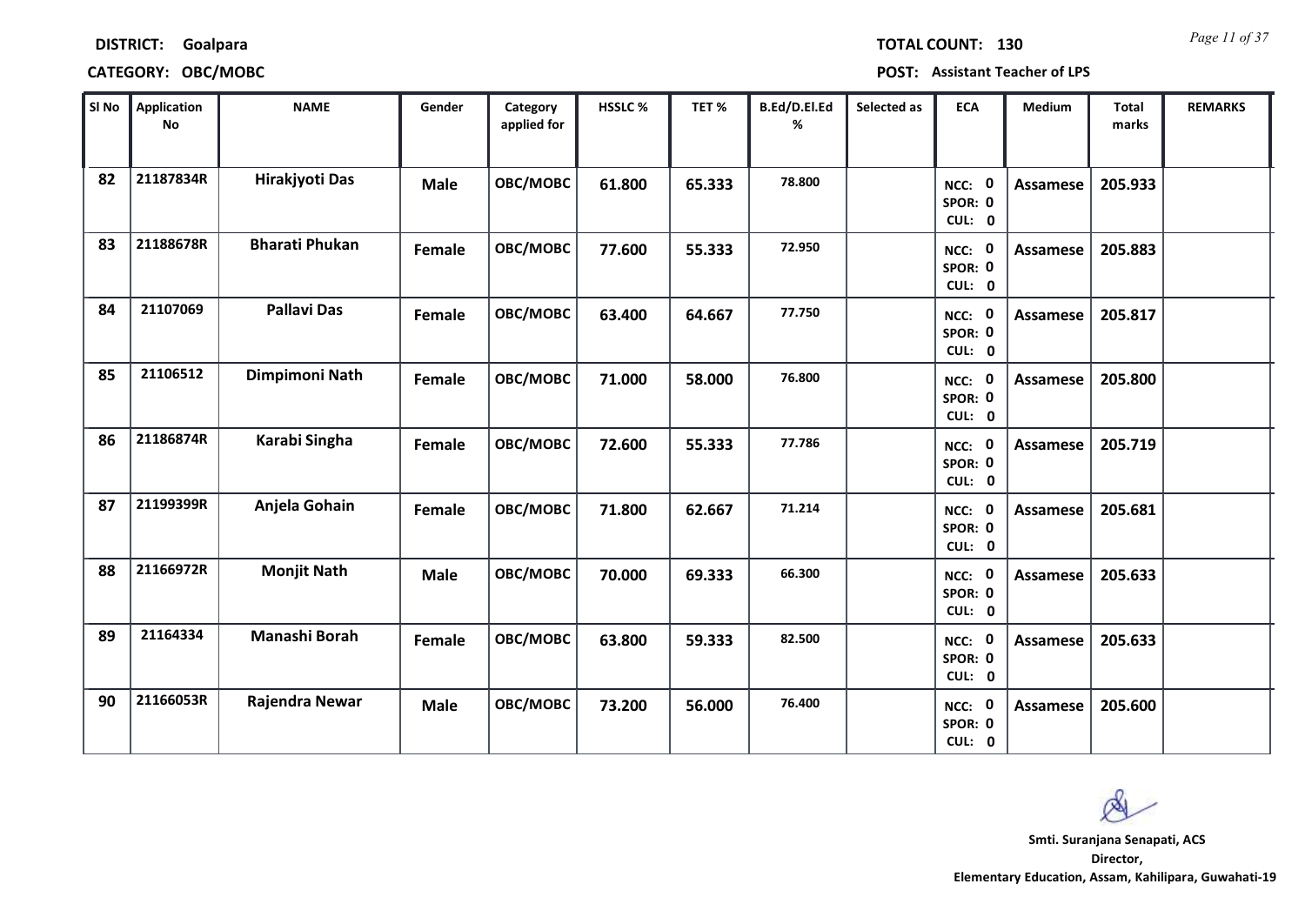| <b>DISTRICT:</b> | Goalpara |
|------------------|----------|
|                  |          |

### **CATEGORY: OBC/MOBC POST: Assistant Teacher of LPS**

*Page 12 of 37* **TOTAL COUNT: 130**

| SI No | <b>Application</b><br><b>No</b> | <b>NAME</b>           | Gender      | Category<br>applied for | HSSLC % | TET %  | B.Ed/D.El.Ed<br>% | Selected as | <b>ECA</b>                  | <b>Medium</b>   | <b>Total</b><br>marks | <b>REMARKS</b> |
|-------|---------------------------------|-----------------------|-------------|-------------------------|---------|--------|-------------------|-------------|-----------------------------|-----------------|-----------------------|----------------|
| 91    | 21176477R                       | <b>Mayuri Pathak</b>  | Female      | <b>OBC/MOBC</b>         | 76.000  | 55.333 | 74.200            |             | NCC: 0<br>SPOR: 0<br>CUL: 0 | <b>Assamese</b> | 205.533               |                |
| 92    | 21210880R                       | Junmoni Phukan        | Female      | OBC/MOBC                | 74.200  | 61.333 | 70.000            |             | NCC: 0<br>SPOR: 0<br>CUL: 0 | Assamese        | 205.533               |                |
| 93    | 21175900R                       | Silpishikha Rajbanshi | Female      | OBC/MOBC                | 67.600  | 61.333 | 76.600            |             | NCC: 0<br>SPOR: 0<br>CUL: 0 | <b>Assamese</b> | 205.533               |                |
| 94    | 21185270R                       | Anuradha Ray          | Female      | OBC/MOBC                | 69.600  | 68.000 | 67.929            |             | NCC: 0<br>SPOR: 0<br>CUL: 0 | Assamese        | 205.529               |                |
| 95    | 21175057R                       | Arpana Deka           | Female      | OBC/MOBC                | 68.600  | 63.333 | 73.550            |             | NCC: 0<br>SPOR: 0<br>CUL: 0 | Assamese        | 205.483               |                |
| 96    | 21178097R                       | <b>Barasha Devi</b>   | Female      | OBC/MOBC                | 71.600  | 57.333 | 76.500            |             | NCC: 0<br>SPOR: 0<br>CUL: 0 | <b>Assamese</b> | 205.433               |                |
| 97    | 21171797R                       | <b>Ashim Deka</b>     | <b>Male</b> | OBC/MOBC                | 63.200  | 67.333 | 74.900            |             | NCC: 0<br>SPOR: 0<br>CUL: 0 | <b>Assamese</b> | 205.433               |                |
| 98    | 21183838R                       | Pranami Bora          | Female      | OBC/MOBC                | 69.800  | 57.333 | 78.286            |             | NCC: 0<br>SPOR: 0<br>CUL: 0 | <b>Assamese</b> | 205.419               |                |
| 99    | 21171237R                       | Mampi Rani Saha       | Female      | OBC/MOBC                | 59.400  | 60.667 | 85.350            |             | NCC: 0<br>SPOR: 0<br>CUL: 0 | Assamese        | 205.417               |                |

Ø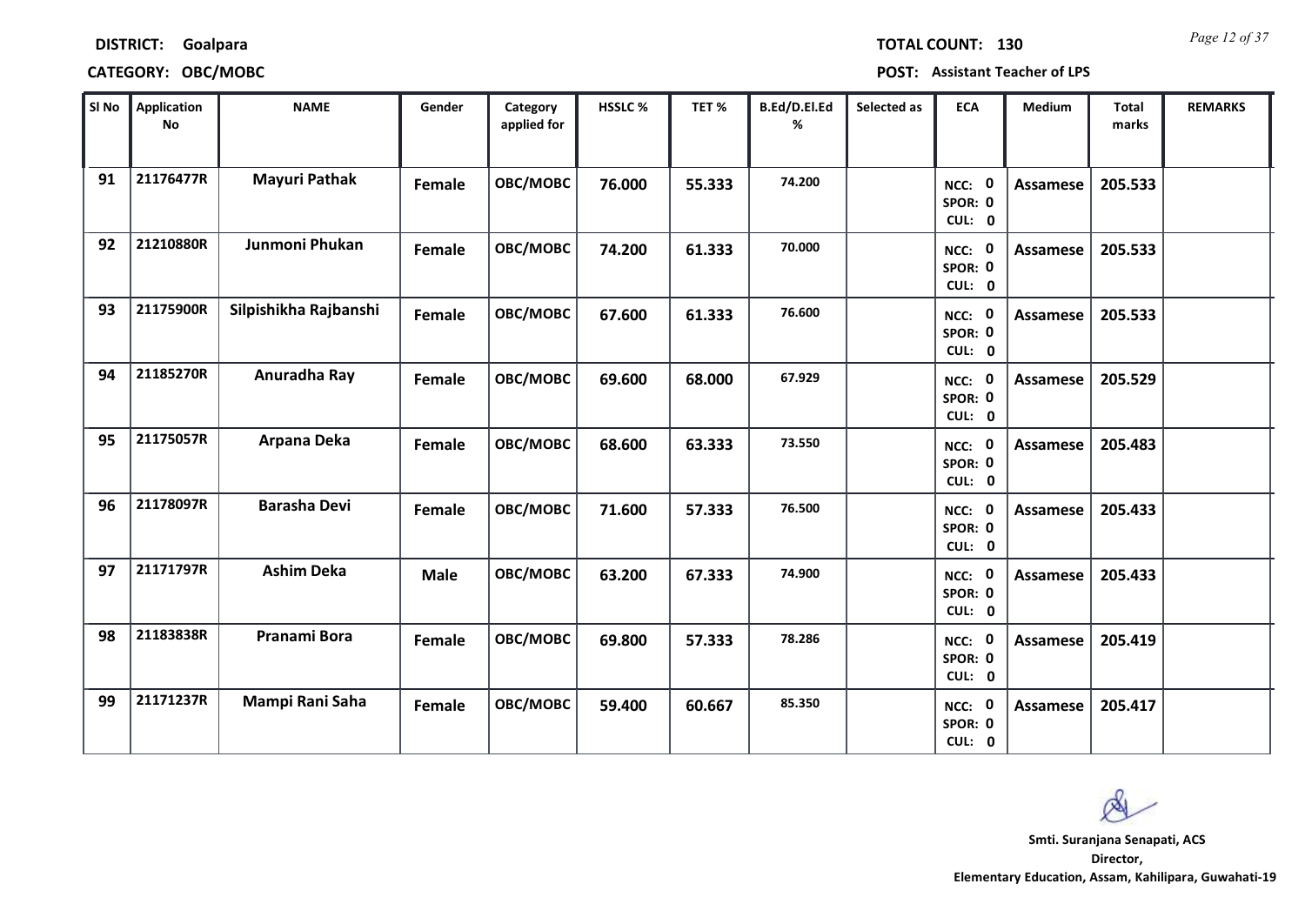# **DISTRICT: Goalpara CATEGORY: OBC/MOBC POST: Assistant Teacher of LPS**

*Page 13 of 37* **TOTAL COUNT: 130**

| SI No | Application<br>No | <b>NAME</b>           | Gender      | Category<br>applied for | HSSLC % | TET %  | B.Ed/D.El.Ed<br>% | Selected as | <b>ECA</b>                  | <b>Medium</b>   | <b>Total</b><br>marks | <b>REMARKS</b> |
|-------|-------------------|-----------------------|-------------|-------------------------|---------|--------|-------------------|-------------|-----------------------------|-----------------|-----------------------|----------------|
| 100   | 21109703          | Sinki Debnath         | Female      | OBC/MOBC                | 72.400  | 55.333 | 77.643            |             | NCC: 0<br>SPOR: 0<br>CUL: 0 | <b>Assamese</b> | 205.376               |                |
| 101   | 21187474R         | <b>Kasturi Bora</b>   | Female      | OBC/MOBC                | 70.800  | 60.667 | 73.900            |             | NCC: 0<br>SPOR: 0<br>CUL: 0 | Assamese        | 205.367               |                |
| 102   | 21186961R         | Upasana Borkakati     | Female      | OBC/MOBC                | 63.800  | 67.333 | 74.222            |             | NCC: 0<br>SPOR: 0<br>CUL: 0 | <b>Assamese</b> | 205.356               |                |
| 103   | 21187136R         | <b>Bristi Konwar</b>  | Female      | OBC/MOBC                | 68.200  | 58.000 | 79.100            |             | NCC: 0<br>SPOR: 0<br>CUL: 0 | <b>Assamese</b> | 205.300               |                |
| 104   | 21186681R         | <b>Devashree Nath</b> | Female      | OBC/MOBC                | 68.200  | 60.667 | 76.429            |             | NCC: 0<br>SPOR: 0<br>CUL: 0 | Assamese        | 205.295               |                |
| 105   | 21173827R         | Dikshita Rajkhowa     | Female      | OBC/MOBC                | 73.200  | 55.333 | 76.750            |             | NCC: 0<br>SPOR: 0<br>CUL: 0 | <b>Assamese</b> | 205.283               |                |
| 106   | 21185046R         | <b>Kapil Nath</b>     | <b>Male</b> | OBC/MOBC                | 69.600  | 64.667 | 71.000            |             | NCC: 0<br>SPOR: 0<br>CUL: 0 | Assamese        | 205.267               |                |
| 107   | 21176564R         | Archana Devi          | Female      | OBC/MOBC                | 71.000  | 56.000 | 78.250            |             | NCC: 0<br>SPOR: 0<br>CUL: 0 | <b>Assamese</b> | 205.250               |                |
| 108   | 21181750R         | Gouranga Barman       | <b>Male</b> | OBC/MOBC                | 71.800  | 60.000 | 73.450            |             | NCC: 0<br>SPOR: 0<br>CUL: 0 | <b>Assamese</b> | 205.250               |                |

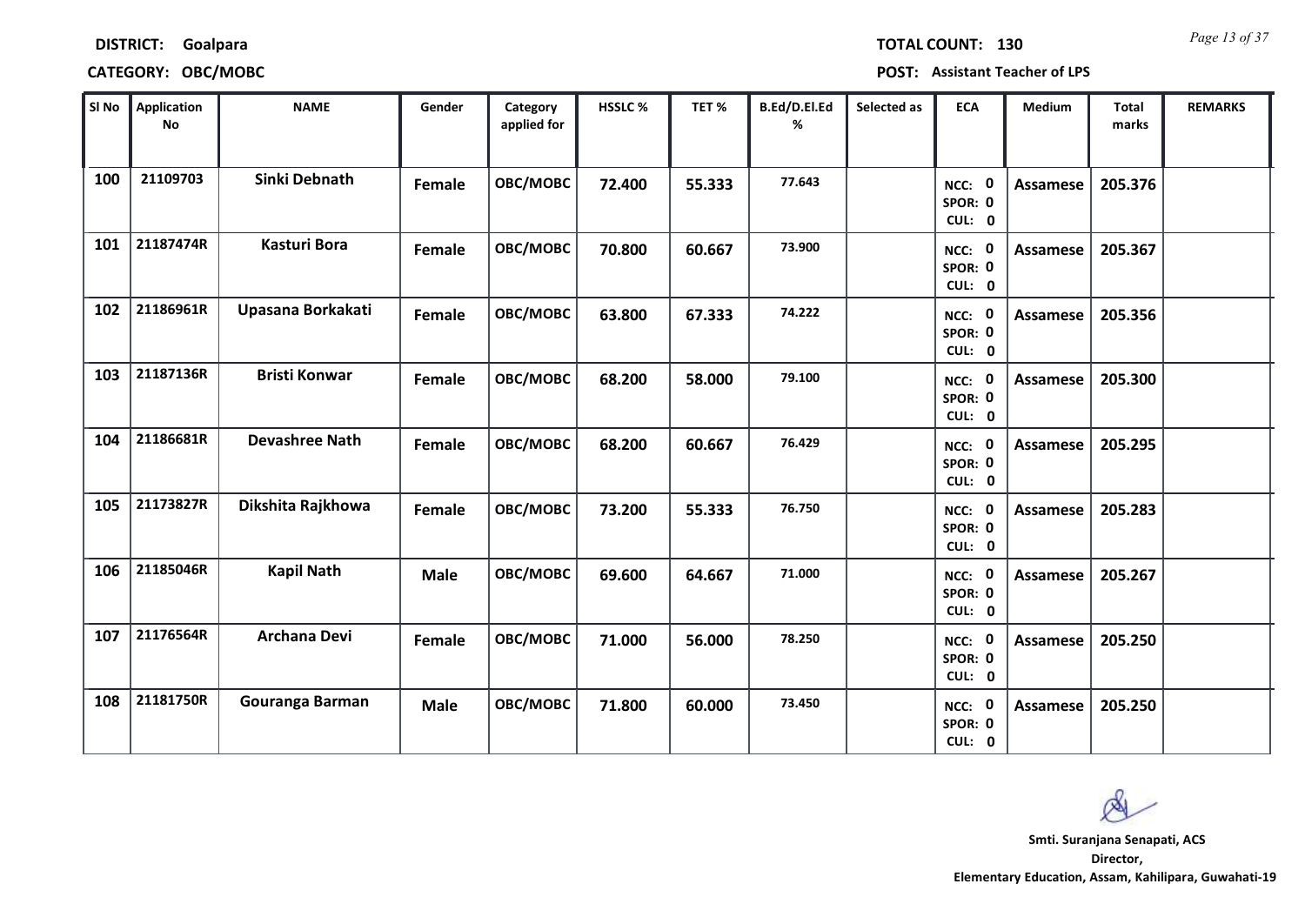## **DISTRICT: Goalpara CATEGORY: OBC/MOBC POST: Assistant Teacher of LPS**

**0 SPOR: 0 CUL:**

**0 SPOR: 0 CUL:**

**0 SPOR: 0 CUL:**

**NCC:**

**NCC:**

**NCC:**

| Sl No | <b>Application</b><br>No | <b>NAME</b>           | Gender | Category<br>applied for | <b>HSSLC %</b> | TET%   | B.Ed/D.El.Ed<br>% | Selected as | <b>ECA</b>                                | <b>Medium</b>   | <b>Total</b><br>marks | <b>REMARKS</b> |
|-------|--------------------------|-----------------------|--------|-------------------------|----------------|--------|-------------------|-------------|-------------------------------------------|-----------------|-----------------------|----------------|
| 109   | 21172249R                | Rasmita Deka          | Female | OBC/MOBC                | 67.200         | 61.333 | 76.700            |             | $\mathbf 0$<br>NCC:<br>SPOR: 0<br>CUL: 0  | Assamese        | 205.233               |                |
| 110   | 21190684R                | <b>Ritupon Borah</b>  | Male   | OBC/MOBC                | 61.800         | 63.333 | 80.100            |             | $\mathbf 0$<br>NCC:<br>SPOR: 0<br>CUL: 0  | Assamese        | 205.233               |                |
| 111   | 21177070R                | Nilakshi Rajbongshi   | Female | OBC/MOBC                | 63.800         | 66.000 | 75.429            |             | $\mathbf 0$<br>NCC:<br>SPOR: 0<br>CUL: 0  | Assamese        | 205.229               |                |
| 112   | 21192811R                | <b>Moitree Baruah</b> | Female | OBC/MOBC                | 68.600         | 56.667 | 79.929            |             | $\mathbf 0$<br>NCC:<br>SPOR: 0<br>CUL: 0  | <b>Assamese</b> | 205.195               |                |
| 113   | 21175915R                | Dimpi Boruah          | Female | OBC/MOBC                | 71.400         | 57.333 | 76.400            |             | $\mathbf{0}$<br>NCC:<br>SPOR: 0<br>CUL: 0 | Assamese        | 205.133               |                |
| 114   | 21107968                 | Parag Kumar Das       | Male   | OBC/MOBC                | 69.000         | 55.333 | 80.800            |             | $\mathbf 0$<br>NCC:<br>SPOR: 0<br>CUL: 0  | Assamese        | 205.133               |                |

**21208739R Pompi Boruah 115 Female OBC/MOBC 66.200 63.333 75.571 0 Assamese 205.105**

**116 21172129R Bikash Barkakati Male OBC/MOBC 73.400 62.000 69.700 0 Assamese 205.100**

**21190139R Lipika Bordoloi 117 Female OBC/MOBC 70.600 62.000 72.500 0 Assamese 205.100**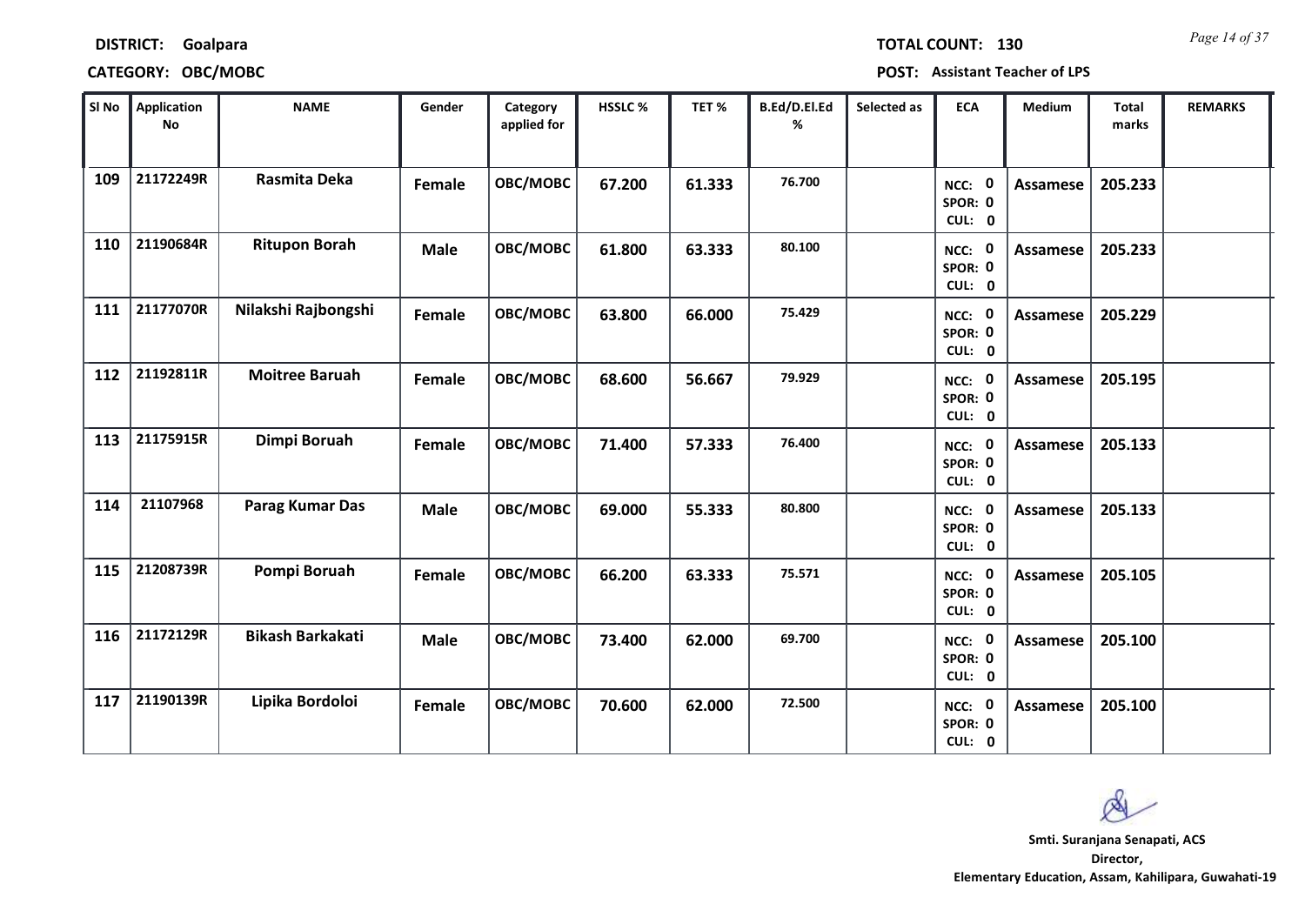| <b>TOTAL COUI</b> |  |  |
|-------------------|--|--|

### **DISTRICT: Goalpara**

### **CATEGORY: OBC/MOBC POST: Assistant Teacher of LPS**

| SI No | <b>Application</b><br><b>No</b> | <b>NAME</b>            | Gender      | Category<br>applied for | <b>HSSLC%</b> | TET %  | <b>B.Ed/D.El.Ed</b><br>% | Selected as | <b>ECA</b>                  | Medium          | Total<br>marks | <b>REMARKS</b> |
|-------|---------------------------------|------------------------|-------------|-------------------------|---------------|--------|--------------------------|-------------|-----------------------------|-----------------|----------------|----------------|
| 118   | 21182442R                       | Dhruba Jyoti Nath      | <b>Male</b> | OBC/MOBC                | 63.000        | 62.000 | 80.100                   |             | NCC: 0<br>SPOR: 0<br>CUL: 0 | Assamese        | 205.100        |                |
| 119   | 21113939                        | <b>Shyamlal Newar</b>  | <b>Male</b> | OBC/MOBC                | 63.200        | 66.667 | 75.214                   |             | NCC: 0<br>SPOR: 0<br>CUL: 0 | Assamese        | 205.081        |                |
| 120   | 21169137R                       | Shyamalima Das         | Female      | OBC/MOBC                | 78.000        | 57.333 | 69.714                   |             | NCC: 0<br>SPOR: 0<br>CUL: 0 | <b>Assamese</b> | 205.048        |                |
| 121   | 21204362R                       | Jayprakash Nath        | <b>Male</b> | OBC/MOBC                | 71.400        | 61.333 | 72.300                   |             | NCC: 0<br>SPOR: 0<br>CUL: 0 | Assamese        | 205.033        |                |
| 122   | 21199145R                       | <b>Bhanita Patgiri</b> | Female      | OBC/MOBC                | 73.000        | 58.667 | 73.333                   |             | NCC: 0<br>SPOR: 0<br>CUL: 0 | Assamese        | 205.000        |                |
| 123   | 21113456                        | Nabanita Baruah        | Female      | OBC/MOBC                | 66.800        | 59.333 | 78.857                   |             | NCC: 0<br>SPOR: 0<br>CUL: 0 | <b>Assamese</b> | 204.990        |                |
| 124   | 21180700R                       | Narji Das              | Female      | OBC/MOBC                | 74.200        | 55.333 | 75.357                   |             | NCC: 0<br>SPOR: 0<br>CUL: 0 | Assamese        | 204.890        |                |
| 125   | 21200798R                       | <b>Uddipta Das</b>     | <b>Male</b> | OBC/MOBC                | 70.600        | 60.000 | 74.250                   |             | NCC: 0<br>SPOR: 0<br>CUL: 0 | <b>Assamese</b> | 204.850        |                |
| 126   | 21205066R                       | <b>Madhuri Das</b>     | Female      | OBC/MOBC                | 75.000        | 56.000 | 73.850                   |             | NCC: 0<br>SPOR: 0<br>CUL: 0 | Assamese        | 204.850        |                |

Q

**Director, Elementary Education, Assam, Kahilipara, Guwahati-19 Smti. Suranjana Senapati, ACS**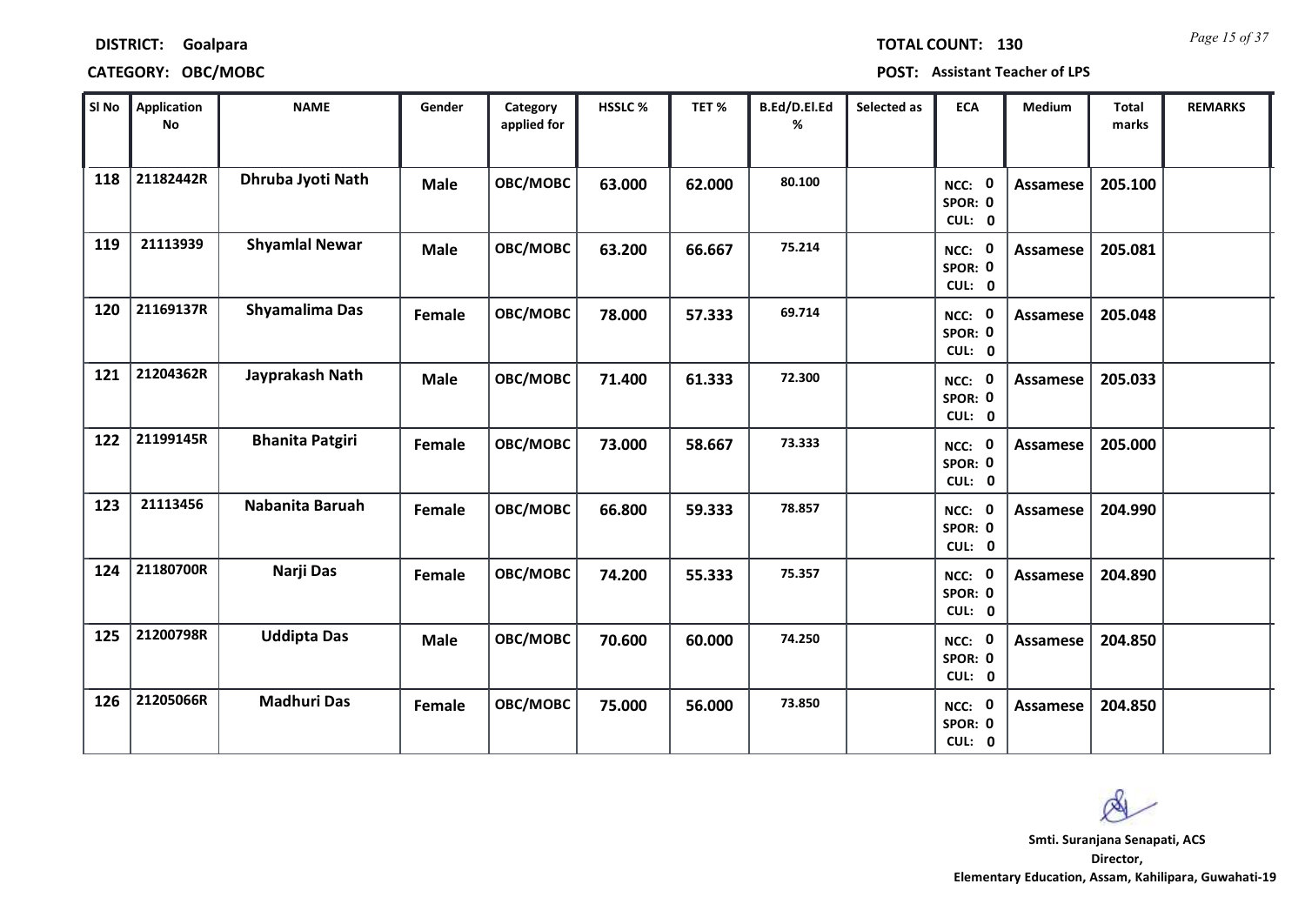*Page 16 of 37* **TOTAL COUNT: 130**

**DISTRICT: Goalpara**

**CATEGORY: OBC/MOBC POST: Assistant Teacher of LPS**

| SI No | Application<br>No | <b>NAME</b>            | Gender      | Category<br>applied for | <b>HSSLC %</b> | TET%   | B.Ed/D.El.Ed<br>% | Selected as | <b>ECA</b>                                 | <b>Medium</b> | Total<br>marks | <b>REMARKS</b> |
|-------|-------------------|------------------------|-------------|-------------------------|----------------|--------|-------------------|-------------|--------------------------------------------|---------------|----------------|----------------|
| 127   | 21186527R         | Priyanka Deka          | Female      | <b>OBC/MOBC</b>         | 71.800         | 56.667 | 76.357            |             | - 0<br>NCC:<br>SPOR: 0<br><b>CUL:</b><br>0 | Assamese      | 204.824        |                |
| 128   | 21178793R         | <b>Haridev Barman</b>  | <b>Male</b> | OBC/MOBC                | 62.800         | 64.667 | 77.350            |             | - 0<br>NCC:<br>SPOR: 0<br>CUL: 0           | Assamese      | 204.817        |                |
| 129   | 21190551R         | <b>Krishna Chetry</b>  | <b>Male</b> | OBC/MOBC                | 62.400         | 62.000 | 80.400            |             | -0<br>NCC:<br>SPOR: 0<br>CUL: 0            | Assamese      | 204.800        |                |
| 130   | 21190849R         | <b>Tridisha Phukan</b> | Female      | <b>OBC/MOBC</b>         | 68.800         | 60.000 | 76.000            |             | 0<br>NCC:<br>SPOR: 0<br><b>CUL:</b><br>- 0 | Assamese      | 204.800        |                |

Ø

**Director, Elementary Education, Assam, Kahilipara, Guwahati-19 Smti. Suranjana Senapati, ACS**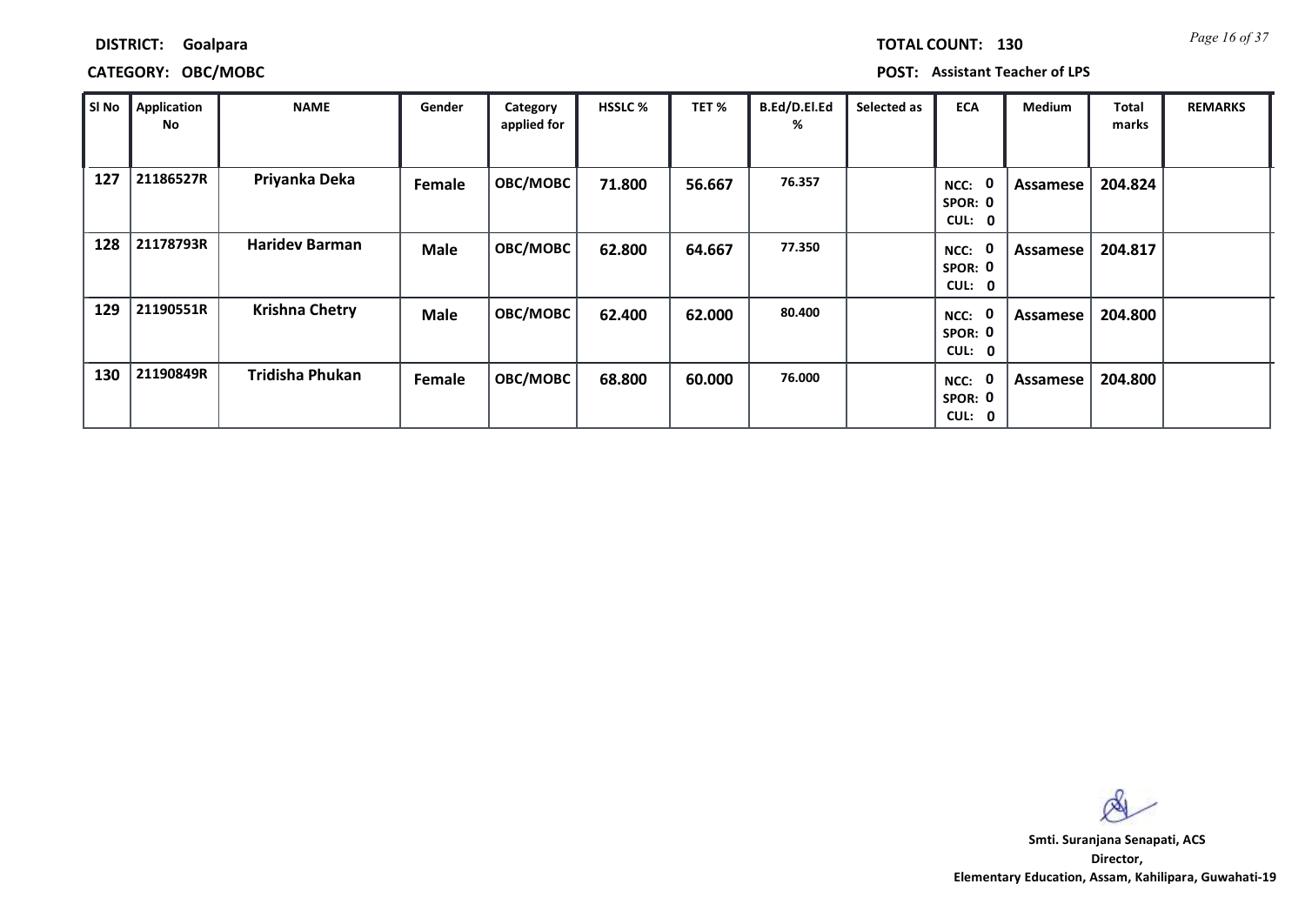| <b>DISTRICT:</b> | Goalpara |
|------------------|----------|
|------------------|----------|

*Page 17 of 37* **TOTAL COUNT: 30**

| SI No                   | <b>Application</b><br><b>No</b> | <b>NAME</b>            | Gender      | Category<br>applied for | <b>HSSLC %</b> | TET %  | B.Ed/D.El.Ed<br>% | Selected as          | <b>ECA</b>                               | <b>Medium</b>   | <b>Total</b><br>marks | <b>REMARKS</b>         |
|-------------------------|---------------------------------|------------------------|-------------|-------------------------|----------------|--------|-------------------|----------------------|------------------------------------------|-----------------|-----------------------|------------------------|
| $\mathbf{1}$            | 21192450R                       | Sofika Parbin          | Female      | <b>UR</b><br>PwD        | 77.600         | 57.333 | 79.200            | Women<br>Reservation | NCC: 0<br>SPOR: 0<br>CUL: 0              | <b>Assamese</b> | 214.133               | PwD<br>Withheld        |
| $\overline{2}$          | 21193132R                       | <b>Abul Kalam Azad</b> | Male        | <b>UR</b><br>PwD        | 75.800         | 58.000 | 73.200            |                      | NCC: 0<br>SPOR: 0<br>CUL: 0              | Assamese        | 207.000               | <b>PwD</b><br>Withheld |
| 3                       | 21181602R                       | Lilima Khatun          | Female      | <b>EWS</b><br>PwD       | 71.200         | 63.333 | 70.250            | Women<br>Reservation | NCC: 0<br>SPOR: 0<br>CUL: 0              | <b>Assamese</b> | 204.783               | PwD<br>Withheld        |
| $\overline{\mathbf{A}}$ | 21177219R                       | Rocksana Khatun        | Female      | <b>UR</b><br>PwD        | 63.600         | 64.667 | 76.286            | Women<br>Reservation | 0<br>NCC:<br>SPOR: 0<br>CUL: 0           | <b>Assamese</b> | 204.552               | PwD<br>Withheld        |
| 5                       | 21125694                        | <b>Gazibor Rahman</b>  | <b>Male</b> | <b>EWS</b><br>PwD       | 60.400         | 71.333 | 71.714            |                      | - 0<br>NCC:<br>SPOR: 0<br>CUL: 0         | <b>Assamese</b> | 203.448               | <b>PwD</b><br>Withheld |
| 6                       | 21177885R                       | <b>Md Aminul Islam</b> | <b>Male</b> | <b>EWS</b><br>PwD       | 67.200         | 64.667 | 69.468            |                      | 0<br>NCC:<br>SPOR: 0<br>CUL: 0           | <b>Assamese</b> | 201.335               | <b>PwD</b><br>Withheld |
| $\overline{\mathbf{z}}$ | 21193147R                       | <b>Akhlasur Rahman</b> | <b>Male</b> | <b>UR</b><br>PwD        | 62.000         | 64.667 | 74.400            |                      | NCC: 0<br>SPOR: 0<br>CUL: 0              | <b>Assamese</b> | 201.067               | PwD<br>Withheld        |
| 8                       | 21166519R                       | <b>Pinku Das</b>       | <b>Male</b> | <b>SC</b><br>PwD        | 53.800         | 56.667 | 90.538            |                      | 0<br>NCC:<br>SPOR: 0<br>CUL: 0           | <b>Assamese</b> | 201.005               | PwD<br>Withheld        |
| 9                       | 21194895R                       | <b>Ismail Hussain</b>  | Male        | <b>EWS</b><br>PwD       | 54.600         | 68.667 | 74.150            |                      | $\mathbf 0$<br>NCC:<br>SPOR: 0<br>CUL: 0 | Assamese        | 197.417               | <b>PwD</b><br>Withheld |

 $\infty$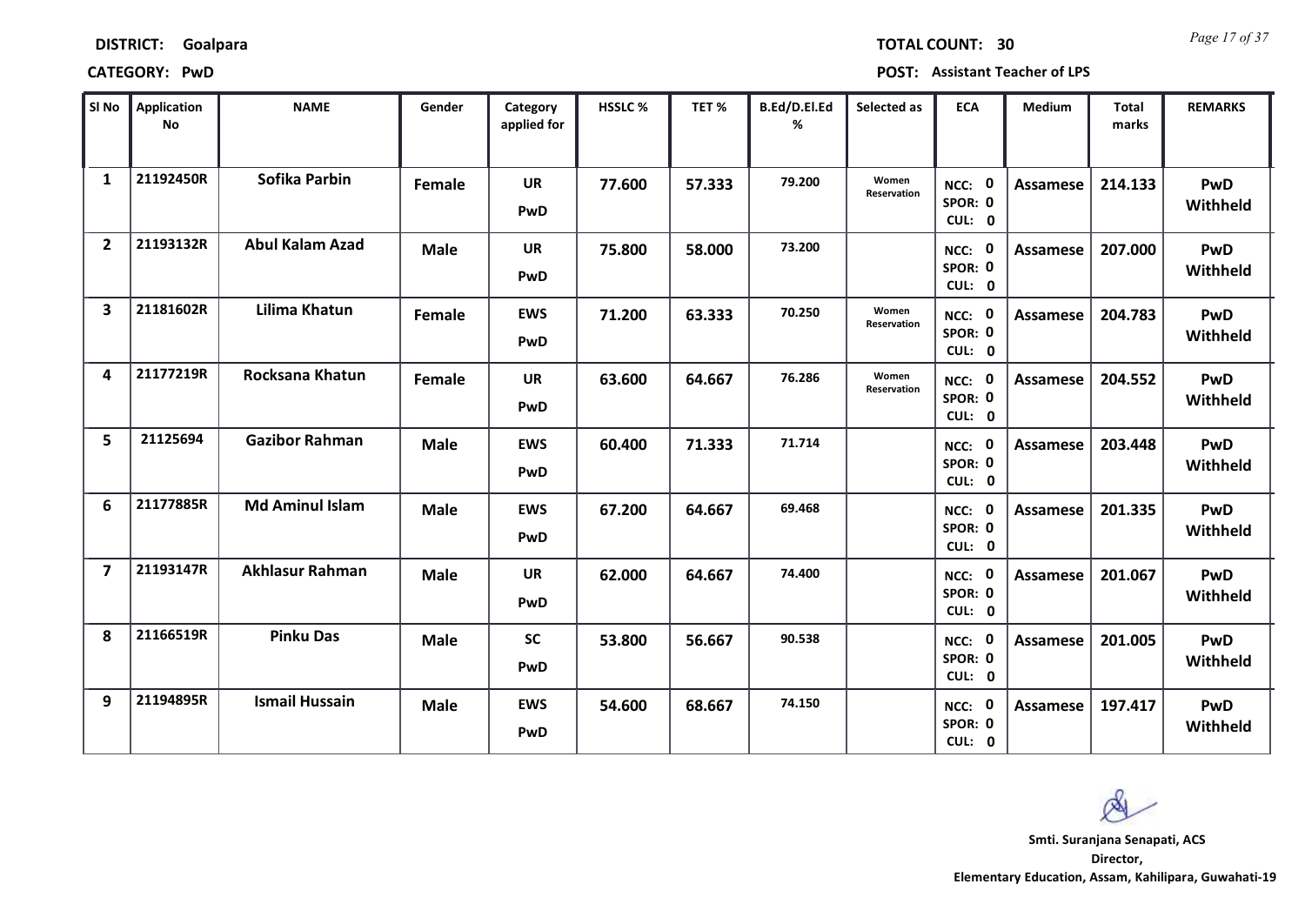*Page 18 of 37* **TOTAL COUNT: 30**

| SI No | <b>Application</b><br>No | <b>NAME</b>             | Gender      | Category<br>applied for | HSSLC % | TET %  | B.Ed/D.El.Ed<br>% | Selected as          | <b>ECA</b>                  | <b>Medium</b>   | <b>Total</b><br>marks | <b>REMARKS</b>  |
|-------|--------------------------|-------------------------|-------------|-------------------------|---------|--------|-------------------|----------------------|-----------------------------|-----------------|-----------------------|-----------------|
| 10    | 21188886R                | <b>Shamsul Hoque</b>    | <b>Male</b> | OBC/MOBC<br>PwD         | 60.800  | 60.000 | 75.850            |                      | NCC: 0<br>SPOR: 0<br>CUL: 0 | <b>Assamese</b> | 196.650               | PwD<br>Withheld |
| 11    | 21156574                 | <b>Bimal Kalita</b>     | <b>Male</b> | <b>UR</b><br>PwD        | 53.000  | 65.333 | 77.571            |                      | NCC: 0<br>SPOR: 0<br>CUL: 0 | <b>Assamese</b> | 195.905               | PwD<br>Withheld |
| 12    | 21188260R                | <b>Md Paran Ali</b>     | <b>Male</b> | <b>UR</b><br>PwD        | 64.000  | 62.667 | 67.550            |                      | NCC: 0<br>SPOR: 0<br>CUL: 0 | <b>Assamese</b> | 194.217               | PwD<br>Withheld |
| 13    | 21102130                 | <b>Md Nazmul Hoque</b>  | <b>Male</b> | <b>EWS</b><br>PwD       | 55.600  | 62.667 | 75.000            |                      | NCC: 0<br>SPOR: 0<br>CUL: 0 | <b>Assamese</b> | 193.267               | PwD<br>Withheld |
| 14    | 21124571                 | <b>Abul Fazal Ahmed</b> | <b>Male</b> | <b>UR</b><br>PwD        | 60.800  | 62.000 | 69.543            |                      | NCC: 0<br>SPOR: 0<br>CUL: 0 | Assamese        | 192.343               | PwD<br>Withheld |
| 15    | 21187346R                | <b>Rabia Ahmed</b>      | Female      | OBC/MOBC<br>PwD         | 58.600  | 55.333 | 76.700            | Women<br>Reservation | NCC: 0<br>SPOR: 0<br>CUL: 0 | <b>Assamese</b> | 190.633               | PwD<br>Withheld |
| 16    | 21185011R                | Nur Afruza Begum        | Female      | <b>UR</b><br>PwD        | 56.000  | 61.333 | 73.143            | Women<br>Reservation | NCC: 0<br>SPOR: 0<br>CUL: 0 | <b>Assamese</b> | 190.476               | PwD<br>Withheld |
| 17    | 21104540                 | <b>Abdul Hamid</b>      | <b>Male</b> | <b>UR</b><br>PwD        | 59.000  | 60.667 | 70.800            |                      | NCC: 0<br>SPOR: 0<br>CUL: 0 | <b>Assamese</b> | 190.467               | PwD<br>Withheld |
| 18    | 21196829R                | <b>Md Ashraf Ali</b>    | <b>Male</b> | <b>UR</b><br>PwD        | 59.200  | 56.667 | 73.800            |                      | NCC: 0<br>SPOR: 0<br>CUL: 0 | Assamese        | 189.667               | PwD<br>Withheld |

Ø **Smti. Suranjana Senapati, ACS**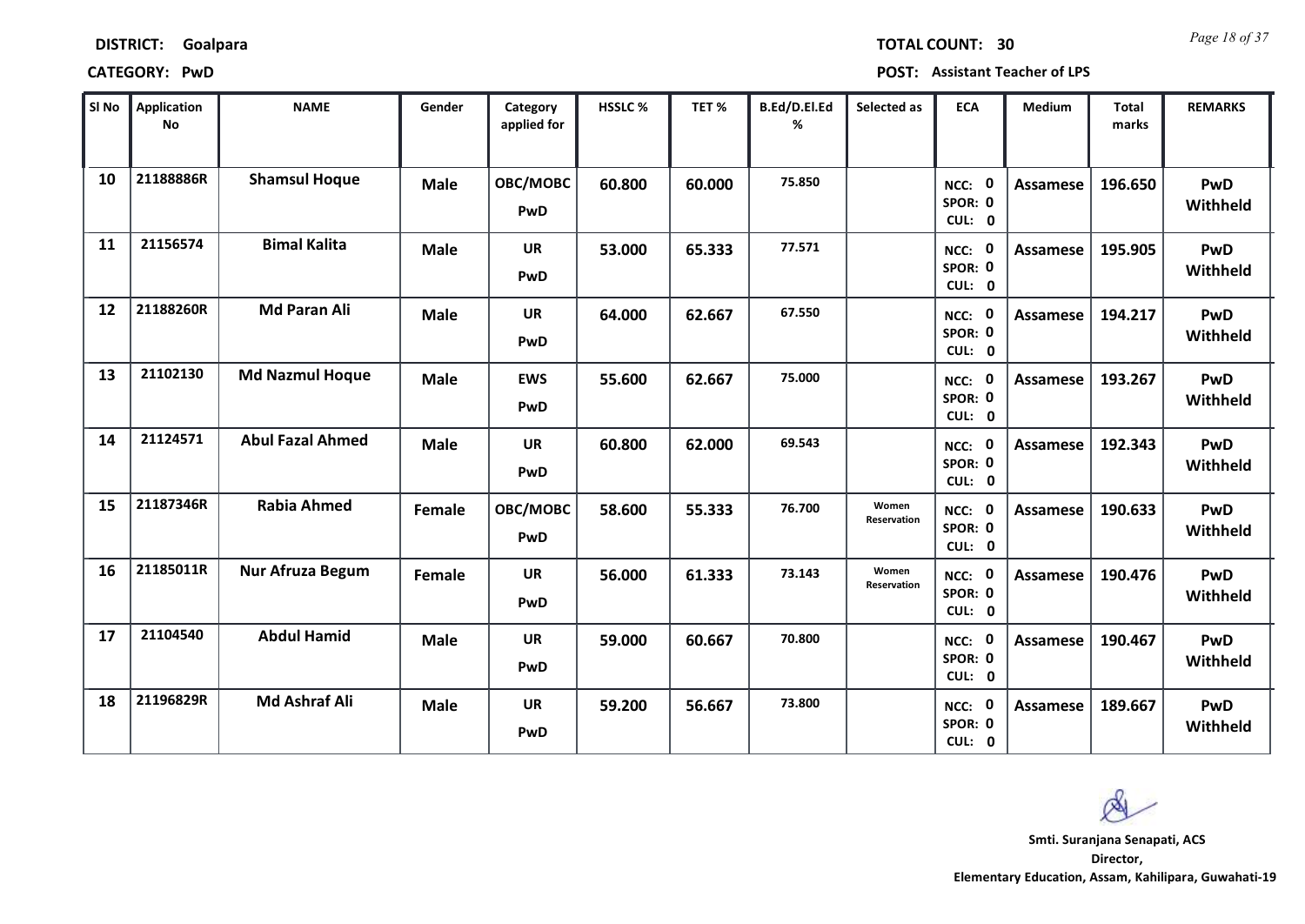*Page 19 of 37* **TOTAL COUNT: 30**

**CATEGORY: PwD POST: Assistant Teacher of LPS**

| SI No | <b>Application</b><br>No | <b>NAME</b>                      | Gender      | Category<br>applied for | <b>HSSLC%</b> | TET %  | B.Ed/D.El.Ed<br>% | Selected as          | <b>ECA</b>                     | <b>Medium</b>   | <b>Total</b><br>marks | <b>REMARKS</b>  |
|-------|--------------------------|----------------------------------|-------------|-------------------------|---------------|--------|-------------------|----------------------|--------------------------------|-----------------|-----------------------|-----------------|
| 19    | 21145206                 | <b>Asir Uddin</b>                | <b>Male</b> | <b>UR</b><br>PwD        | 55.600        | 60.000 | 73.886            |                      | 0<br>NCC:<br>SPOR: 0<br>CUL: 0 | <b>Assamese</b> | 189.486               | PwD<br>Withheld |
| 20    | 21175097R                | <b>Manik Ali</b>                 | <b>Male</b> | <b>UR</b><br>PwD        | 61.800        | 55.333 | 72.150            |                      | NCC: 0<br>SPOR: 0<br>CUL: 0    | <b>Assamese</b> | 189.283               | PwD<br>Withheld |
| 21    | 21110417                 | Jiyarul Islam                    | <b>Male</b> | <b>UR</b><br>PwD        | 55.200        | 61.333 | 72.400            |                      | NCC: 0<br>SPOR: 0<br>CUL: 0    | <b>Assamese</b> | 188.933               | PwD<br>Withheld |
| 22    | 21176557R                | <b>Md Eusub Ali</b>              | <b>Male</b> | <b>EWS</b><br>PwD       | 53.600        | 65.333 | 69.850            |                      | 0<br>NCC:<br>SPOR: 0<br>CUL: 0 | <b>Assamese</b> | 188.783               | PwD<br>Withheld |
| 23    | 21202079R                | Jahangir Ali Mondal              | Male        | OBC/MOBC<br>PwD         | 54.400        | 66.000 | 68.250            |                      | NCC: 0<br>SPOR: 0<br>CUL: 0    | <b>Assamese</b> | 188.650               | PwD<br>Withheld |
| 24    | 21183224R                | <b>Mozirul Hoque</b>             | <b>Male</b> | <b>EWS</b><br>PwD       | 55.200        | 64.000 | 69.200            |                      | NCC: 0<br>SPOR: 0<br>CUL: 0    | <b>Assamese</b> | 188.400               | PwD<br>Withheld |
| 25    | 21176999R                | <b>Mofijul Hoque</b>             | <b>Male</b> | <b>UR</b><br>PwD        | 59.400        | 55.333 | 73.250            |                      | NCC: 0<br>SPOR: 0<br>CUL: 0    | <b>Assamese</b> | 187.983               | PwD<br>Withheld |
| 26    | 21205344R                | <b>Mofidul Islam Mondal</b>      | <b>Male</b> | <b>UR</b><br>PwD        | 53.200        | 59.333 | 75.038            |                      | NCC: 0<br>SPOR: 0<br>CUL: 0    | <b>Assamese</b> | 187.571               | PwD<br>Withheld |
| 27    | 21193227R                | <b>Rahima Khatun</b><br>Siddique | Female      | <b>UR</b><br>PwD        | 60.800        | 56.000 | 69.714            | Women<br>Reservation | NCC: 0<br>SPOR: 0<br>CUL: 0    | Assamese        | 186.514               | PwD<br>Withheld |

**Director, Elementary Education, Assam, Kahilipara, Guwahati-19 Smti. Suranjana Senapati, ACS**

 $\infty$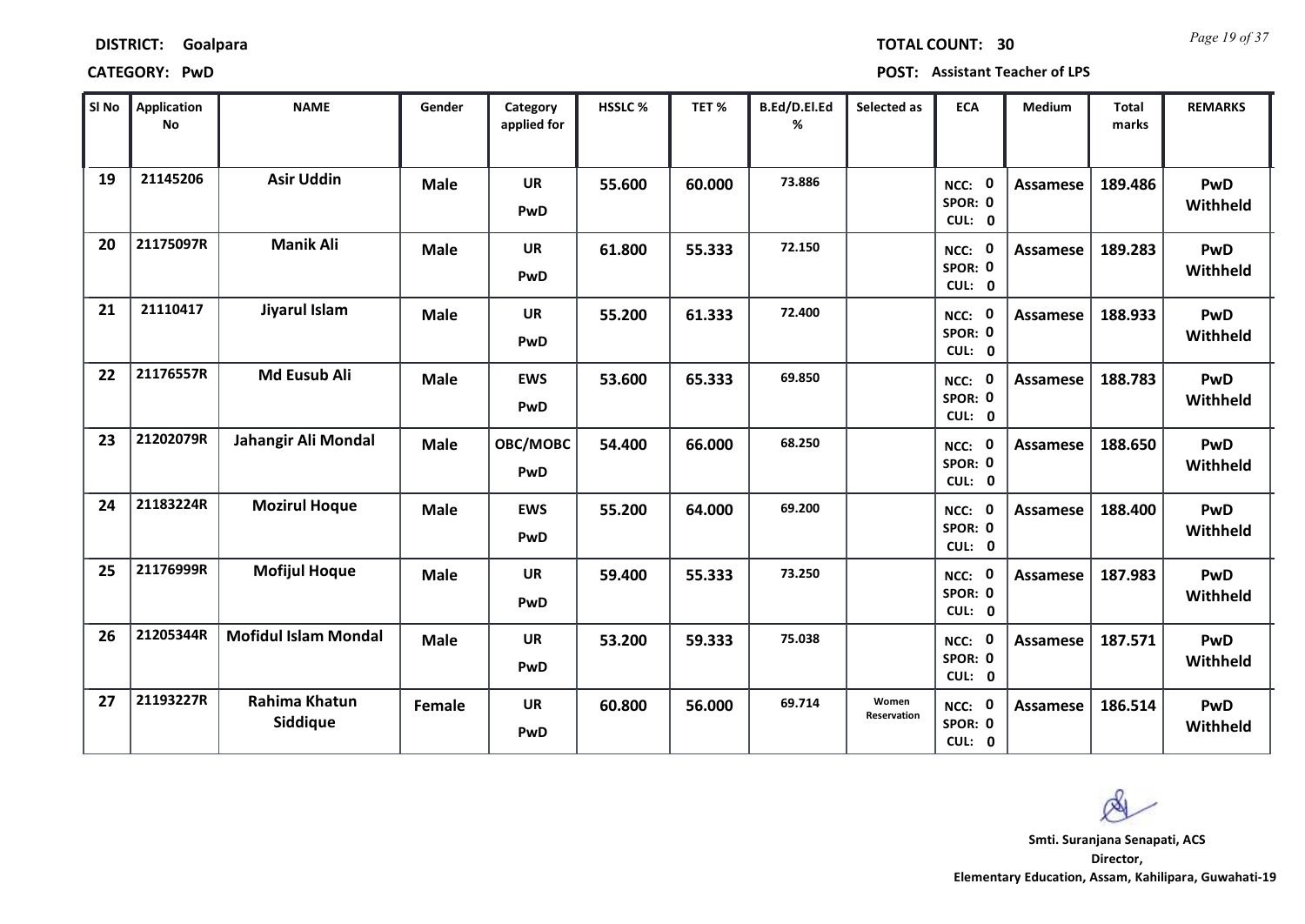**DISTRICT: Goalpara**

**CATEGORY: PwD POST: Assistant Teacher of LPS**

| SI No | Application<br>No | <b>NAME</b>            | Gender | Category<br>applied for | <b>HSSLC %</b> | TET %  | B.Ed/D.El.Ed<br>% | Selected as          | <b>ECA</b>                            | <b>Medium</b> | Total<br>marks | <b>REMARKS</b>         |
|-------|-------------------|------------------------|--------|-------------------------|----------------|--------|-------------------|----------------------|---------------------------------------|---------------|----------------|------------------------|
| 28    | 21198931R         | <b>Mohsina Parveen</b> | Female | <b>EWS</b><br>PwD       | 52.200         | 56.667 | 75.050            | Women<br>Reservation | 0<br>NCC:<br>SPOR: 0<br>CUL:<br>- 0   | Assamese      | 183.917        | PwD<br>Withheld        |
| 29    | 21209388R         | Nabanita Devi          | Female | OBC/MOBC<br>PwD         | 52.000         | 56.000 | 74.786            | Women<br>Reservation | - 0<br>NCC:<br>SPOR: 0<br>CUL: 0      | Assamese      | 182.786        | <b>PwD</b><br>Withheld |
| 30    | 21209140R         | <b>Mazeda Khatun</b>   | Female | <b>UR</b><br>PwD        | 51.200         | 60.000 | 71.143            | Women<br>Reservation | - 0<br>NCC:<br>SPOR: 0<br>CUL:<br>- 0 | Assamese      | 182.343        | <b>PwD</b><br>Withheld |

 $\infty$ 

**Director, Elementary Education, Assam, Kahilipara, Guwahati-19 Smti. Suranjana Senapati, ACS**

*Page 20 of 37* **TOTAL COUNT: 30**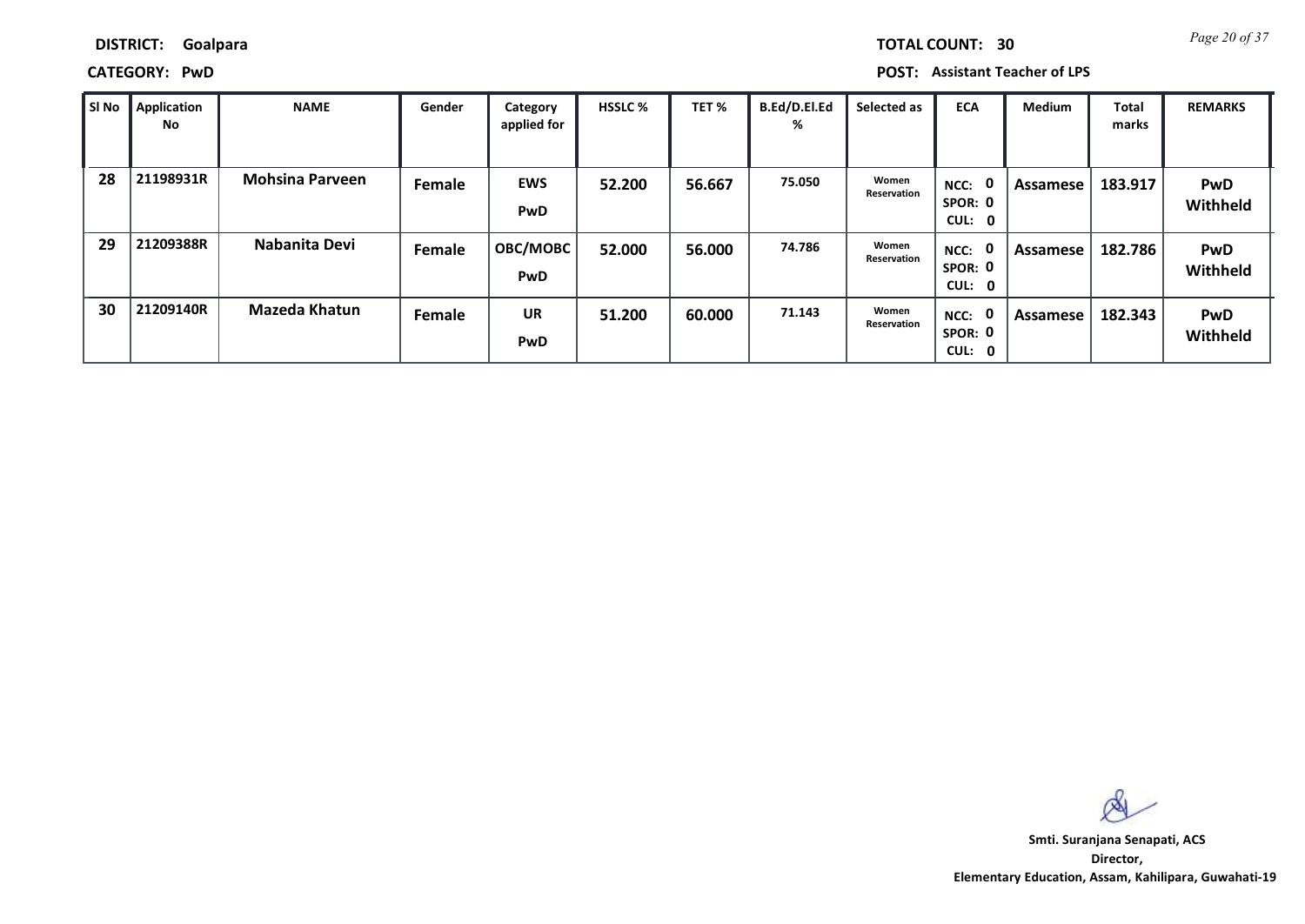*Page 21 of 37* **TOTAL COUNT: 12**

| SI <sub>No</sub>        | Application<br><b>No</b> | <b>NAME</b>            | Gender      | Category<br>applied for | <b>HSSLC%</b> | TET %  | B.Ed/D.El.Ed<br>% | Selected as                 | <b>ECA</b>                  | <b>Medium</b>   | Total<br>marks | <b>REMARKS</b> |
|-------------------------|--------------------------|------------------------|-------------|-------------------------|---------------|--------|-------------------|-----------------------------|-----------------------------|-----------------|----------------|----------------|
| $\mathbf{1}$            | 21119184                 | Sangeeta Das           | Female      | <b>SC</b>               | 79.000        | 55.333 | 87.500            | Women<br><b>Reservation</b> | NCC: 0<br>SPOR: 0<br>CUL: 0 | Assamese        | 221.833        |                |
| $\overline{2}$          | 21186331R                | <b>Rituparna Das</b>   | Female      | <b>SC</b>               | 77.400        | 56.000 | 71.500            | Women<br>Reservation        | NCC: 0<br>SPOR: 0<br>CUL: 0 | Assamese        | 204.900        |                |
| $\overline{\mathbf{3}}$ | 21176979R                | Laksmi Sarkar          | Female      | <b>SC</b>               | 73.400        | 62.000 | 69.200            | Women<br>Reservation        | NCC: 0<br>SPOR: 0<br>CUL: 0 | <b>Assamese</b> | 204.600        |                |
| 4                       | 21202187R                | Sushmita Sarkar        | Female      | <b>SC</b>               | 75.000        | 56.667 | 72.929            | Women<br>Reservation        | NCC: 0<br>SPOR: 0<br>CUL: 0 | Assamese        | 204.595        |                |
| 5                       | 21113440                 | Nipam Saikia           | <b>Male</b> | <b>SC</b>               | 67.200        | 61.333 | 76.000            |                             | NCC: 0<br>SPOR: 0<br>CUL: 0 | <b>Assamese</b> | 204.533        |                |
| 6                       | 21123627                 | Biju Mani Baishya      | Female      | <b>SC</b>               | 64.600        | 64.667 | 74.686            |                             | NCC: 0<br>SPOR: 0<br>CUL: 0 | <b>Assamese</b> | 203.952        |                |
| $\overline{7}$          | 21115142                 | <b>Trishna Basak</b>   | Female      | <b>SC</b>               | 67.800        | 60.667 | 75.100            |                             | NCC: 0<br>SPOR: 0<br>CUL: 0 | <b>Assamese</b> | 203.567        |                |
| 8                       | 21178910R                | Reshmi Barman          | Female      | <b>SC</b>               | 73.000        | 56.000 | 73.857            |                             | NCC: 0<br>SPOR: 0<br>CUL: 0 | <b>Assamese</b> | 202.857        |                |
| 9                       | 21174574R                | <b>Pallab Hazarika</b> | <b>Male</b> | <b>SC</b>               | 71.600        | 62.667 | 68.450            |                             | NCC: 0<br>SPOR: 0<br>CUL: 0 | Assamese        | 202.717        |                |

 $\infty$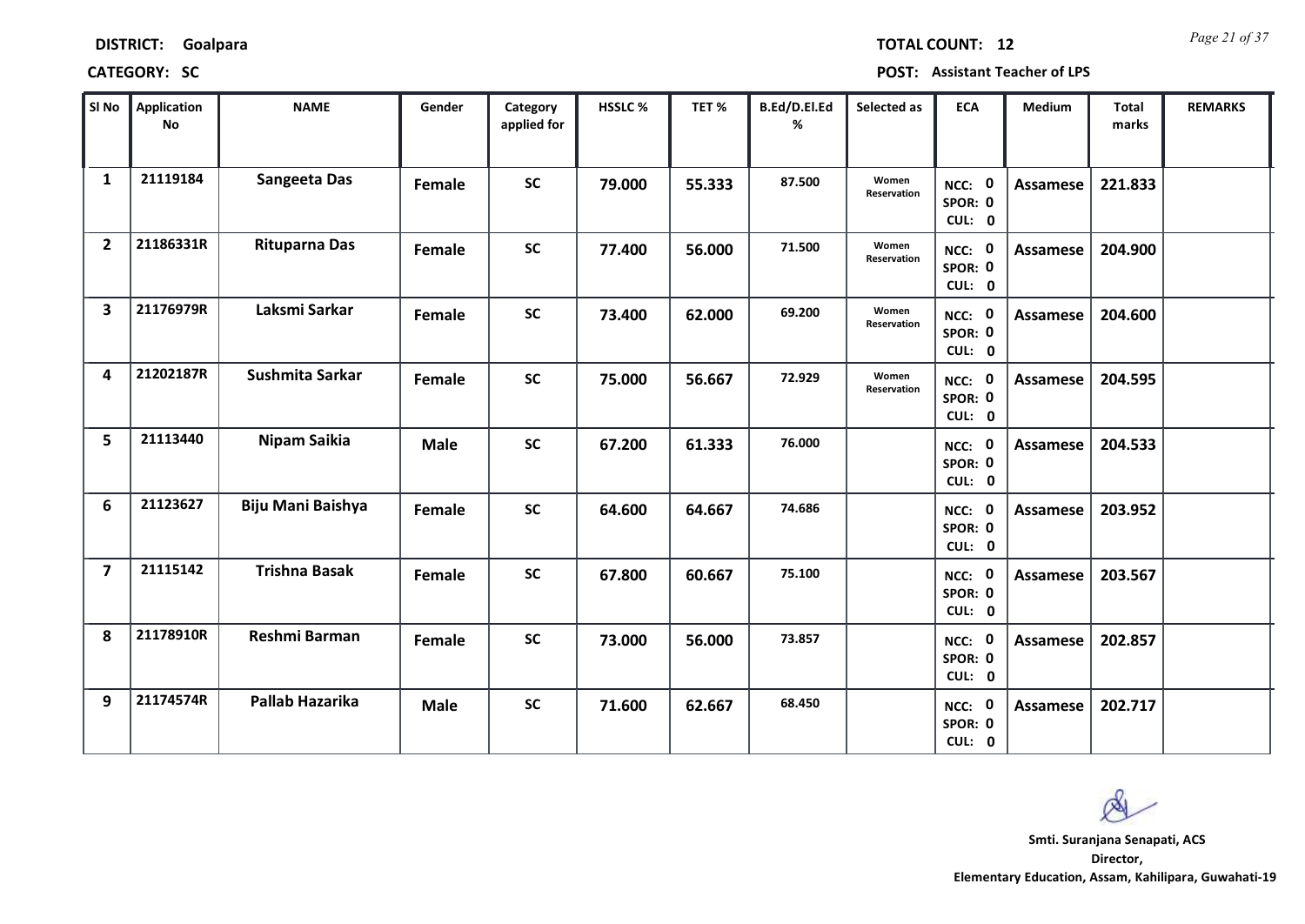**DISTRICT: Goalpara**

**CATEGORY: SC POST: Assistant Teacher of LPS**

| SI No | Application<br>No | <b>NAME</b>            | Gender | Category<br>applied for | <b>HSSLC %</b> | TET %  | B.Ed/D.El.Ed<br>% | Selected as | <b>ECA</b>                               | <b>Medium</b> | Total<br>marks | <b>REMARKS</b> |
|-------|-------------------|------------------------|--------|-------------------------|----------------|--------|-------------------|-------------|------------------------------------------|---------------|----------------|----------------|
| 10    | 21119810          | <b>Gyan Sankar Das</b> | Male   | <b>SC</b>               | 67.400         | 60.667 | 73.786            |             | $\mathbf 0$<br>NCC:<br>SPOR: 0<br>CUL: 0 | Assamese      | 201.852        |                |
| 11    | 21112380          | <b>Juri Das</b>        | Female | <b>SC</b>               | 63.200         | 62.667 | 75.486            |             | $\mathbf 0$<br>NCC:<br>SPOR: 0<br>CUL: 0 | Assamese      | 201.352        |                |
| 12    | 21206471R         | <b>Purnima Biswas</b>  | Female | <b>SC</b>               | 72.800         | 55.333 | 73.000            |             | $\mathbf 0$<br>NCC:<br>SPOR: 0<br>CUL: 0 | Assamese      | 201.133        |                |

 $\infty$ 

**Director, Elementary Education, Assam, Kahilipara, Guwahati-19 Smti. Suranjana Senapati, ACS**

*Page 22 of 37* **TOTAL COUNT: 12**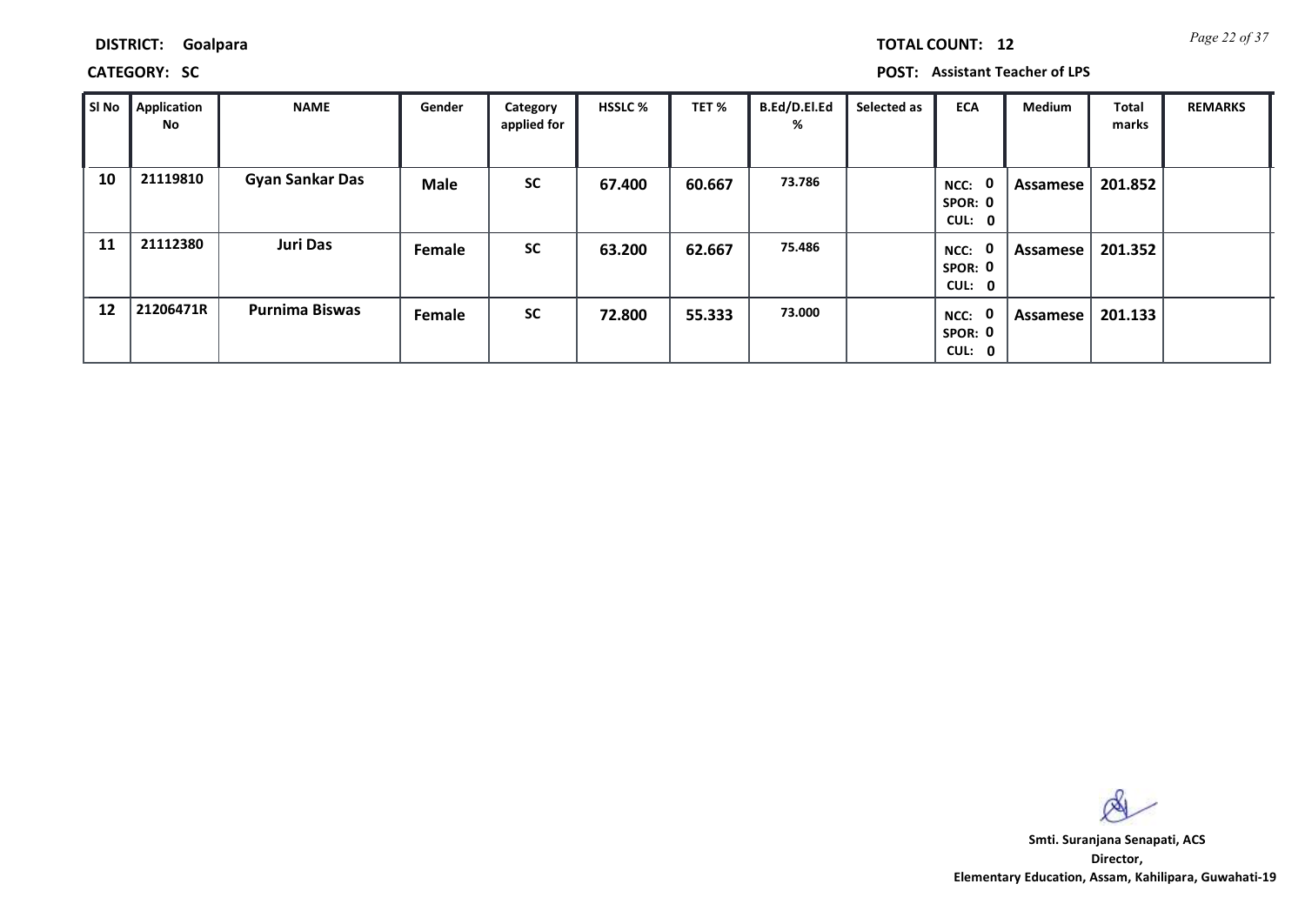| <b>DISTRICT:</b> | Goalpara |
|------------------|----------|
|------------------|----------|

*Page 23 of 37* **TOTAL COUNT: 19**

| SI <sub>No</sub>        | <b>Application</b><br>No | <b>NAME</b>                | Gender      | Category<br>applied for | <b>HSSLC %</b> | TET %  | B.Ed/D.El.Ed<br>% | Selected as          | <b>ECA</b>                  | <b>Medium</b>   | <b>Total</b><br>marks | <b>REMARKS</b> |
|-------------------------|--------------------------|----------------------------|-------------|-------------------------|----------------|--------|-------------------|----------------------|-----------------------------|-----------------|-----------------------|----------------|
| $\mathbf{1}$            | 21169754R                | <b>Mangal Rabha</b>        | <b>Male</b> | <b>STP</b>              | 72.600         | 66.667 | 71.350            |                      | NCC: 0<br>SPOR: 0<br>CUL: 0 | <b>Assamese</b> | 210.617               |                |
| $\overline{2}$          | 21174696R                | <b>Kirtimoy Kachary</b>    | <b>Male</b> | <b>STP</b>              | 73.200         | 61.333 | 72.800            |                      | NCC: 0<br>SPOR: 0<br>CUL: 0 | Assamese        | 207.333               |                |
| $\overline{\mathbf{3}}$ | 21184558R                | Aishwarya Rabha            | Female      | <b>STP</b>              | 67.400         | 62.000 | 76.500            | Women<br>Reservation | NCC: 0<br>SPOR: 0<br>CUL: 0 | <b>Assamese</b> | 205.900               |                |
| 4                       | 21175131R                | <b>Ratul Rabha</b>         | <b>Male</b> | <b>STP</b>              | 72.800         | 59.333 | 72.100            |                      | NCC: 0<br>SPOR: 0<br>CUL: 0 | <b>Assamese</b> | 204.233               |                |
| 5                       | 21169830R                | <b>Jilion Rabha</b>        | Female      | <b>STP</b>              | 74.000         | 62.000 | 67.100            | Women<br>Reservation | NCC: 0<br>SPOR: 0<br>CUL: 0 | Assamese        | 203.100               |                |
| 6                       | 21167688R                | <b>Troilakyanath Rabha</b> | <b>Male</b> | <b>STP</b>              | 66.400         | 63.333 | 72.714            |                      | NCC: 0<br>SPOR: 0<br>CUL: 0 | <b>Assamese</b> | 202.448               |                |
| $\overline{7}$          | 21174199R                | <b>Chandi Basumatary</b>   | <b>Male</b> | <b>STP</b>              | 57.400         | 67.333 | 77.400            |                      | NCC: 0<br>SPOR: 0<br>CUL: 0 | <b>Assamese</b> | 202.133               |                |
| 8                       | 21169749R                | Dipak Kumar Rabha          | <b>Male</b> | <b>STP</b>              | 70.800         | 56.000 | 74.850            |                      | NCC: 0<br>SPOR: 0<br>CUL: 0 | <b>Assamese</b> | 201.650               |                |
| 9                       | 21204190R                | Dibyalachan Rabha          | <b>Male</b> | <b>STP</b>              | 70.200         | 59.333 | 71.350            |                      | NCC: 0<br>SPOR: 0<br>CUL: 0 | Assamese        | 200.883               |                |

 $\infty$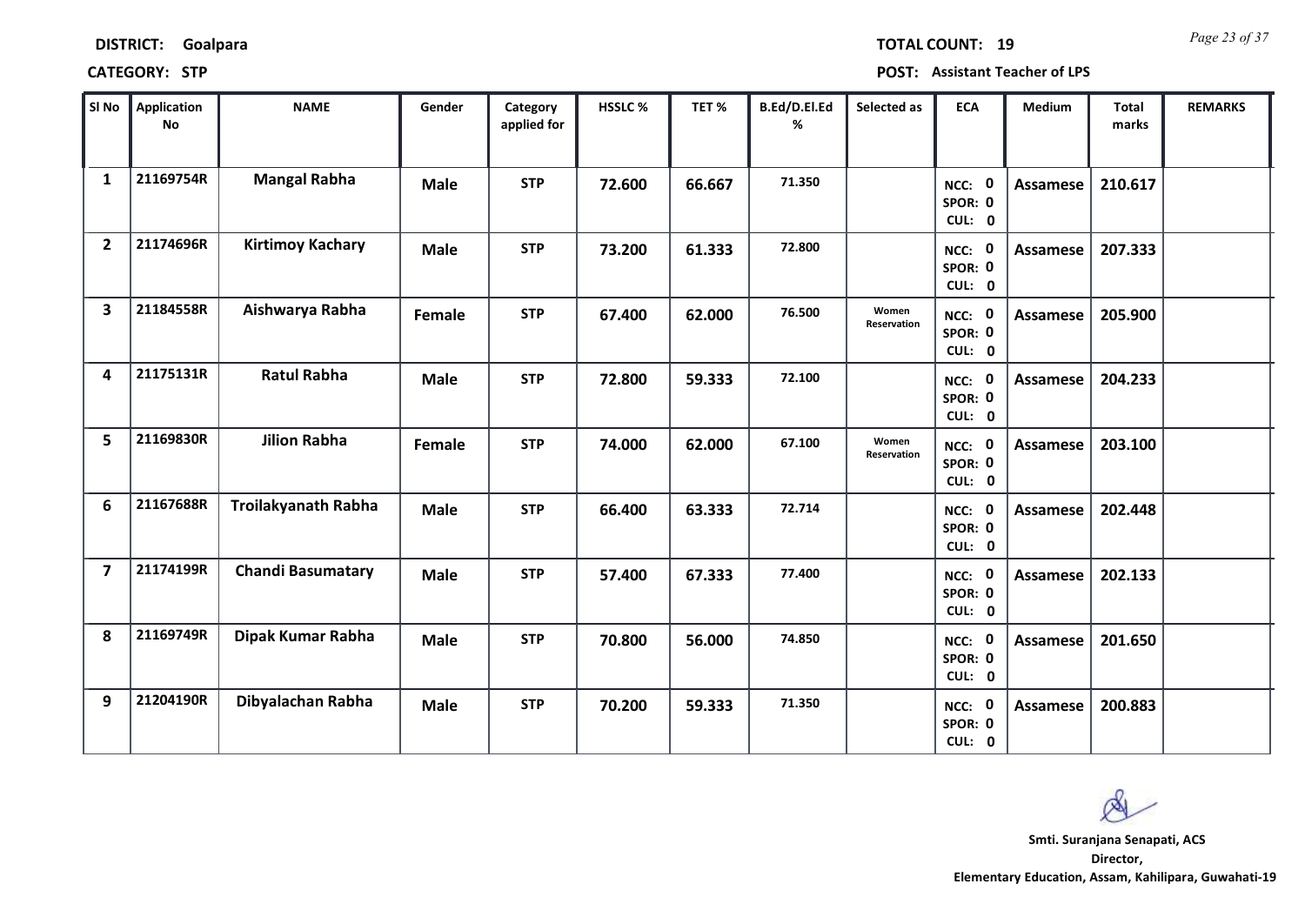*Page 24 of 37* **TOTAL COUNT: 19**

| SI No | Application<br><b>No</b> | <b>NAME</b>           | Gender      | Category<br>applied for | HSSLC % | TET%   | B.Ed/D.El.Ed<br>% | Selected as          | <b>ECA</b>                  | Medium          | <b>Total</b><br>marks | <b>REMARKS</b> |
|-------|--------------------------|-----------------------|-------------|-------------------------|---------|--------|-------------------|----------------------|-----------------------------|-----------------|-----------------------|----------------|
| 10    | 21122538                 | Sanjita Basumatary    | Female      | <b>STP</b>              | 64.400  | 62.667 | 73.786            | Women<br>Reservation | NCC: 0<br>SPOR: 0<br>CUL: 0 | Assamese        | 200.852               |                |
| 11    | 21191745R                | Jagabandhu Hajong     | <b>Male</b> | <b>STP</b>              | 52.600  | 60.000 | 87.100            |                      | NCC: 0<br>SPOR: 0<br>CUL: 0 | Assamese        | 199.700               |                |
| 12    | 21198625R                | <b>Bonita Rabha</b>   | Female      | <b>STP</b>              | 70.800  | 56.000 | 72.700            | Women<br>Reservation | NCC: 0<br>SPOR: 0<br>CUL: 0 | <b>Assamese</b> | 199.500               |                |
| 13    | 21172212R                | <b>Abhijeet Rabha</b> | <b>Male</b> | <b>STP</b>              | 65.400  | 58.667 | 75.000            |                      | NCC: 0<br>SPOR: 0<br>CUL: 0 | <b>Assamese</b> | 199.067               |                |
| 14    | 21104792                 | Jikumani Rabha        | Female      | <b>STP</b>              | 65.200  | 55.333 | 77.900            | Women<br>Reservation | NCC: 0<br>SPOR: 0<br>CUL: 0 | Assamese        | 198.433               |                |
| 15    | 21194598R                | <b>Ritamoni Rabha</b> | Female      | <b>STP</b>              | 66.600  | 57.333 | 73.350            | Women<br>Reservation | NCC: 0<br>SPOR: 0<br>CUL: 0 | <b>Assamese</b> | 197.283               |                |
| 16    | 21179459R                | Sanma Rabha           | Female      | <b>STP</b>              | 63.200  | 60.000 | 73.950            |                      | NCC: 0<br>SPOR: 0<br>CUL: 0 | Assamese        | 197.150               |                |
| 17    | 21101618                 | Runumi Khaklari       | Female      | <b>STP</b>              | 70.200  | 65.333 | 61.000            |                      | NCC: 0<br>SPOR: 0<br>CUL: 0 | Assamese        | 196.533               |                |
| 18    | 21204010R                | <b>Bhabani Rabha</b>  | Female      | <b>STP</b>              | 65.400  | 55.333 | 75.500            |                      | NCC: 0<br>SPOR: 0<br>CUL: 0 | Assamese        | 196.233               |                |

 $\infty$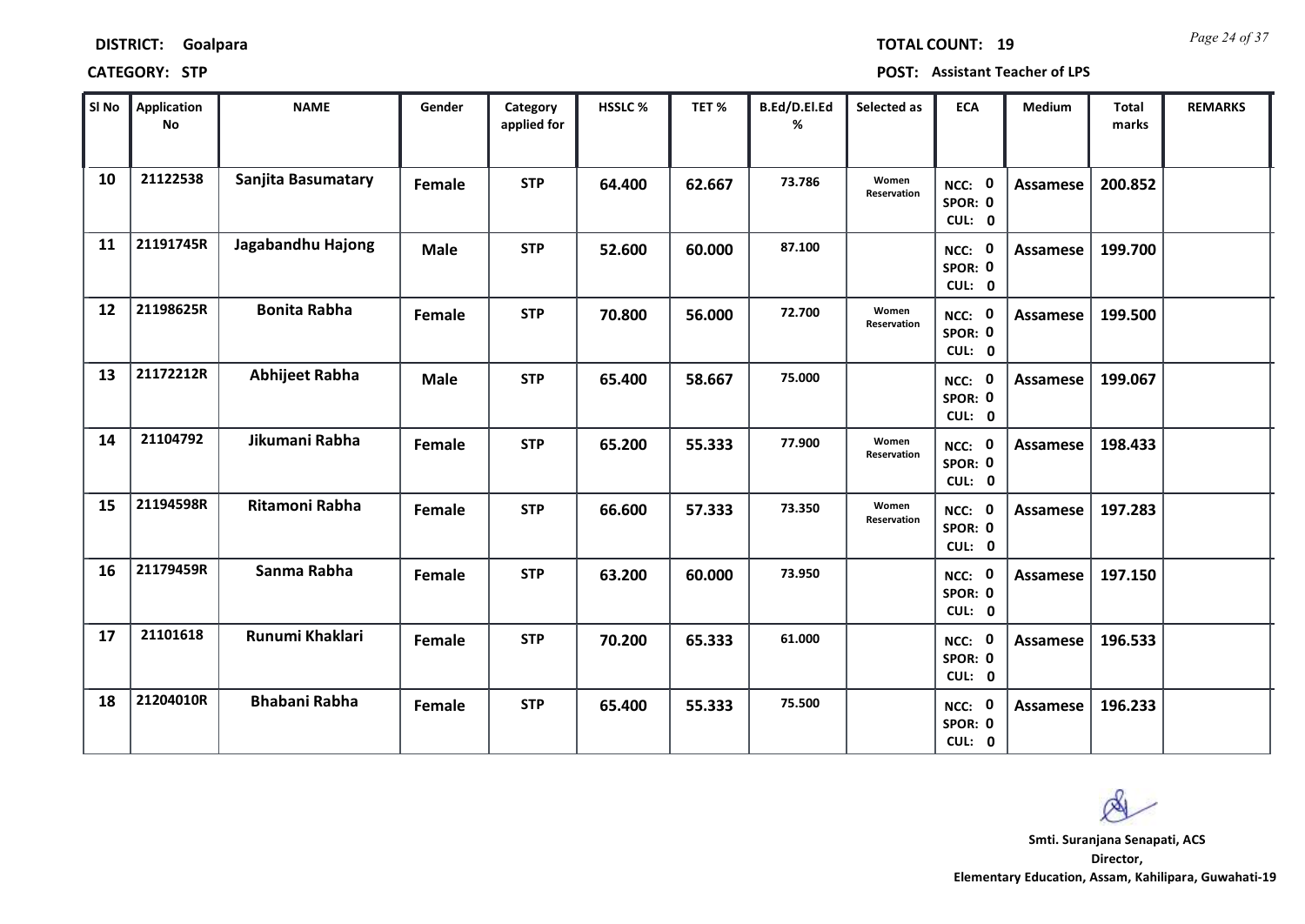*Page 25 of 37* **TOTAL COUNT: 19**

**DISTRICT: Goalpara**

**CATEGORY: STP POST: Assistant Teacher of LPS**

| l SI No | Application<br>No | <b>NAME</b>         | Gender | Category<br>applied for | <b>HSSLC %</b> | TET %  | B.Ed/D.El.Ed<br>% | Selected as | <b>ECA</b>                | Medium   | Total<br>marks | <b>REMARKS</b> |
|---------|-------------------|---------------------|--------|-------------------------|----------------|--------|-------------------|-------------|---------------------------|----------|----------------|----------------|
| 19      | 21181142R         | Nabanita Khakhalary | Female | <b>STP</b>              | 67.200         | 57.333 | 71.600            |             | NCC:<br>SPOR: 0<br>CUL: 0 | Assamese | 196.133        |                |

 $\infty$ 

**Director, Elementary Education, Assam, Kahilipara, Guwahati-19 Smti. Suranjana Senapati, ACS**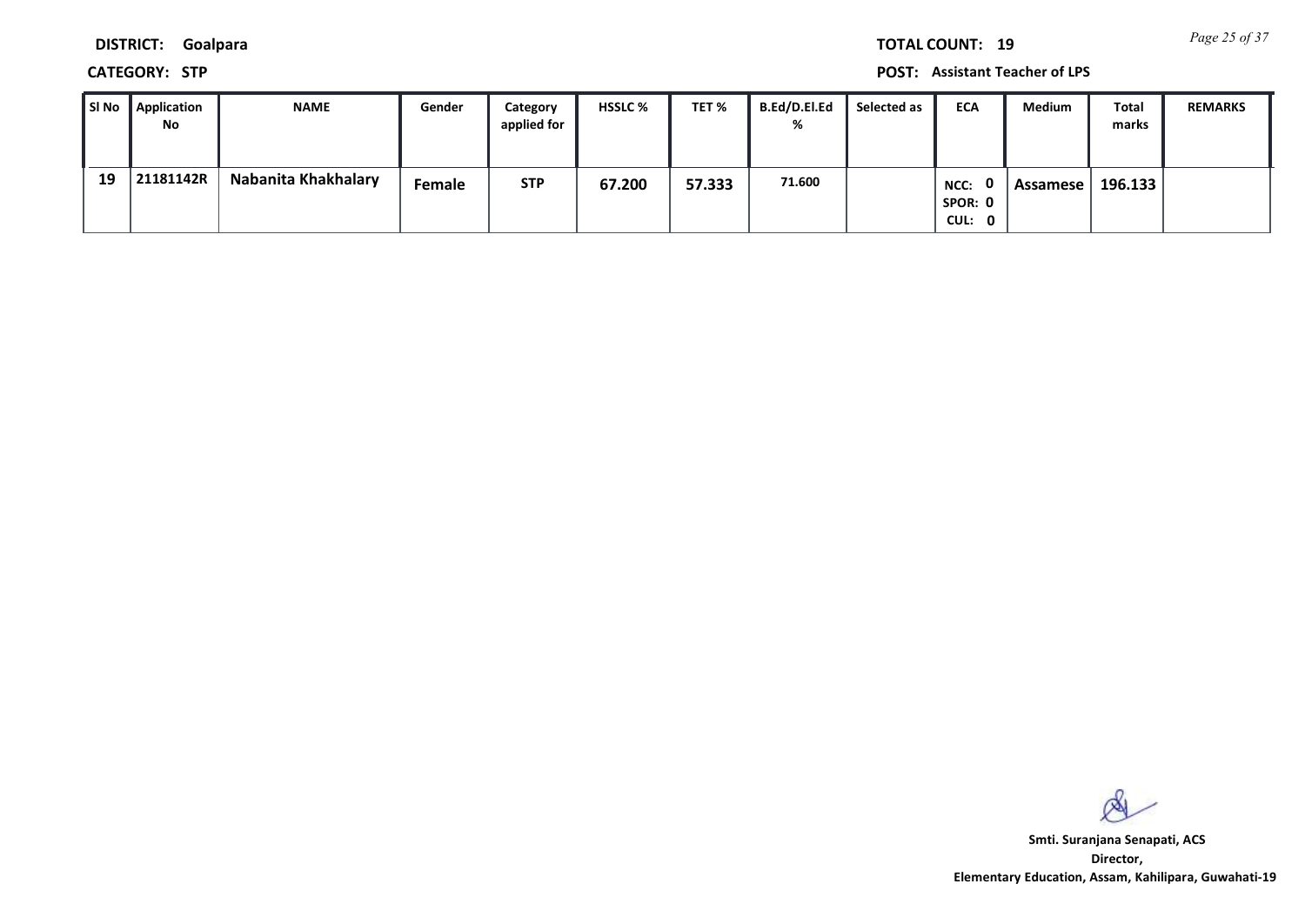| <b>DISTRICT:</b> | Goalpara |
|------------------|----------|
|------------------|----------|

*Page 26 of 37* **TOTAL COUNT: 38**

| SI No                   | Application<br><b>No</b> | <b>NAME</b>               | Gender      | Category<br>applied for | HSSLC % | TET %  | B.Ed/D.El.Ed<br>% | Selected as                 | <b>ECA</b>                  | <b>Medium</b> | <b>Total</b><br>marks | <b>REMARKS</b> |
|-------------------------|--------------------------|---------------------------|-------------|-------------------------|---------|--------|-------------------|-----------------------------|-----------------------------|---------------|-----------------------|----------------|
| $\mathbf{1}$            | 21167115R                | <b>Ansumwi Basumatary</b> | <b>Male</b> | <b>STP</b>              | 83.600  | 66.667 | 73.857            |                             | NCC: 0<br>SPOR: 0<br>CUL: 0 | <b>Bodo</b>   | 224.124               |                |
| $\overline{2}$          | 21172870R                | Priyanka Narzary          | Female      | <b>STP</b>              | 76.200  | 60.667 | 80.600            | Women<br><b>Reservation</b> | NCC: 0<br>SPOR: 0<br>CUL: 0 | <b>Bodo</b>   | 217.467               |                |
| $\overline{\mathbf{3}}$ | 21181492R                | <b>Somik Mwshahary</b>    | <b>Male</b> | <b>STP</b>              | 73.200  | 68.667 | 75.000            |                             | NCC: 0<br>SPOR: 0<br>CUL: 0 | <b>Bodo</b>   | 216.867               |                |
| 4                       | 21109746                 | <b>Devapratim Narzary</b> | <b>Male</b> | <b>STP</b>              | 72.000  | 67.333 | 74.667            |                             | NCC: 0<br>SPOR: 0<br>CUL: 0 | <b>Bodo</b>   | 214.000               | Withheld       |
| 5                       | 21168593R                | <b>Gitima Daimary</b>     | Female      | <b>STP</b>              | 81.000  | 55.333 | 76.500            | Women<br>Reservation        | NCC: 0<br>SPOR: 0<br>CUL: 0 | <b>Bodo</b>   | 212.833               |                |
| 6                       | 21210810R                | Kulajit Brahma            | <b>Male</b> | <b>STP</b>              | 84.600  | 57.333 | 70.286            |                             | NCC: 0<br>SPOR: 0<br>CUL: 0 | <b>Bodo</b>   | 212.219               |                |
| $\overline{7}$          | 21166931R                | Mamta Brahma              | Female      | <b>STP</b>              | 74.800  | 60.667 | 76.714            | Women<br>Reservation        | NCC: 0<br>SPOR: 0<br>CUL: 0 | <b>Bodo</b>   | 212.181               |                |
| 8                       | 21185377R                | Jennie Brahma             | Female      | <b>STP</b>              | 73.600  | 61.333 | 75.571            | Women<br>Reservation        | NCC: 0<br>SPOR: 0<br>CUL: 0 | <b>Bodo</b>   | 210.505               |                |
| 9                       | 21193624R                | <b>Florina Brahma</b>     | Female      | <b>STP</b>              | 73.800  | 60.667 | 75.714            | Women<br>Reservation        | NCC: 0<br>SPOR: 0<br>CUL: 0 | <b>Bodo</b>   | 210.181               |                |

 $\infty$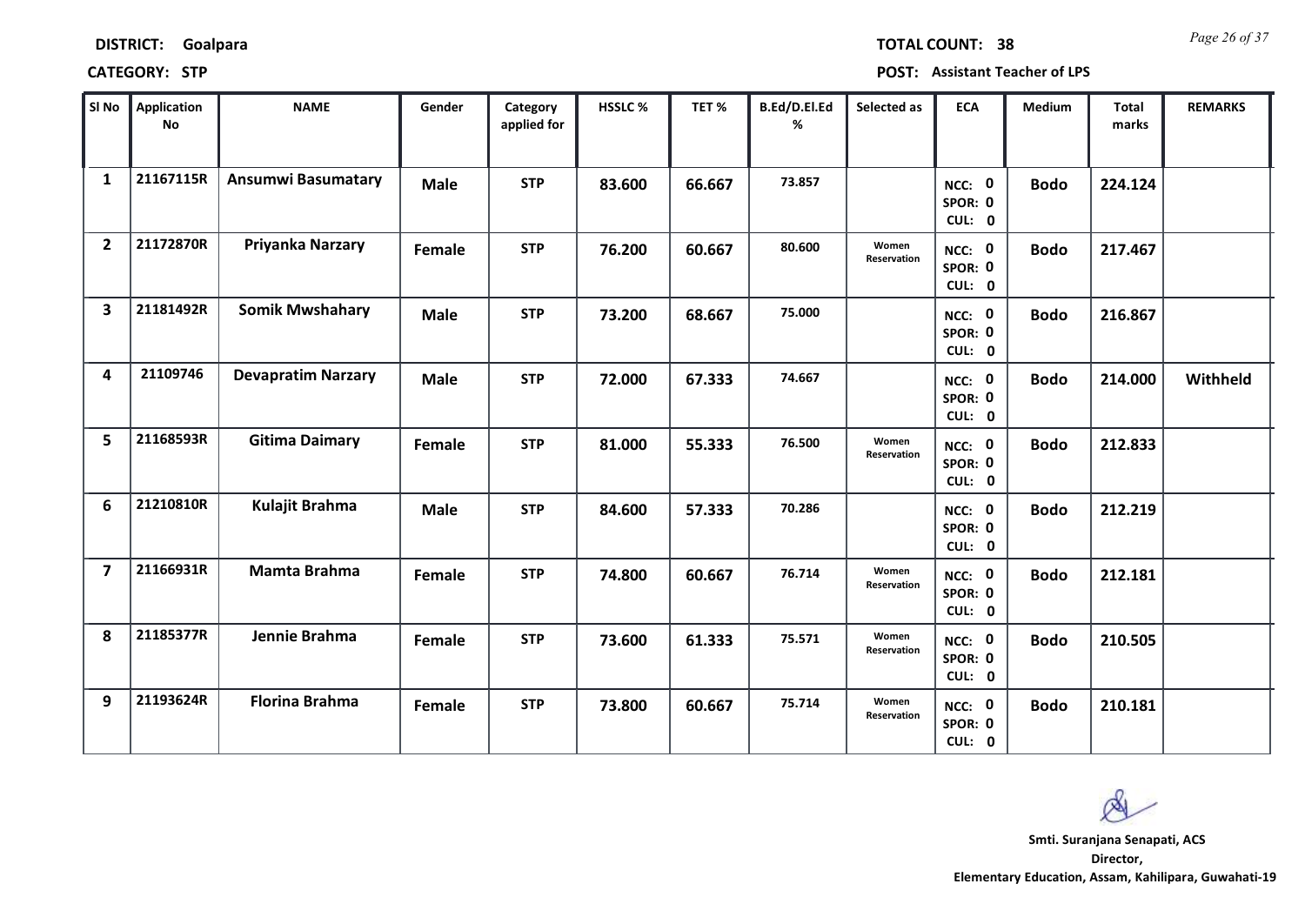| <b>DISTRICT:</b> | Goalpara |
|------------------|----------|
|------------------|----------|

*Page 27 of 37* **TOTAL COUNT: 38**

| SI No | Application<br>No | <b>NAME</b>                            | Gender      | Category<br>applied for | <b>HSSLC%</b> | TET %  | B.Ed/D.El.Ed<br>% | Selected as          | <b>ECA</b>                          | Medium      | <b>Total</b><br>marks | <b>REMARKS</b> |
|-------|-------------------|----------------------------------------|-------------|-------------------------|---------------|--------|-------------------|----------------------|-------------------------------------|-------------|-----------------------|----------------|
| 10    | 21172546R         | <b>Bhumsad Islary</b>                  | <b>Male</b> | <b>STP</b>              | 76.800        | 55.333 | 77.600            |                      | NCC: 0<br>SPOR: 0<br>CUL: 0         | <b>Bodo</b> | 209.733               |                |
| 11    | 21177311R         | <b>Cleantan Basumatary</b>             | <b>Male</b> | <b>STP</b>              | 71.000        | 61.333 | 75.714            |                      | NCC: 0<br>SPOR: 0<br>CUL: 0         | <b>Bodo</b> | 208.048               |                |
| 12    | 21112514          | <b>Mushukhang</b><br><b>Basumatary</b> | Female      | <b>STP</b>              | 71.000        | 55.333 | 81.700            | Women<br>Reservation | NCC: 0<br>SPOR: 0<br>CUL: 0         | <b>Bodo</b> | 208.033               |                |
| 13    | 21170393R         | Daugafu Borgoyary                      | <b>Male</b> | <b>STP</b>              | 68.600        | 67.333 | 72.057            |                      | NCC: 0<br>SPOR: 0<br>CUL: 0         | <b>Bodo</b> | 207.990               |                |
| 14    | 21190380R         | Dwiji Brahma                           | Female      | <b>STP</b>              | 60.000        | 59.333 | 78.500            | Women<br>Reservation | NCC: 0<br>SPOR: 0<br><b>CUL: 10</b> | <b>Bodo</b> | 207.833               |                |
| 15    | 21179666R         | <b>Lakhiram Basumatary</b>             | <b>Male</b> | <b>STP</b>              | 67.800        | 63.333 | 76.100            |                      | NCC: 0<br>SPOR: 0<br>CUL: 0         | <b>Bodo</b> | 207.233               |                |
| 16    | 21191055R         | <b>Nibedita Narzary</b>                | Female      | <b>STP</b>              | 67.200        | 58.000 | 82.000            | Women<br>Reservation | NCC: 0<br>SPOR: 0<br>CUL: 0         | <b>Bodo</b> | 207.200               |                |
| 17    | 21191328R         | <b>Ranjan Narzary</b>                  | <b>Male</b> | <b>STP</b>              | 73.200        | 62.000 | 71.850            |                      | NCC: 0<br>SPOR: 0<br>CUL: 0         | <b>Bodo</b> | 207.050               |                |
| 18    | 21184088R         | <b>Bukul Swargiary</b>                 | <b>Male</b> | <b>STP</b>              | 69.600        | 62.667 | 74.700            |                      | NCC: 0<br>SPOR: 0<br>CUL: 0         | <b>Bodo</b> | 206.967               |                |

 $\infty$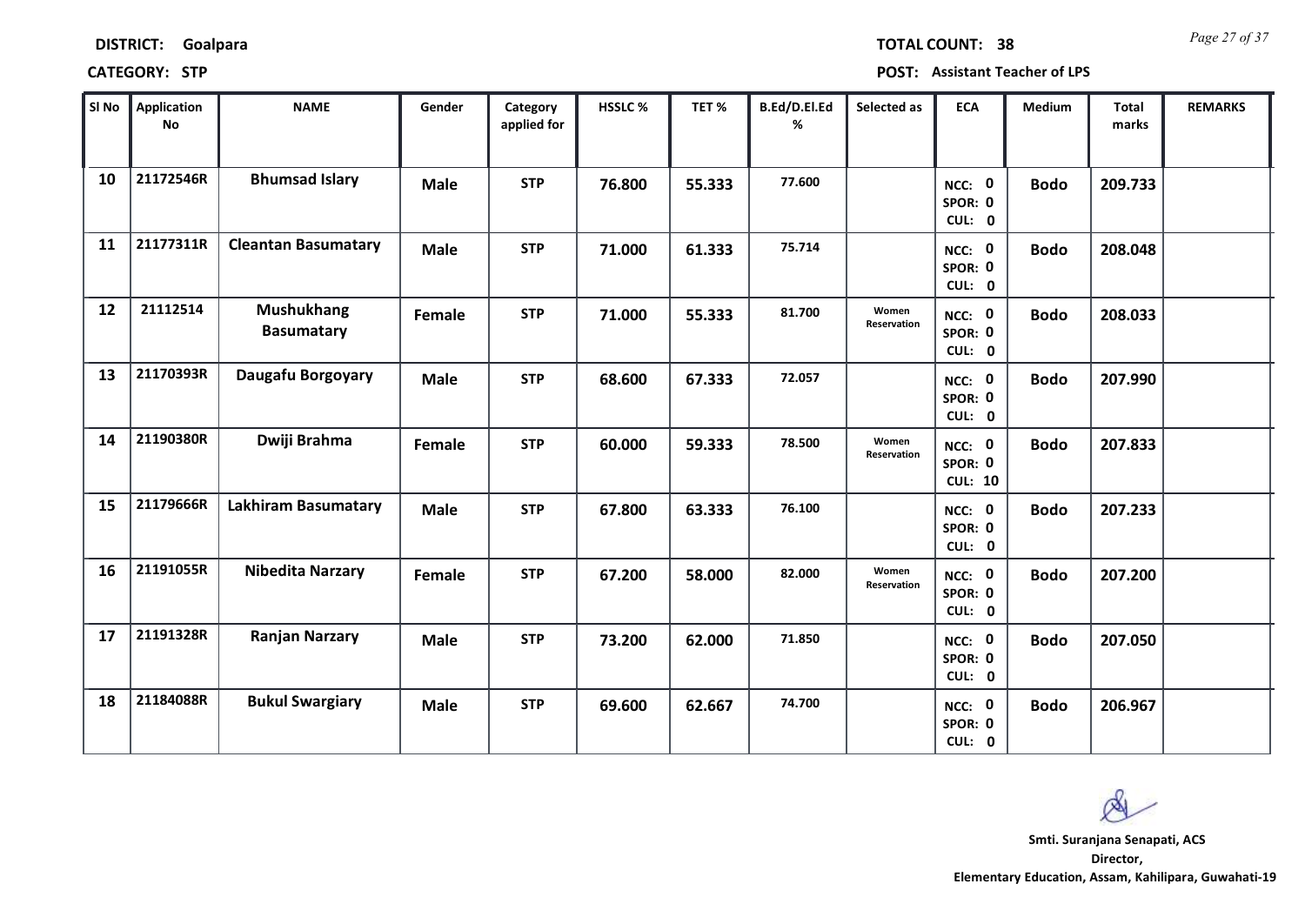| <b>DISTRICT:</b> | Goalpara |
|------------------|----------|
|------------------|----------|

*Page 28 of 37* **TOTAL COUNT: 38**

| SI No | Application<br>No | <b>NAME</b>                                 | Gender      | Category<br>applied for | <b>HSSLC%</b> | TET %  | B.Ed/D.El.Ed<br>% | Selected as          | <b>ECA</b>                  | Medium      | <b>Total</b><br>marks | <b>REMARKS</b> |
|-------|-------------------|---------------------------------------------|-------------|-------------------------|---------------|--------|-------------------|----------------------|-----------------------------|-------------|-----------------------|----------------|
| 19    | 21195243R         | <b>Nijwm Boro</b>                           | Female      | <b>STP</b>              | 73.000        | 57.333 | 76.286            | Women<br>Reservation | NCC: 0<br>SPOR: 0<br>CUL: 0 | <b>Bodo</b> | 206.619               |                |
| 20    | 21173365R         | <b>Hitesh Narzary</b>                       | <b>Male</b> | <b>STP</b>              | 75.200        | 59.333 | 72.000            |                      | NCC: 0<br>SPOR: 0<br>CUL: 0 | <b>Bodo</b> | 206.533               |                |
| 21    | 21180784R         | <b>Thingwr Khungur</b><br><b>Basumatary</b> | <b>Male</b> | <b>STP</b>              | 70.800        | 59.333 | 76.357            |                      | NCC: 0<br>SPOR: 0<br>CUL: 0 | <b>Bodo</b> | 206.490               |                |
| 22    | 21205658R         | <b>Swmkhwr Bargayary</b>                    | <b>Male</b> | <b>STP</b>              | 62.200        | 66.000 | 78.267            |                      | NCC: 0<br>SPOR: 0<br>CUL: 0 | <b>Bodo</b> | 206.467               |                |
| 23    | 21200509R         | <b>Newton Hajowary</b>                      | <b>Male</b> | <b>STP</b>              | 71.400        | 70.667 | 64.286            |                      | NCC: 0<br>SPOR: 0<br>CUL: 0 | <b>Bodo</b> | 206.352               |                |
| 24    | 21177742R         | <b>Sunibha Ramchiary</b>                    | Female      | <b>STP</b>              | 78.400        | 59.333 | 68.500            | Women<br>Reservation | NCC: 0<br>SPOR: 0<br>CUL: 0 | <b>Bodo</b> | 206.233               |                |
| 25    | 21198190R         | <b>Heera Moni</b><br><b>Basumatary</b>      | Female      | <b>STP</b>              | 70.800        | 58.667 | 76.444            | Women<br>Reservation | NCC: 0<br>SPOR: 0<br>CUL: 0 | <b>Bodo</b> | 205.911               |                |
| 26    | 21171895R         | <b>Juri Baro</b>                            | Female      | <b>STP</b>              | 63.200        | 64.667 | 78.000            |                      | NCC: 0<br>SPOR: 0<br>CUL: 0 | <b>Bodo</b> | 205.867               |                |
| 27    | 21168177R         | Heeramayee<br><b>Basumatary</b>             | Female      | <b>STP</b>              | 64.600        | 57.333 | 83.300            |                      | NCC: 0<br>SPOR: 0<br>CUL: 0 | <b>Bodo</b> | 205.233               |                |

 $\infty$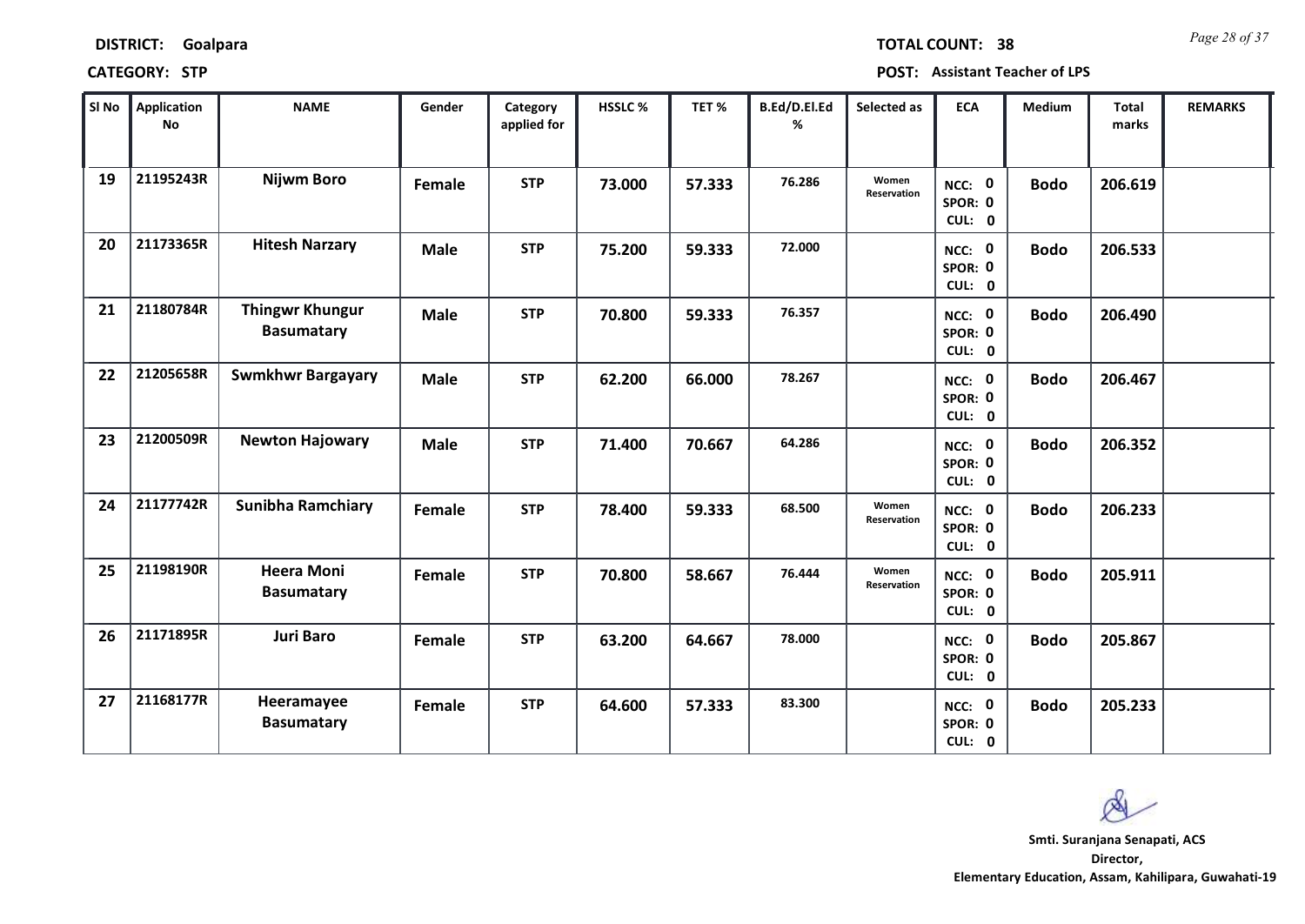| <b>DISTRICT:</b> | Goalpara |
|------------------|----------|
|------------------|----------|

*Page 29 of 37* **TOTAL COUNT: 38**

| SI No | Application<br>No | <b>NAME</b>                           | Gender      | Category<br>applied for | HSSLC % | TET%   | B.Ed/D.El.Ed<br>% | Selected as | <b>ECA</b>                  | Medium      | <b>Total</b><br>marks | <b>REMARKS</b> |
|-------|-------------------|---------------------------------------|-------------|-------------------------|---------|--------|-------------------|-------------|-----------------------------|-------------|-----------------------|----------------|
| 28    | 21168506R         | <b>Mousumi Goyary</b>                 | Female      | <b>STP</b>              | 73.000  | 58.000 | 74.214            |             | NCC: 0<br>SPOR: 0<br>CUL: 0 | <b>Bodo</b> | 205.214               |                |
| 29    | 21168414R         | <b>Ranjan Wary</b>                    | <b>Male</b> | <b>STP</b>              | 59.000  | 67.333 | 78.650            |             | NCC: 0<br>SPOR: 0<br>CUL: 0 | <b>Bodo</b> | 204.983               |                |
| 30    | 21185002R         | <b>Mainathi Baro</b>                  | Female      | <b>STP</b>              | 70.600  | 56.667 | 77.714            |             | NCC: 0<br>SPOR: 0<br>CUL: 0 | <b>Bodo</b> | 204.981               |                |
| 31    | 21171282R         | <b>Prabin Brahma</b>                  | <b>Male</b> | <b>STP</b>              | 67.000  | 58.667 | 78.900            |             | NCC: 0<br>SPOR: 0<br>CUL: 0 | <b>Bodo</b> | 204.567               |                |
| 32    | 21173616R         | <b>Mainao Narzary</b>                 | Female      | <b>STP</b>              | 72.200  | 58.667 | 73.643            |             | NCC: 0<br>SPOR: 0<br>CUL: 0 | <b>Bodo</b> | 204.510               |                |
| 33    | 21181729R         | <b>Santwana Narzary</b>               | Female      | <b>STP</b>              | 66.400  | 56.000 | 82.000            |             | NCC: 0<br>SPOR: 0<br>CUL: 0 | <b>Bodo</b> | 204.400               |                |
| 34    | 21177054R         | Hangkhrai<br><b>Basumatary</b>        | <b>Male</b> | <b>STP</b>              | 68.600  | 60.000 | 75.778            |             | NCC: 0<br>SPOR: 0<br>CUL: 0 | <b>Bodo</b> | 204.378               |                |
| 35    | 21167252R         | <b>Tarmindra</b><br><b>Basumatary</b> | <b>Male</b> | <b>STP</b>              | 56.000  | 67.333 | 81.000            |             | NCC: 0<br>SPOR: 0<br>CUL: 0 | <b>Bodo</b> | 204.333               |                |
| 36    | 21165589R         | <b>Ajit Boro</b>                      | <b>Male</b> | <b>STP</b>              | 66.200  | 63.333 | 74.714            |             | NCC: 0<br>SPOR: 0<br>CUL: 0 | <b>Bodo</b> | 204.248               |                |

 $\infty$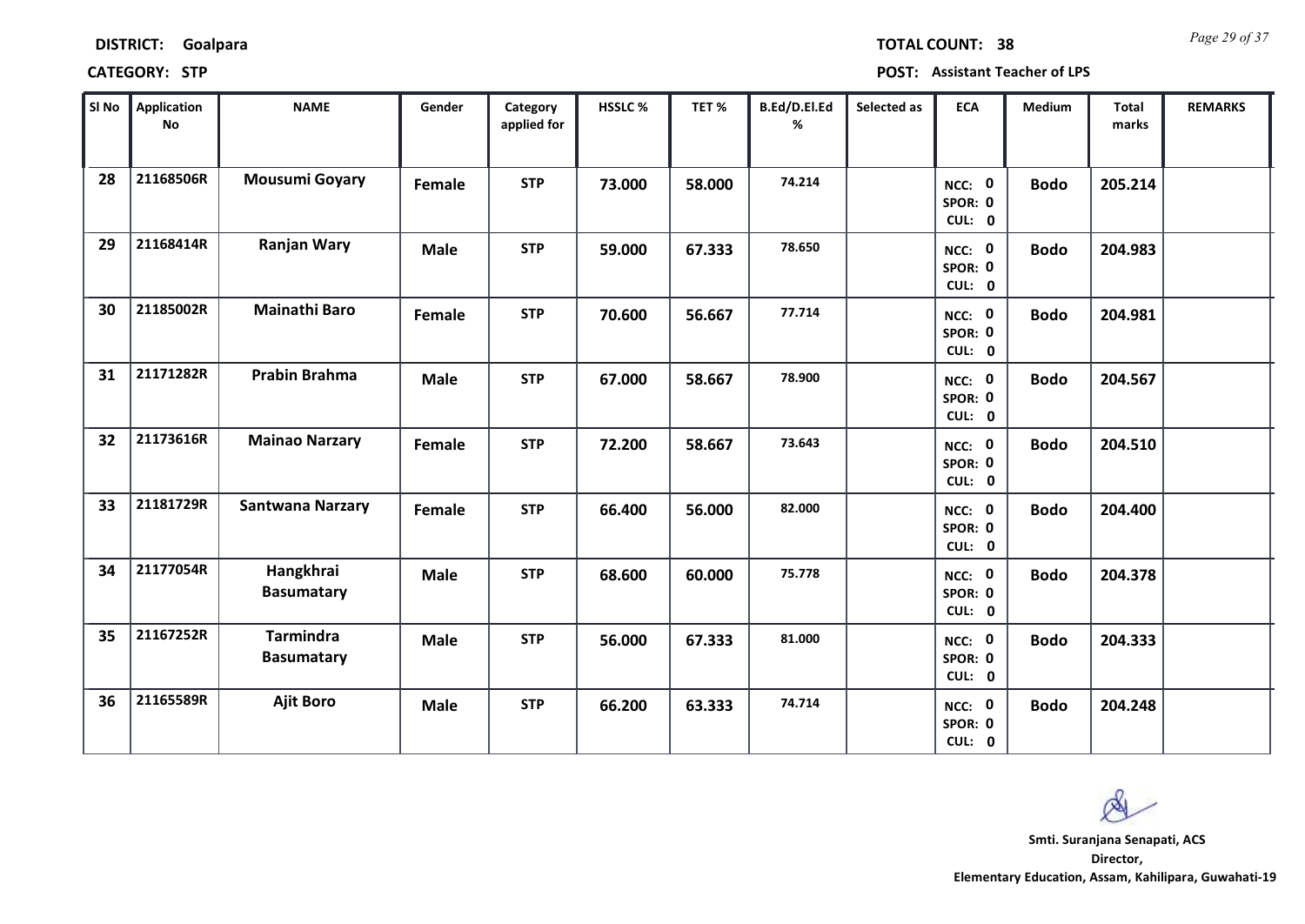**DISTRICT: Goalpara**

**CATEGORY: STP POST: Assistant Teacher of LPS**

| SI No | Application<br>No | <b>NAME</b>                     | Gender      | Category<br>applied for | <b>HSSLC %</b> | TET %  | B.Ed/D.El.Ed<br>% | Selected as | <b>ECA</b>                     | <b>Medium</b> | Total<br>marks | <b>REMARKS</b> |
|-------|-------------------|---------------------------------|-------------|-------------------------|----------------|--------|-------------------|-------------|--------------------------------|---------------|----------------|----------------|
| 37    | 21180248R         | Surjya Narayan<br><b>Brahma</b> | <b>Male</b> | <b>STP</b>              | 62.800         | 62.667 | 78.750            |             | 0<br>NCC:<br>SPOR: 0<br>CUL: 0 | <b>Bodo</b>   | 204.217        |                |
| 38    | 21171536R         | Sima Baro                       | Female      | <b>STP</b>              | 72.800         | 56.667 | 74.714            |             | NCC: 0<br>SPOR: 0<br>CUL: 0    | <b>Bodo</b>   | 204.181        |                |

 $\infty$ 

**Director, Elementary Education, Assam, Kahilipara, Guwahati-19 Smti. Suranjana Senapati, ACS**

*Page 30 of 37* **TOTAL COUNT: 38**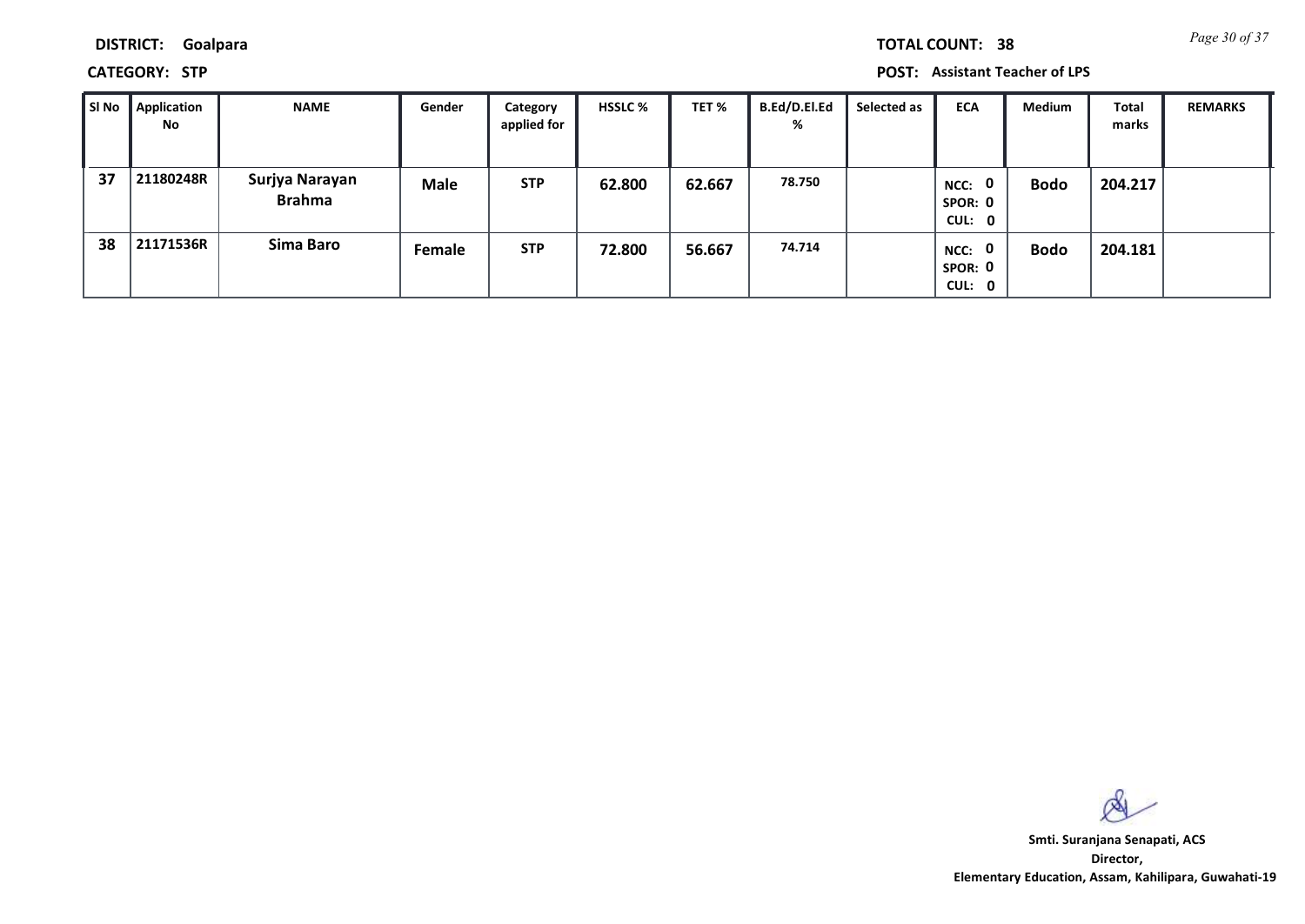| <b>DISTRICT:</b> | Goalpara |
|------------------|----------|
|------------------|----------|

*Page 31 of 37* **TOTAL COUNT: 39**

| SI <sub>No</sub>        | Application<br><b>No</b> | <b>NAME</b>                              | Gender      | Category<br>applied for | HSSLC % | TET %  | B.Ed/D.El.Ed<br>% | Selected as                 | <b>ECA</b>                  | <b>Medium</b> | <b>Total</b><br>marks | <b>REMARKS</b> |
|-------------------------|--------------------------|------------------------------------------|-------------|-------------------------|---------|--------|-------------------|-----------------------------|-----------------------------|---------------|-----------------------|----------------|
| $\mathbf{1}$            | 21166268R                | Nehrusa K Sangma                         | Female      | <b>STP</b>              | 75.800  | 60.000 | 72.571            | Women<br>Reservation        | NCC: 0<br>SPOR: 0<br>CUL: 0 | Garo          | 208.371               |                |
| $\overline{2}$          | 21122914                 | <b>Rakse N Sangma</b>                    | Female      | <b>STP</b>              | 71.200  | 62.667 | 74.154            | Women<br>Reservation        | NCC: 0<br>SPOR: 0<br>CUL: 0 | Garo          | 208.021               |                |
| $\overline{\mathbf{3}}$ | 21166128R                | <b>Teety Mary Rose</b><br><b>Marak</b>   | Female      | <b>STP</b>              | 84.333  | 57.333 | 61.250            | Women<br>Reservation        | NCC: 0<br>SPOR: 0<br>CUL: 0 | Garo          | 202.917               |                |
| 4                       | 21176704R                | <b>Chonmila Marak</b>                    | Female      | <b>STP</b>              | 65.600  | 60.000 | 74.111            | Women<br>Reservation        | NCC: 0<br>SPOR: 0<br>CUL: 0 | Garo          | 199.711               |                |
| 5                       | 21205814R                | <b>Tesilina M Sangma</b>                 | Female      | <b>STP</b>              | 69.200  | 59.333 | 70.750            | Women<br><b>Reservation</b> | NCC: 0<br>SPOR: 0<br>CUL: 0 | Garo          | 199.283               |                |
| 6                       | 21180266R                | <b>Sendibina B Marak</b>                 | Female      | <b>STP</b>              | 71.000  | 57.333 | 69.714            | Women<br>Reservation        | NCC: 0<br>SPOR: 0<br>CUL: 0 | Garo          | 198.048               |                |
| $\overline{\mathbf{z}}$ | 21176349R                | <b>Andrew K Marak</b>                    | <b>Male</b> | <b>STP</b>              | 66.600  | 55.333 | 72.600            |                             | NCC: 0<br>SPOR: 0<br>CUL: 0 | Garo          | 194.533               |                |
| 8                       | 21108653                 | <b>Pranab Kumar</b><br><b>Basumatary</b> | <b>Male</b> | <b>STP</b>              | 65.000  | 57.333 | 72.000            |                             | NCC: 0<br>SPOR: 0<br>CUL: 0 | Garo          | 194.333               |                |
| 9                       | 21191011R                | Joshbina Sunduk                          | Female      | <b>STP</b>              | 61.200  | 58.667 | 73.571            | Women<br>Reservation        | NCC: 0<br>SPOR: 0<br>CUL: 0 | Garo          | 193.438               |                |

 $\infty$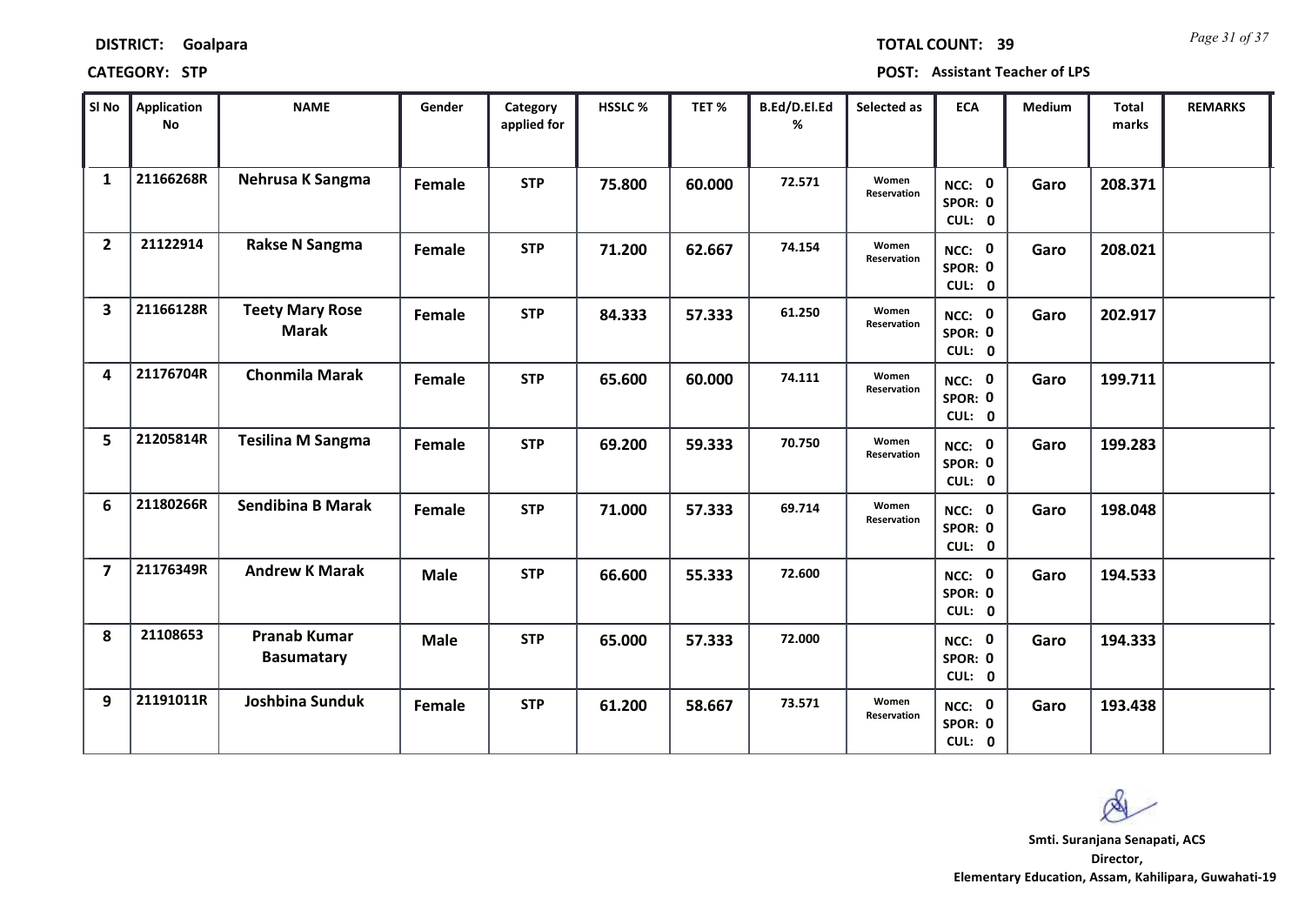| <b>DISTRICT:</b> | Goalpara |
|------------------|----------|
|------------------|----------|

*Page 32 of 37* **TOTAL COUNT: 39**

| SI <sub>No</sub> | Application<br><b>No</b> | <b>NAME</b>                         | Gender      | Category<br>applied for | <b>HSSLC %</b> | TET %  | B.Ed/D.El.Ed<br>% | Selected as          | <b>ECA</b>                  | <b>Medium</b> | <b>Total</b><br>marks | <b>REMARKS</b> |
|------------------|--------------------------|-------------------------------------|-------------|-------------------------|----------------|--------|-------------------|----------------------|-----------------------------|---------------|-----------------------|----------------|
| 10               | 21170384R                | <b>Sengma Momin</b>                 | Female      | <b>STP</b>              | 64.000         | 55.333 | 72.900            | Women<br>Reservation | NCC: 0<br>SPOR: 0<br>CUL: 0 | Garo          | 192.233               |                |
| 11               | 21167567R                | <b>Crozier R Marak</b>              | <b>Male</b> | <b>STP</b>              | 63.200         | 55.333 | 73.550            |                      | NCC: 0<br>SPOR: 0<br>CUL: 0 | Garo          | 192.083               |                |
| 12               | 21165838R                | Rinje Zamia T Sangma                | Female      | <b>STP</b>              | 49.200         | 61.333 | 80.938            | Women<br>Reservation | NCC: 0<br>SPOR: 0<br>CUL: 0 | Garo          | 191.471               |                |
| 13               | 21152380                 | <b>Srangdang O Sangma</b>           | <b>Male</b> | <b>STP</b>              | 65.000         | 56.000 | 70.214            |                      | NCC: 0<br>SPOR: 0<br>CUL: 0 | Garo          | 191.214               |                |
| 14               | 21175614R                | Nokrakhi W Marak                    | Female      | <b>STP</b>              | 61.200         | 56.000 | 70.900            | Women<br>Reservation | NCC: 0<br>SPOR: 0<br>CUL: 0 | Garo          | 188.100               |                |
| 15               | 21170314R                | Singrak J Sangma                    | <b>Male</b> | <b>STP</b>              | 55.200         | 58.667 | 72.750            |                      | NCC: 0<br>SPOR: 0<br>CUL: 0 | Garo          | 186.617               |                |
| <b>16</b>        | 21165274R                | <b>Meema R Marak</b>                | Female      | <b>STP</b>              | 55.600         | 55.333 | 75.500            | Women<br>Reservation | NCC: 0<br>SPOR: 0<br>CUL: 0 | Garo          | 186.433               |                |
| 17               | 21108166                 | <b>Nociel Versatile A</b><br>Sangma | Female      | <b>STP</b>              | 63.800         | 56.667 | 65.950            | Women<br>Reservation | NCC: 0<br>SPOR: 0<br>CUL: 0 | Garo          | 186.417               |                |
| 18               | 21195913R                | Nenavia Sangma                      | Female      | <b>STP</b>              | 47.800         | 68.000 | 70.500            |                      | NCC: 0<br>SPOR: 0<br>CUL: 0 | Garo          | 186.300               |                |

 $\infty$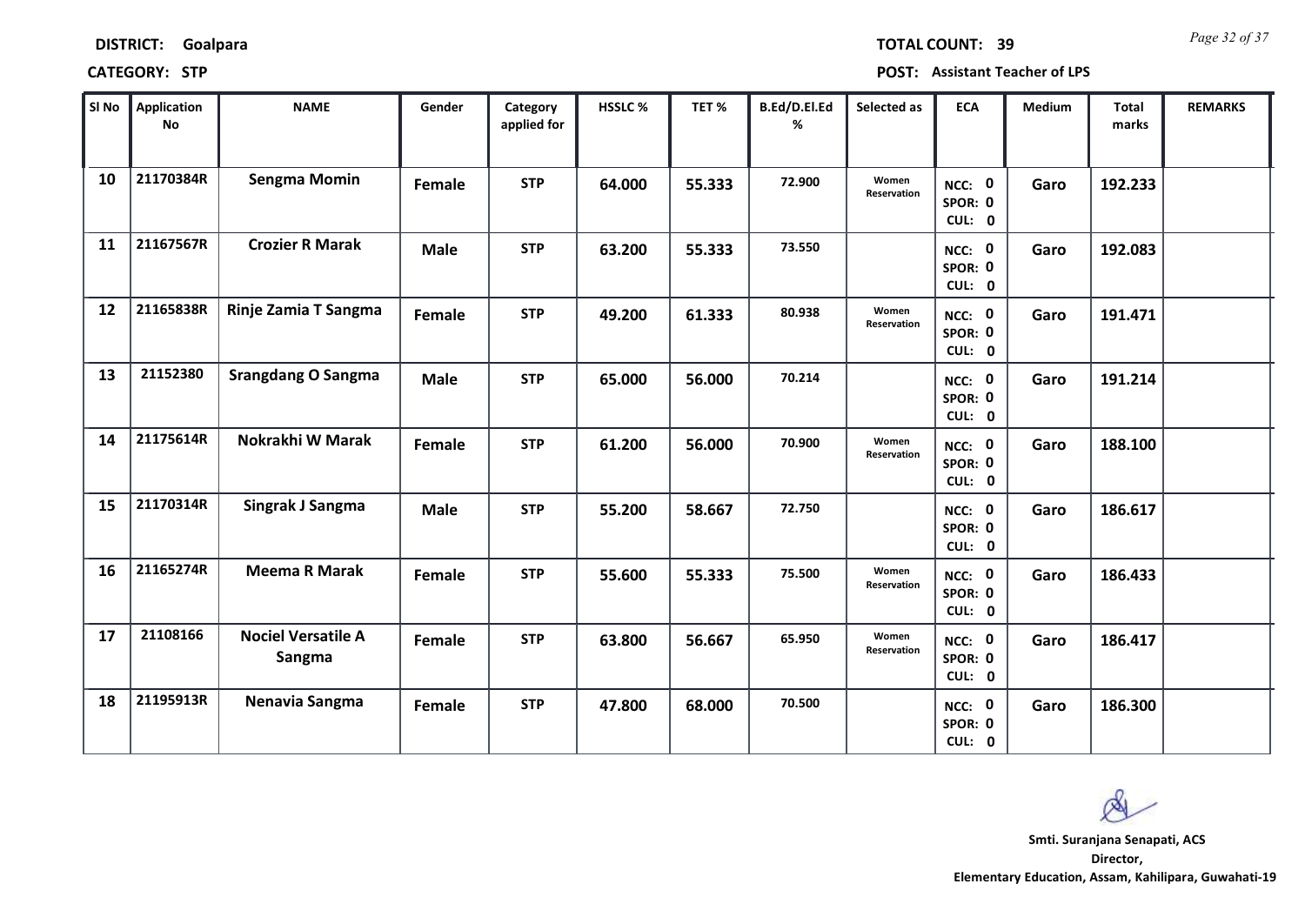| <b>DISTRICT:</b> | Goalpara |
|------------------|----------|
|------------------|----------|

*Page 33 of 37* **TOTAL COUNT: 39**

| SI No | <b>Application</b><br><b>No</b> | <b>NAME</b>              | Gender      | Category<br>applied for | HSSLC% | TET %  | B.Ed/D.El.Ed<br>% | Selected as | <b>ECA</b>                  | Medium | <b>Total</b><br>marks | <b>REMARKS</b> |
|-------|---------------------------------|--------------------------|-------------|-------------------------|--------|--------|-------------------|-------------|-----------------------------|--------|-----------------------|----------------|
| 19    | 21177147R                       | <b>Babylujan Marak</b>   | <b>Male</b> | <b>STP</b>              | 60.200 | 57.333 | 68.571            |             | NCC: 0<br>SPOR: 0<br>CUL: 0 | Garo   | 186.105               | Withheld       |
| 20    | 21167905R                       | <b>Silnang U Marak</b>   | <b>Male</b> | <b>STP</b>              | 54.600 | 60.000 | 71.150            |             | NCC: 0<br>SPOR: 0<br>CUL: 0 | Garo   | 185.750               |                |
| 21    | 21176847R                       | <b>Froxima K Marak</b>   | Female      | <b>STP</b>              | 54.400 | 64.667 | 66.000            |             | NCC: 0<br>SPOR: 0<br>CUL: 0 | Garo   | 185.067               |                |
| 22    | 21177579R                       | <b>Robert S Sangma</b>   | <b>Male</b> | <b>STP</b>              | 51.400 | 65.333 | 68.143            |             | NCC: 0<br>SPOR: 0<br>CUL: 0 | Garo   | 184.876               |                |
| 23    | 21165809R                       | <b>Cherak K Sangma</b>   | <b>Male</b> | <b>STP</b>              | 50.400 | 61.333 | 72.429            |             | NCC: 0<br>SPOR: 0<br>CUL: 0 | Garo   | 184.162               |                |
| 24    | 21185145R                       | <b>Prita Rema</b>        | Female      | <b>STP</b>              | 52.000 | 64.667 | 67.400            |             | NCC: 0<br>SPOR: 0<br>CUL: 0 | Garo   | 184.067               |                |
| 25    | 21176467R                       | <b>Alphiush K Sangma</b> | <b>Male</b> | <b>STP</b>              | 54.600 | 58.000 | 71.286            |             | NCC: 0<br>SPOR: 0<br>CUL: 0 | Garo   | 183.886               |                |
| 26    | 21177314R                       | <b>Bulinger Momin</b>    | <b>Male</b> | <b>STP</b>              | 55.000 | 56.667 | 71.786            |             | NCC: 0<br>SPOR: 0<br>CUL: 0 | Garo   | 183.452               | Withheld       |
| 27    | 21193961R                       | <b>Rushbelt R Marak</b>  | <b>Male</b> | <b>STP</b>              | 50.800 | 60.000 | 72.643            |             | NCC: 0<br>SPOR: 0<br>CUL: 0 | Garo   | 183.443               |                |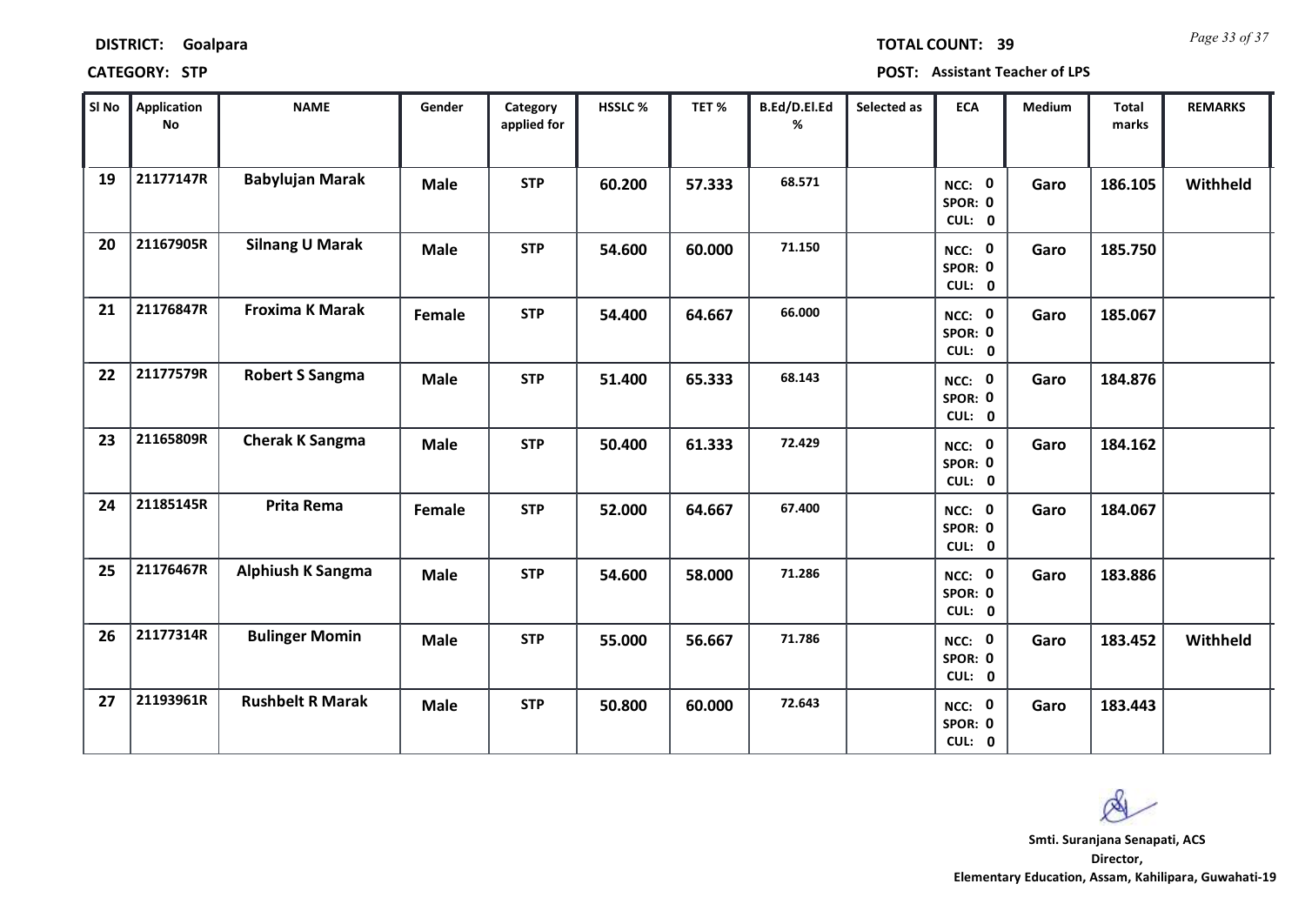| SI No | <b>Application</b><br>No | <b>NAME</b>            | Gender      | Category<br>applied for | HSSLC% | TET%   | B.Ed/D.El.Ed<br>℅ | Selected as | <b>ECA</b>                  | Medium | Total<br>marks | <b>REMARKS</b> |
|-------|--------------------------|------------------------|-------------|-------------------------|--------|--------|-------------------|-------------|-----------------------------|--------|----------------|----------------|
| 28    | 21184214R                | Nimre M. Marak         | Female      | <b>STP</b>              | 54.800 | 57.333 | 70.450            |             | NCC: 0<br>SPOR: 0<br>CUL: 0 | Garo   | 182.583        |                |
| 29    | 21102284                 | <b>Dilsanon Sangma</b> | <b>Male</b> | <b>STP</b>              | 55.800 | 56.000 | 69.800            |             | NCC: 0<br>SPOR: 0<br>CUL: 0 | Garo   | 181.600        |                |
| 30    | 21170375R                | <b>Pratesh Rabha</b>   | <b>Male</b> | <b>STP</b>              | 54.200 | 56.667 | 70.500            |             | NCC: 0<br>SPOR: 0<br>CUL: 0 | Garo   | 181.367        |                |
| 31    | 21170244R                | Pringchi D Sangma      | Female      | <b>STP</b>              | 55.000 | 58.000 | 68.050            |             | NCC: 0<br>SPOR: 0<br>CUL: 0 | Garo   | 181.050        |                |
| 32    | 21107557                 | <b>Bibish R Marak</b>  | Female      | <b>STP</b>              | 47.800 | 57.333 | 75.500            |             | NCC: 0<br>SPOR: 0<br>CUL: 0 | Garo   | 180.633        |                |
| 33    | 21174068R                | Sengchi Marak          | Female      | <b>STP</b>              | 56.400 | 59.333 | 63.650            |             | NCC: 0<br>SPOR: 0<br>CUL: 0 | Garo   | 179.383        |                |
| 34    | 21102518                 | <b>Sengkam K Marak</b> | <b>Male</b> | <b>STP</b>              | 50.000 | 59.333 | 69.786            |             | NCC: 0<br>SPOR: 0<br>CUL: 0 | Garo   | 179.119        |                |
| 35    | 21180914R                | <b>Moina Marak</b>     | Female      | <b>STP</b>              | 52.200 | 58.000 | 68.571            |             | NCC: 0<br>SPOR: 0<br>CUL: 0 | Garo   | 178.771        |                |
| 36    | 21185256R                | Vijaya Sangma          | Female      | <b>STP</b>              | 52.000 | 57.333 | 69.357            |             | NCC: 0<br>SPOR: 0<br>CUL: 0 | Garo   | 178.690        |                |

# **DISTRICT: Goalpara**

### **CATEGORY: STP POST: Assistant Teacher of LPS**

**Director, Elementary Education, Assam, Kahilipara, Guwahati-19 Smti. Suranjana Senapati, ACS**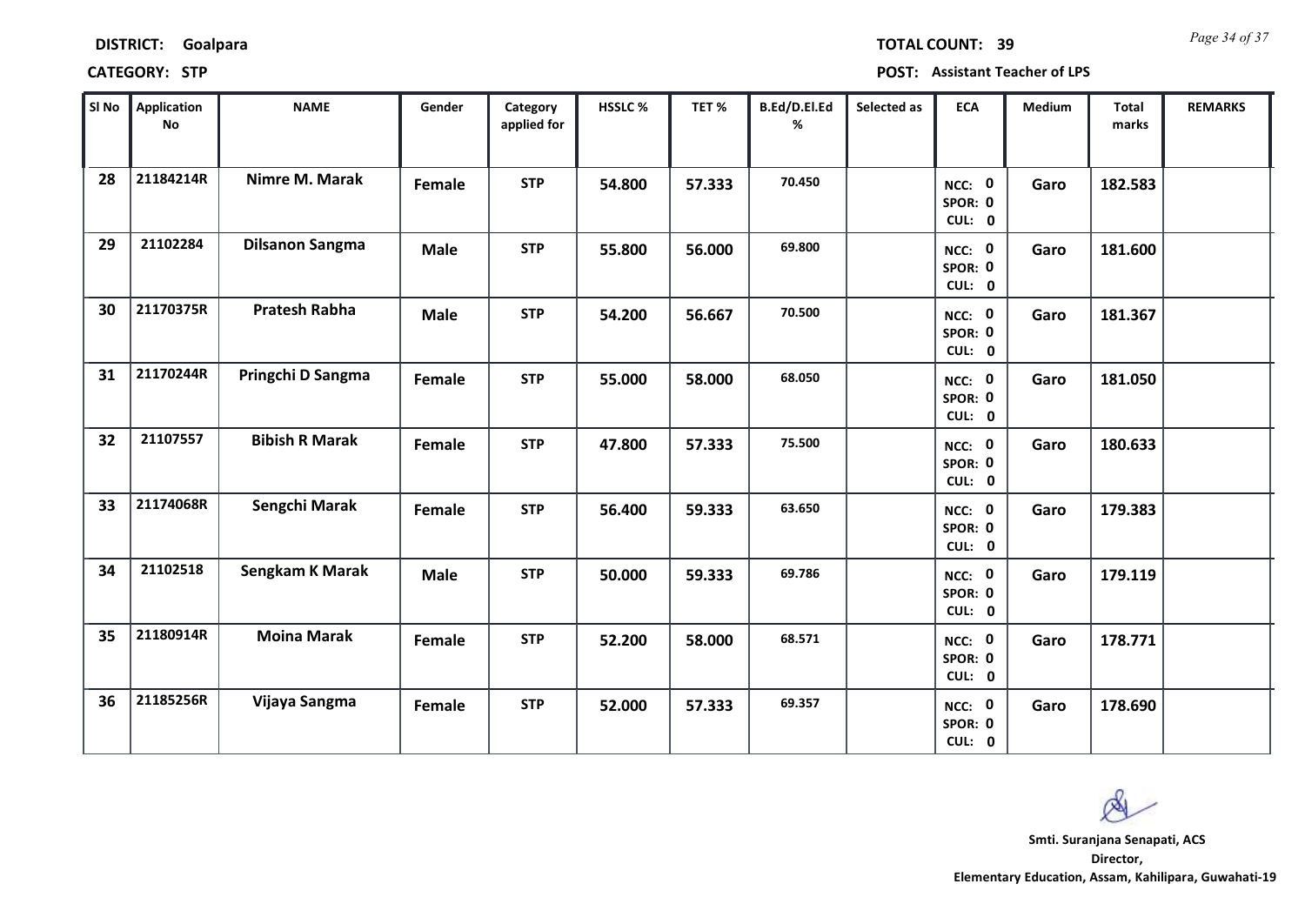*Page 35 of 37* **TOTAL COUNT: 39**

**DISTRICT: Goalpara**

**CATEGORY: STP POST: Assistant Teacher of LPS**

| SI No | <b>Application</b><br>No | <b>NAME</b>             | Gender      | Category<br>applied for | <b>HSSLC %</b> | TET %  | B.Ed/D.El.Ed<br>% | Selected as | <b>ECA</b>                               | <b>Medium</b> | <b>Total</b><br>marks | <b>REMARKS</b> |
|-------|--------------------------|-------------------------|-------------|-------------------------|----------------|--------|-------------------|-------------|------------------------------------------|---------------|-----------------------|----------------|
| 37    | 21165556R                | Sairistha K Sangma      | Female      | <b>STP</b>              | 50.200         | 55.333 | 73.050            |             | $\mathbf 0$<br>NCC:<br>SPOR: 0<br>CUL: 0 | Garo          | 178.583               |                |
| 38    | 21185259R                | <b>Dalsrang D Shira</b> | Male        | <b>STP</b>              | 50.800         | 60.000 | 67.143            |             | 0<br>NCC:<br>SPOR: 0<br>CUL: 0           | Garo          | 177.943               |                |
| 39    | 21172029R                | Rakman Sangma           | <b>Male</b> | <b>STP</b>              | 51.600         | 59.333 | 66.857            |             | $\mathbf 0$<br>NCC:<br>SPOR: 0<br>CUL: 0 | Garo          | 177.790               |                |

 $\infty$ 

**Director, Elementary Education, Assam, Kahilipara, Guwahati-19 Smti. Suranjana Senapati, ACS**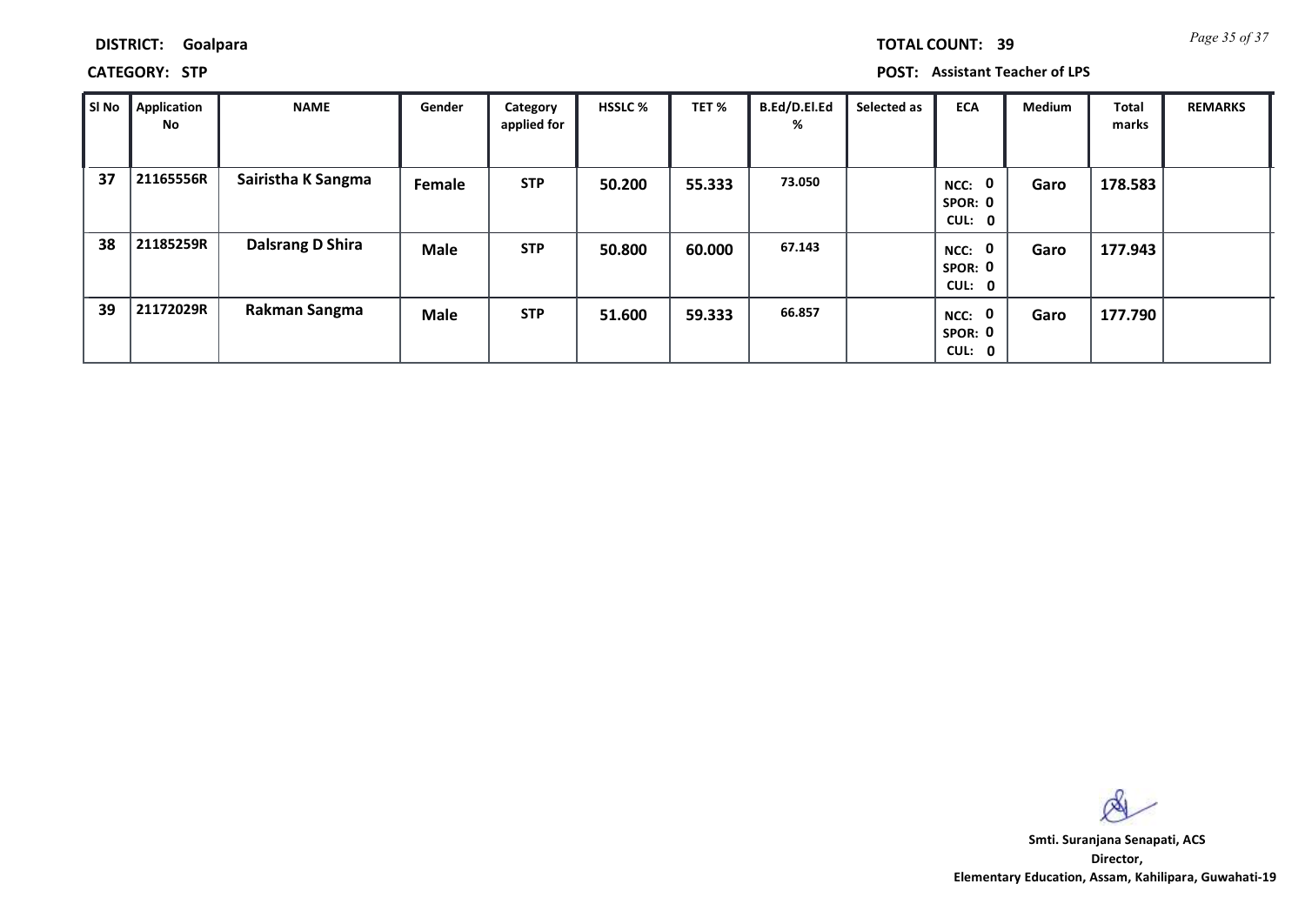| SI <sub>No</sub>        | <b>Application</b><br>No | <b>NAME</b>            | Gender      | Category<br>applied for | <b>HSSLC %</b> | TET %  | B.Ed/D.El.Ed<br>% | Selected as          | <b>ECA</b>                  | <b>Medium</b>   | <b>Total</b><br>marks | <b>REMARKS</b> |
|-------------------------|--------------------------|------------------------|-------------|-------------------------|----------------|--------|-------------------|----------------------|-----------------------------|-----------------|-----------------------|----------------|
| $\mathbf{1}$            | 21199366R                | <b>Monirul Islam</b>   | <b>Male</b> | <b>EWS</b>              | 79.200         | 68.000 | 83.200            |                      | NCC: 0<br>SPOR: 0<br>CUL: 0 | Assamese        | 230.400               | Withheld       |
| $\overline{2}$          | 21194155R                | Abhijita Medhi         | Female      | <b>EWS</b>              | 82.600         | 64.667 | 81.500            | Women<br>Reservation | NCC: 0<br>SPOR: 0<br>CUL: 0 | Assamese        | 228.767               |                |
| $\overline{\mathbf{3}}$ | 21167445R                | <b>Bhupali Goswami</b> | Female      | <b>UR</b>               | 82.200         | 63.333 | 78.286            | Women<br>Reservation | NCC: 0<br>SPOR: 0<br>CUL: 0 | <b>Assamese</b> | 223.819               |                |
| 4                       | 21110269                 | Nabajyoti Nath         | <b>Male</b> | OBC/MOBC                | 79.800         | 65.333 | 77.850            |                      | NCC: 0<br>SPOR: 0<br>CUL: 0 | <b>Assamese</b> | 222.983               |                |
| 5                       | 21187980R                | <b>Kingkar Kalita</b>  | <b>Male</b> | <b>UR</b>               | 79.200         | 67.333 | 75.350            |                      | NCC: 0<br>SPOR: 0<br>CUL: 0 | <b>Assamese</b> | 221.883               |                |
| 6                       | 21108051                 | <b>Madhusmita Devi</b> | Female      | <b>UR</b>               | 79.200         | 60.000 | 82.550            | Women<br>Reservation | NCC: 0<br>SPOR: 0<br>CUL: 0 | <b>Assamese</b> | 221.750               |                |
| $\overline{7}$          | 21198376R                | Ajijur Sheikh          | <b>Male</b> | <b>UR</b>               | 81.800         | 64.667 | 74.850            |                      | NCC: 0<br>SPOR: 0<br>CUL: 0 | <b>Assamese</b> | 221.317               |                |
| 8                       | 21204979R                | <b>Shahanur Alom</b>   | <b>Male</b> | <b>EWS</b>              | 63.400         | 65.333 | 92.500            |                      | NCC: 0<br>SPOR: 0<br>CUL: 0 | Assamese        | 221.233               | Withheld       |
| 9                       | 21166720R                | <b>Lokman Hakim</b>    | <b>Male</b> | <b>EWS</b>              | 70.600         | 62.000 | 88.100            |                      | NCC: 0<br>SPOR: 0<br>CUL: 0 | Assamese        | 220.700               | Withheld       |

 $\infty$